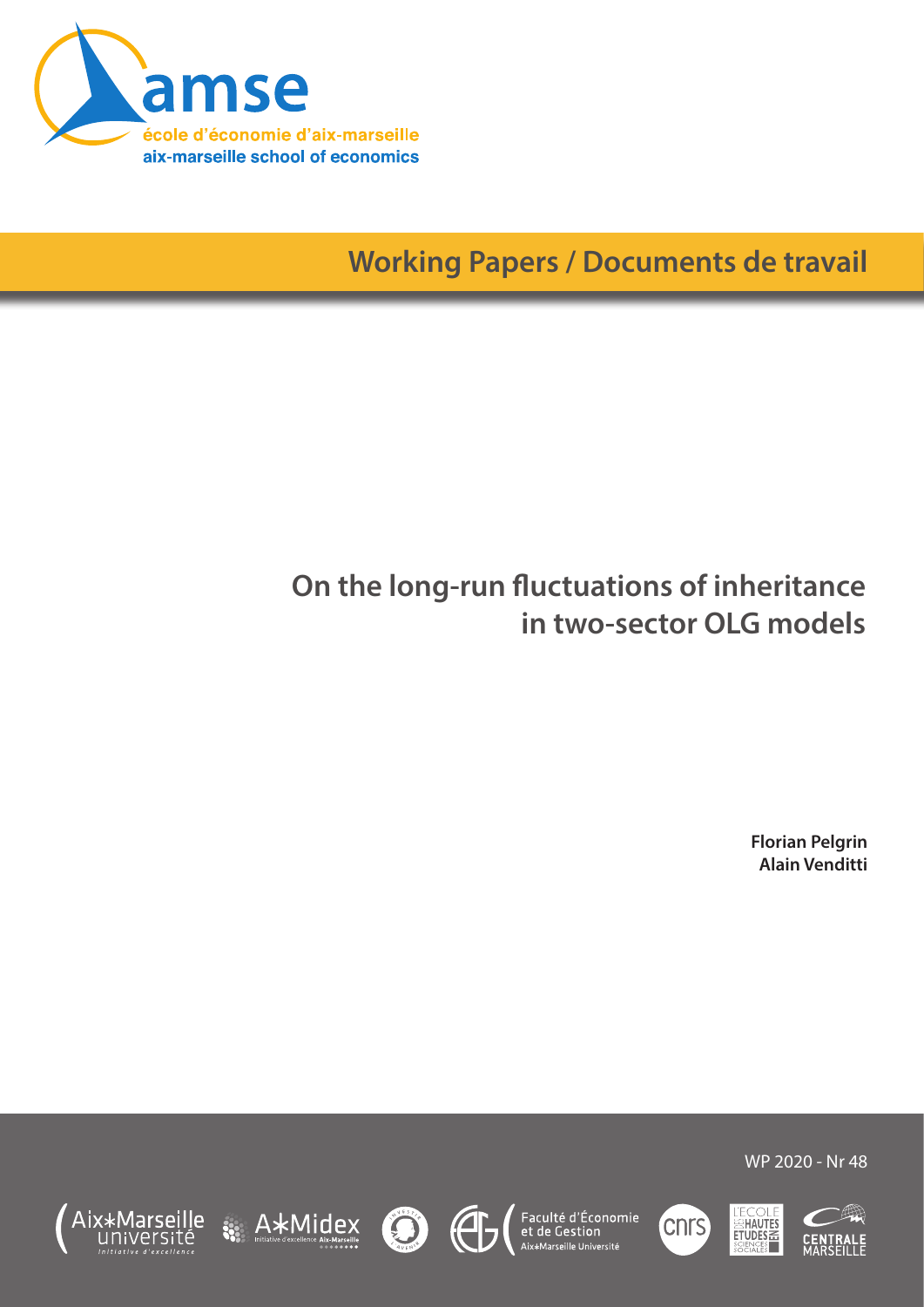# On the long-run fluctuations of inheritance in two-sector OLG models<sup>∗</sup>

## Florian PELGRIN

EDHEC Business School florian.pelgrin@edhec.edu

and

## Alain VENDITTI†‡

Aix-Marseille Univ., CNRS, AMSE & EDHEC Business School alain.venditti@univ-amu.fr

This paper is dedicated to Pierre Cartigny (1946-2019) and Carine Nourry (1972-2019)

<sup>∗</sup>This work was supported by French National Research Agency Grants ANR-08-BLAN-0245-01 and ANR-17-EURE-0020. We thank W. Briec, F. Dufourt, J.M. Grandmont, K. Hamada, K. Nishimura, X. Raurich, T. Seegmuller, G. Sorger for useful comments and suggestions, and Elias Chaumeix for his computational assistance during a summer internship at the beginning of this project. This paper also benefited from presentations at the "18th Journées Louis-André Gérard-Varet", Aix-en-Provence, June 13-14, 2019, at the "19th Annual SAET Conference", Ischia, June 30-July 6, 2019, at the "International conference on economics and finance: celebrating Professor Jean-Michel Grandmont's 80th birthday", Kobe University, October 14, 2019, and at the Workshop "Tribute to Carine Nourry", AMSE, November 8, 2019.

<sup>†</sup>Pierre Cartigny was my PhD advisor. I met him first when I was a student and we became friends during my PhD. He has been a wonderful teacher and co-author. I will greatly miss him. Carine Nourry was a very close friend. I met her in 1994 as a student during her Master and we started to work jointly during her PhD. I remember as if it was yesterday how we discussed complex dynamics in optimal growth models with heterogeneous agents in our shared office in Marseille. She was a distinguished scholar and a wonderful co-author. I will also greatly miss my dear friend.

<sup>‡</sup>Corresponding author: AMSE, 5 Bd Maurice Bourdet, 13205 Marseille Cedex 01, France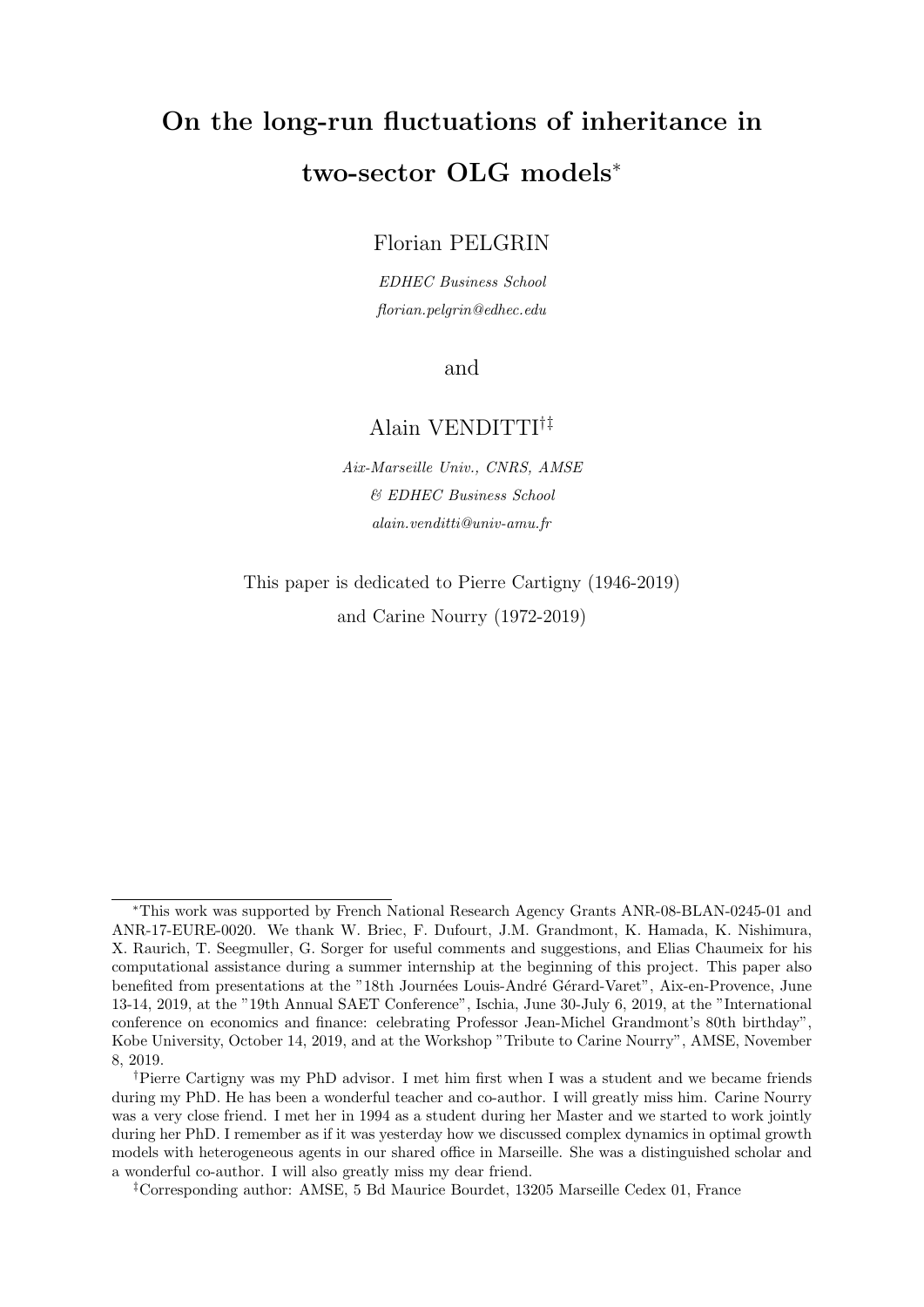Abstract: This paper provides a long-run cycle perspective to explain the behavior of the annual flow of inheritance as identified by Piketty [51] for France and Atkinson [3] for the UK. Using a two-sector Barro-type [9] OLG model with non-separable preferences and bequests, we show that endogenous fluctuations are likely to occur through period-2 cycles or Hopf bifurcations. Two key mechanisms, which can generate independently or together quasi-periodic cycles, can be identified as long as agents are sufficiently impatient. The first mechanism relies on the elasticity of intertemporal substitution or equivalently the sign of the cross-derivative of the utility function whereas the second rests on sectoral technologies through the sign of the capital intensity difference across two sectors. Furthermore, building on the quasi-palindromic nature of the degree-4 characteristic equation, we derive some meaningful sufficient conditions associated to the occurrence of complex roots in a two-sector OLG model. Finally, we show that our theoretical results are consistent with some empirical evidence for medium- and long-run swings in the inheritance flows as a fraction of national income in France over the period 1896-2008.

Keywords: Two-sector overlapping generations model, optimal growth, endogenous fluctuations, quasi-palindromic polynomial, periodic and quasi-periodic cycles, altruism, bequest

Journal of Economic Literature Classification Numbers: C62, E32, O41.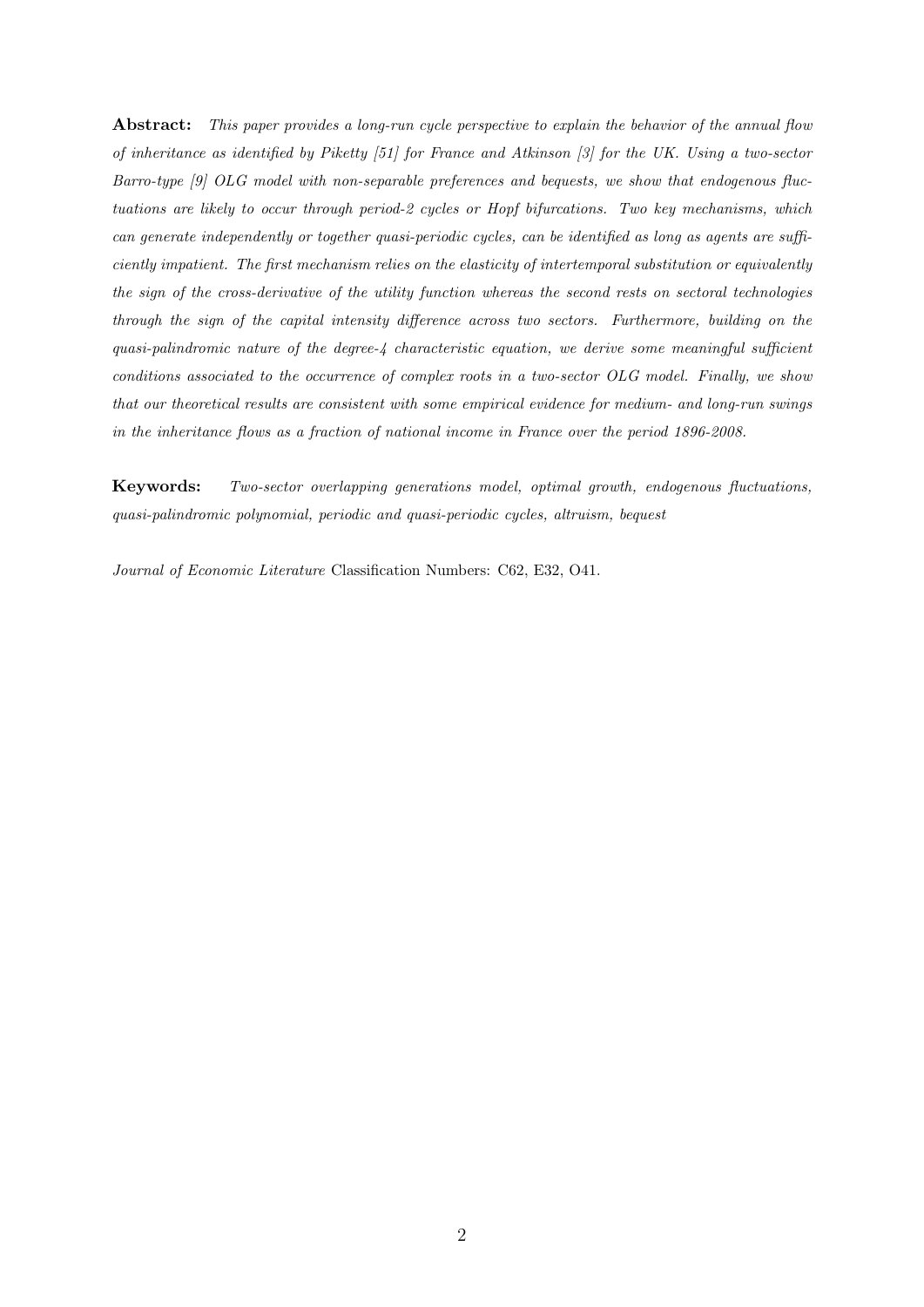## 1 Introduction

In a very influential contribution, Piketty [51] shows that inherited wealth has again a prominent role for life-cycle income, especially with respect to human capital and labor income. Using a simple generic overlapping generations model of wealth accumulation, growth, and inheritance, Piketty [51] argues that the gap between the (steady-state) growth rate q and the rate of return on private wealth  $r$  is the core argument of this resurgence. On the one hand, when g is large and  $g > r$ , the new wealth accumulated out of current income, and thus human capital, contributes more to life-cycle income than past inherited wealth, especially when it is grounded on low (past) income relative to today's income.<sup>1</sup> In this respect, inheritance flows remains a small fraction of national income. On the other hand, when growth is low such that  $r > g$ , inherited wealth is capitalized at a faster (growth) rate than national income and becomes dominant with respect to current income. Consequently, inheritance flows become a larger proportion of national income. Accordingly, it turns out that the annual bequest flow relative to national income in France would be now close to its steady-state 15%-20%, and will slowly recover its level in the nineteenth century. Furthermore, it provides theoretical foundations on the very pronounced U-shaped pattern of the French inheritance-related variables.<sup>2</sup>

In fact, the dynamics of the inheritance flow can also be consistent with the predictions of multiple equilibria models and long-run (stochastic) limit cycles.<sup>3</sup> Notably the economy can converge to a stable (long-run) cyclical path where some macroeconomic variables oscillate indefinitely around the steady-state, and thus bequest flows can go back and forth to a low, steady or high level. Moreover, when examined over long periods, historical series of inheritance flows (Piketty, [51]) look part of a long cycle through its U-shapped

<sup>1</sup>For instance, such a pattern is observed in France during the period 1950-1970.

<sup>2</sup>A similar pattern is found by Atkinson [3] for the UK.

<sup>&</sup>lt;sup>3</sup>Deterministic limit cycles have a long tradition in economics. Especially the seminal contributions of Benhabib and Nishimura [15, 16] have shown that even in standard models featuring forward-looking agents and a competitive equilibrium structure, the steady state or balanced growth path was inherently unstable and thus deterministic (endogenous) fluctuations were easily obtained as soon as the fundamental nonlinear structure of the model was taken into account. More recently, Beaudry et al. [11, 12, 13] have put forward the existence of endogenous stochastic limit cycles, i.e. a deterministic cycle where the stochastic component is essentially an i.i.d. process, that can generate alternate periods of booms and busts (see also Benhabib and Nishimura [17]). Recent strands of the literature that discuss the emergence of limit cycles include contributions on innovation-cycles and growth (Matsuyama [42], Growiec et al. [33]), on endogenous credit cycles in OLG models (Azariadis and Smith [4], Myerson [49], and Gu et al. [34]), on endogenous learning- and bounded rationality-based business fluctuations (Hommes, [35]).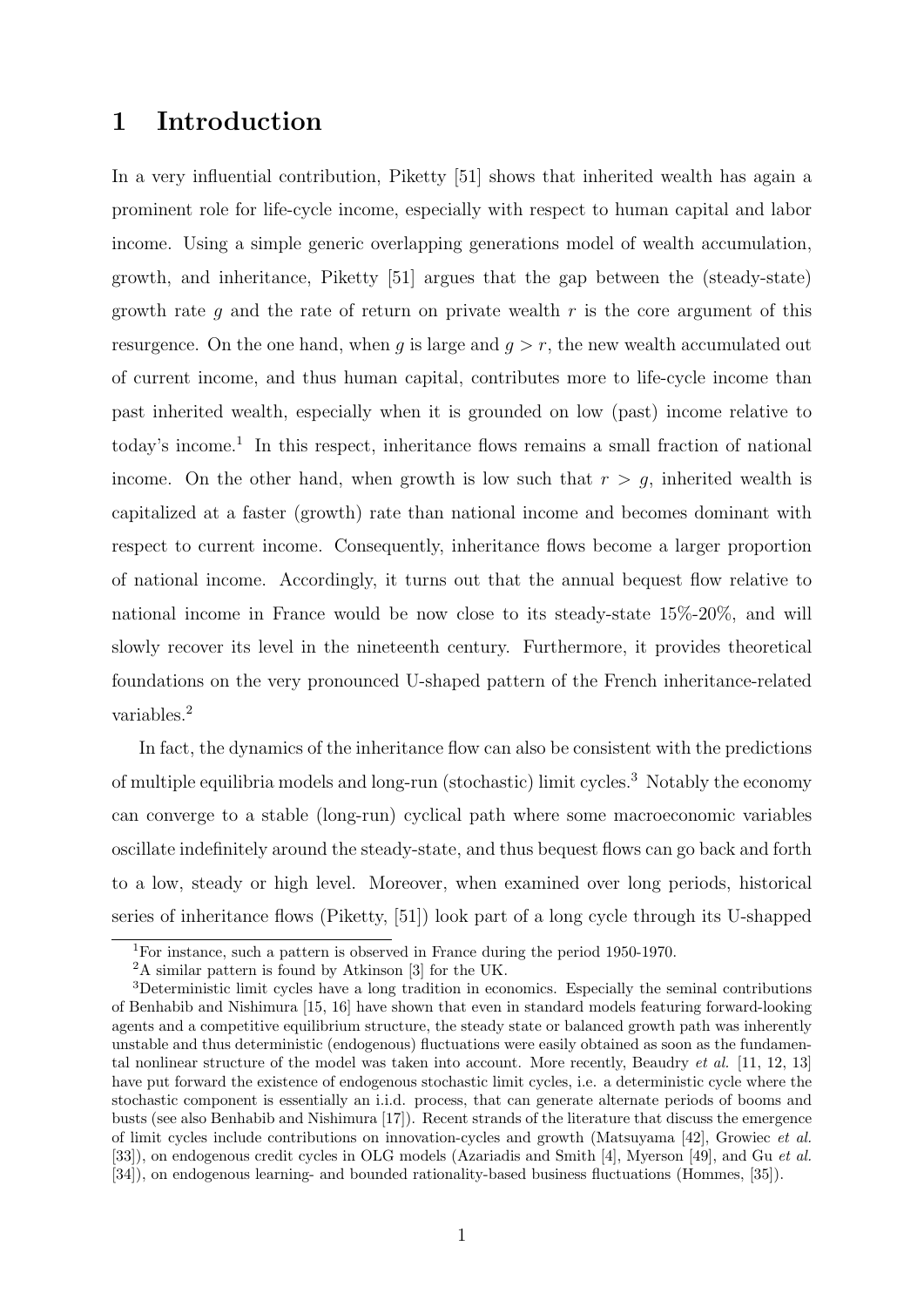pattern, especially when extracting its medium to long-run component.<sup>4</sup> In a broader perspective, this descriptive fact is to be reconciled with recent papers (e.g., Beaudry et al. [11, 12, 13]; Growiec et al. [32, 33]) that challenge the seminal contributions of Granger [31] and Sargent [56]: macroeconomic variables do not display (very) pronounced peaks at business cycles frequencies and thus data are not supportive of strong internal boombust cycles.<sup>5</sup> For instance, Beaudry *et al.* [11, 13] show the existence of a recurrent peak in several spectral densities of US trendless macroeconomic data suggesting the presence of periodicities around 9 to 10 years irrespective of the exogenous cyclical forces. At least their results run counter the empirical irrelevance of endogenous fluctuations.<sup>6</sup> We build on these results to reconcile the predictions of our model with empirical evidence.

In this paper, we view the existence of such limit cycles for the inheritance flow (in level or a as share of national income) as a complementary interpretation of Piketty [51] and thus model and rationalize it by formally characterizing the corresponding complex dynamics, and providing some empirical evidence.

Capitalizing on Michel and Venditti [43], we do so through the lens of a two-sector overlapping generation (henceforth, OLG) model with a pure consumption good and one capital good, and a constant population of finitely-lived agents. We proceed in three steps, starting successively with the central planner problem and the optimal growth solution in the absence of legs. In the third and last step, we consider the decentralized problem where altruistic agents must determine their life-cycle consumptions, savings and inheritance to their children.<sup>7</sup>

The central planner problem and the corresponding growth solution lead to a dimensionfour dynamical system and allow us to first characterize the degree-4 characteristic polynomial associated to the linearized dynamical system around the steady state. Building on the quasi-palindromic nature of the characteristic equation, we solve it and provide a complete assessment of its characteristic roots.<sup>8</sup> In particular, we show that at least two

<sup>4</sup>For further evidence, see Section 6.

<sup>5</sup>Comin and Gertler [22] first provide evidence of medium-term cycles (with a periodicity between 8 and 50 years). See also Correa-López et al.  $[23]$  for an application to medium-term technology cycles.

 ${}^{6}$ In the same vein, Growiec *et al.* [33] conclude that the labor's share of GDP exhibits medium-run swings. See also Charpe et al. [19].

 $^{7}$ As shown by Weil [59], when bequests are strictly positive across generations, the solution of the Barro model is equivalent to the solution of a Ramsey-type optimal growth model where a central planner maximizes the total intertemporal welfare.

<sup>&</sup>lt;sup>8</sup>If  $P(x) = \sum_{n=1}^{4}$  $\sum_{i=0} a_i x^i$  is a polynomial of degree 4 and  $a_i = a_{n-i}$  for  $i = 0, \dots, 2$ , then P is palindromic (or reciprocal). If  $P(x) = a_0x^4 + a_1x^3 + a_2x^2 + a_3mx + a_4m^2$  for some constant  $m \neq 0$ , then  $P(mx) =$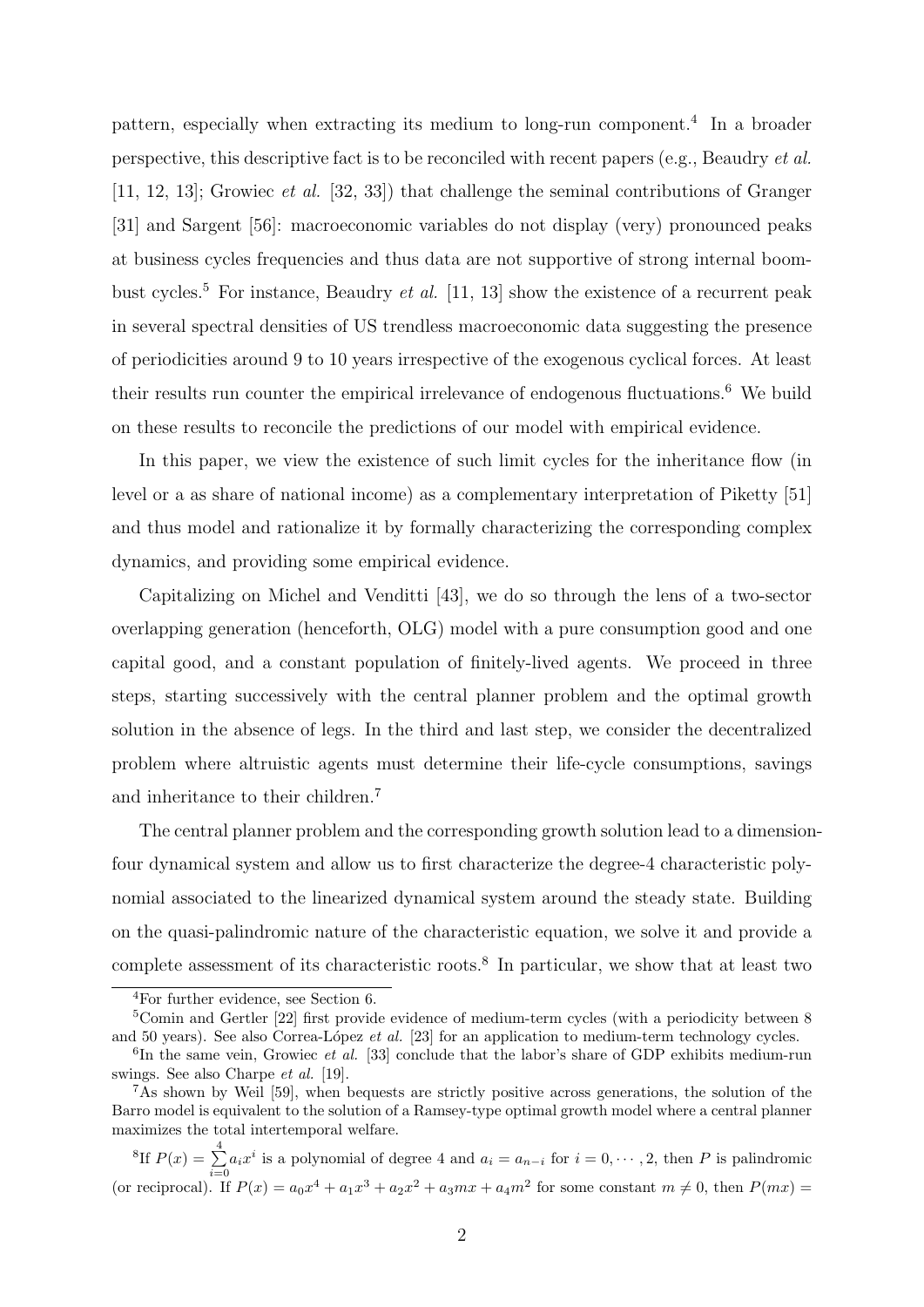roots or a pair of complex conjugate roots have a modulus larger than one. To the best of our knowledge, it is the first available proposition that exploits the quasi-palindromic property of the characteristic equation in the literature of macroeconomic dynamic models. This result is the cornerstone of our paper. First, it implies that the steady state can be either saddle-point stable or (totally) unstable. In the latter case, endogenous cycles can occur. Second, it is well-known that the existence of a Hopf bifurcation in models featuring forward-looking agents and a competitive equilibrium structure requires the consideration of at least three sectors and thus of dimension-four dynamical systems. And as shown in several contributions, e.g. Magill [38, 39, 40] and Magill and Scheinkman [41], the curse of dimensionality prevents the derivation of meaningful sufficient conditions for the existence of complex characteristic roots. Our paper shows that only two sectors are sufficient in an OLG economy and it makes one step further to a better understanding of the occurrence of complex roots. We provide indeed clear-cut sufficient conditions for the existence of complex roots leading to a Hopf bifurcation, and as far as we know, this is the first time such conditions are exhibited in the literature. Third, we can identify two key mechanisms that lead to quasi-periodic cycles through a Hopf bifurcation as long as agents are sufficiently impatient. The first one is based on the properties of preferences, and especially the sign of the cross-derivative of the utility function or equivalently the elasticity of intertemporal substitution. The second rests on sectoral technologies through the sign of the capital intensity difference across sectors.<sup>9</sup>

Furthermore, these preference and technology-based mechanisms can either generate endogenous fluctuations independently or self-sustain themselves and thus amplify or mitigate (long-run) limit cycles. In the case of non-strictly concave preferences, mild perturbations of either the capital intensity difference across sectors or of the elasticity of intertemporal substitution lead to a flip bifurcation and thus to persistent period-2 cycles.<sup>10</sup> The global dynamics can then be described as the product of two cycles implying complex properties of the optimal path.<sup>11</sup> On the one hand, the elasticity of

 $\frac{x^4}{m^2}P(\frac{m}{x})$  and P is quasi-palindromic. Importantly, using the change of variables  $z = x + \frac{m}{x}$  in  $\frac{P(x)}{x^2}$ produces a quadratic equation.

<sup>9</sup>The capital intensity difference across sectors has long been identified as a key driver of the dynamic properties of two-sector optimal growth models.

 $10$ <sup>The</sup> consumption good is assumed to be more capital intensive than the investment good (see Benhabib and Nishimura [15]).

<sup>&</sup>lt;sup>11</sup>The quasi-palindromic polynomial can be factored as the product of two order-2 polynomials where one quadratic polynomial captures only the preference-based mechanism and the other only that based on technology.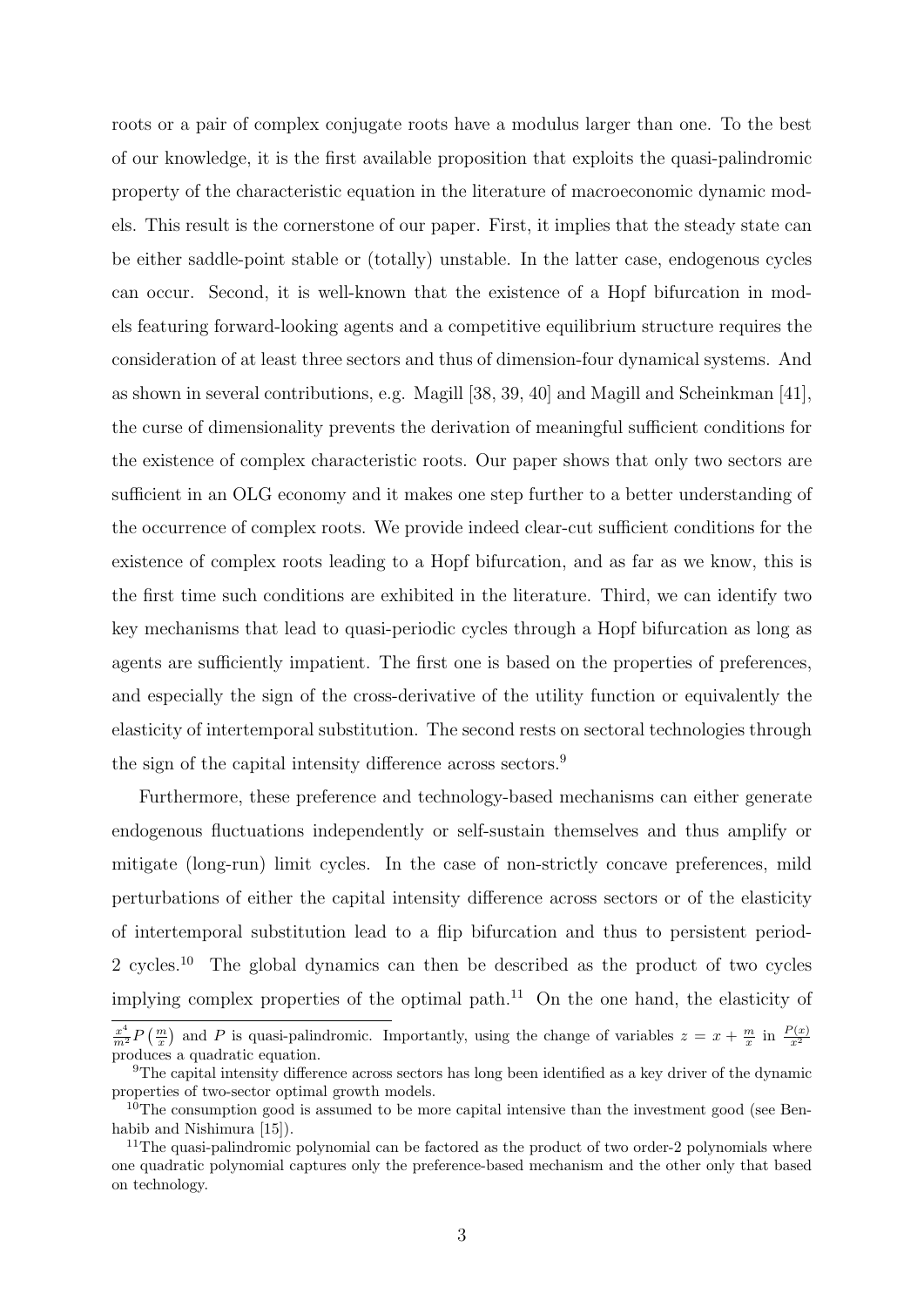intertemporal substitution must be large enough to allow a substitution effect between the first and second period consumptions while satisfying the standard transversality conditions and the convergence towards the period-two cycle, and, on the other hand, the consumption good sector needs to be capital intensive to generate fluctuations of the capital stock.

In contrast, these two mechanisms can no longer be separated in the case of strictly concave preferences, and a Hopf bifurcation can occur with quasi-periodic cycles. On top of the empirical implications discussed later on, this result is again drastically different from those in standard optimal growth models in which the existence of complex roots does require at least three sectors (e.g., Benhabib and Nishimura [15]). This can be explained by the fact that standard optimal growth models can only rely on the technology-based mechanism and higher-order dynamical systems (i.e., more sectors in the economy) are needed for quasi-periodic fluctuations. Here a two-sector optimal OLG growth problem with non-separable and strictly concave preferences is able to generate a Hopf bifurcation and quasi-periodic cycles taking some intermediate and plausible values for the elasticity of current consumption, the elasticity of intertemporal substitution and a upper threshold condition for the sectoral elasticities of capital-labor substitution.<sup>12</sup>

Turning to the decentralized problem in the presence of altruistic parents, we show that the optimal conditions and thus the dynamical system characterizing the decentralized equilibrium are equivalent to those associated with the central planner problem described above as long as bequests are strictly positive. After providing conditions for the existence of strictly stationary bequests, we argue that the (sufficient) conditions for optimal periodic and quasi-periodic cycles derived for the central planner solution also hold in the presence of positive bequests. This sharply contrasts with the predictions of the standard Barro model in which the optimal path monotonically converges toward the steady state if the life-cycle utility function of a representative generation living over two periods is additively separable. Also our result goes further than that of Michel and Venditti [43] in a one-sector model—endogenous period two-cycles can occur if the lifecycle utility function is non-additively separable with a positive cross derivative across periods. Finally, we show that both bequests and bequests as a share of GDP can be

<sup>&</sup>lt;sup>12</sup>Kalra [36] and Reichlin [54] provide conditions for the existence of Hopf cycles in two-sector OLG models but do not take into account bequests. See also Ghiglino and Tvede [30] for the analysis of endogenous cycles in general OLG models, and Ghiglino [29] for the analysis of the link between wealth inequality and endogenous fluctuations in a two-sector model.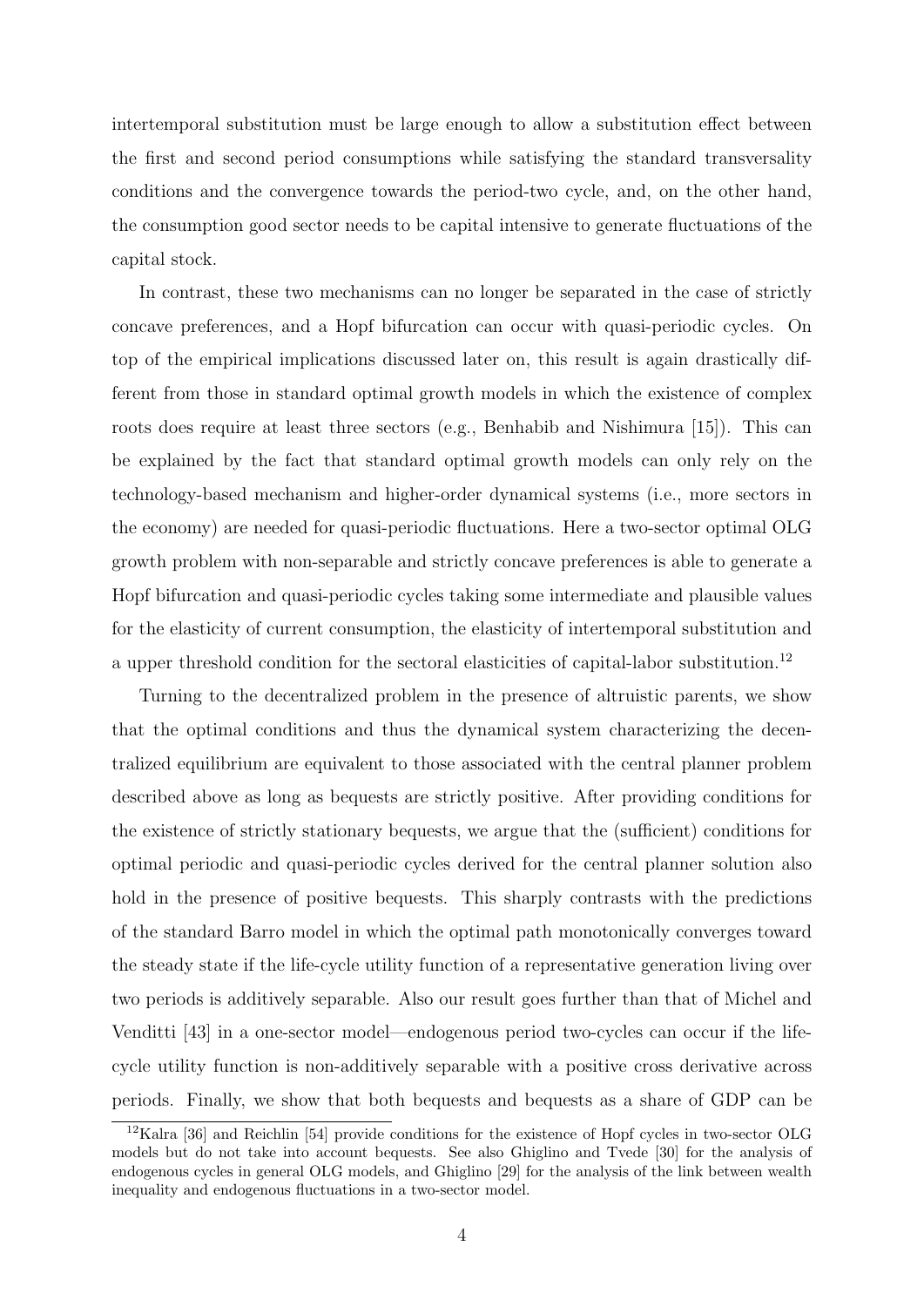characterized by optimal periodic and quasi-periodic cycles. This result turns out to be insightful for our empirical results.

Looking at long-date inheritance flows data for France (Piketty, [51]), we finally provide a quantitative assessment of the long-run cyclical behavior of bequests as a share of national income. In so doing, we proceed in two steps. First, using the low-frequency methodology of Müller and Watson  $([47], [48])$  and a band pass filter at low frequencies, we extract the long-run component of the inheritance variable of interest and then we discuss some statistical features of the remaining cyclical component. Notably, we provide confidence intervals for the long-run standard deviation (variability) and contrast the filtered series with both a local-to-unit autoregressive model and a fractional model to further assess the persistence and (weakly) stationary properties. Second, following Beaudry *et al.* [11, 13], we make use of the spectral density to identify either a peak at a given frequency or a peak range over a low frequency interval, and thus to provide some support of recurrent (medium and long-run) cyclical fluctuations at that frequency (interval). Moreover, we test the presence of a shape restriction on the spectral density, i.e. the statistical significance of the "peak range" of the spectral density at low frequency interval with respect to a flat prior. Our results strongly support the view of mediumterm business fluctuations with periodicity between 24 and 40 years and the fact that the corresponding peak range is statistically significant. While the presence of a peak range does not necessarily imply strong endogenous cyclical forces and the empirical relevance of a Hopf bifurcation, it says again that data can not, at least, contradict the existence of endogenous (stochastic) limit cycles.<sup>13</sup>

The paper is organized as follows. Section 2 presents the two-sector model with non-additively separable preferences, defines the optimal growth problem of the central planner, proves the existence of a steady state, and derives the characteristic polynomial from which the stability analysis is conducted. The existence of period-two cycles under the assumption of a non-strictly concave utility function is discussed in Section 3 together with the presentation of a simple example to illustrate the main conditions. Section 4 contains the extension to the case of a strictly concave utility function. We provide general sufficient conditions that rule out the existence of complex characteristic roots and we consider a specific class of utility functions to prove the possible existence of a Hopf

<sup>&</sup>lt;sup>13</sup>See Dufourt *et al.* [26] where the Hopf bifurcation is also shown to be relevant from an empirical perspective in two-sector infinite-horizon models with productive externalities and sunspot fluctuations.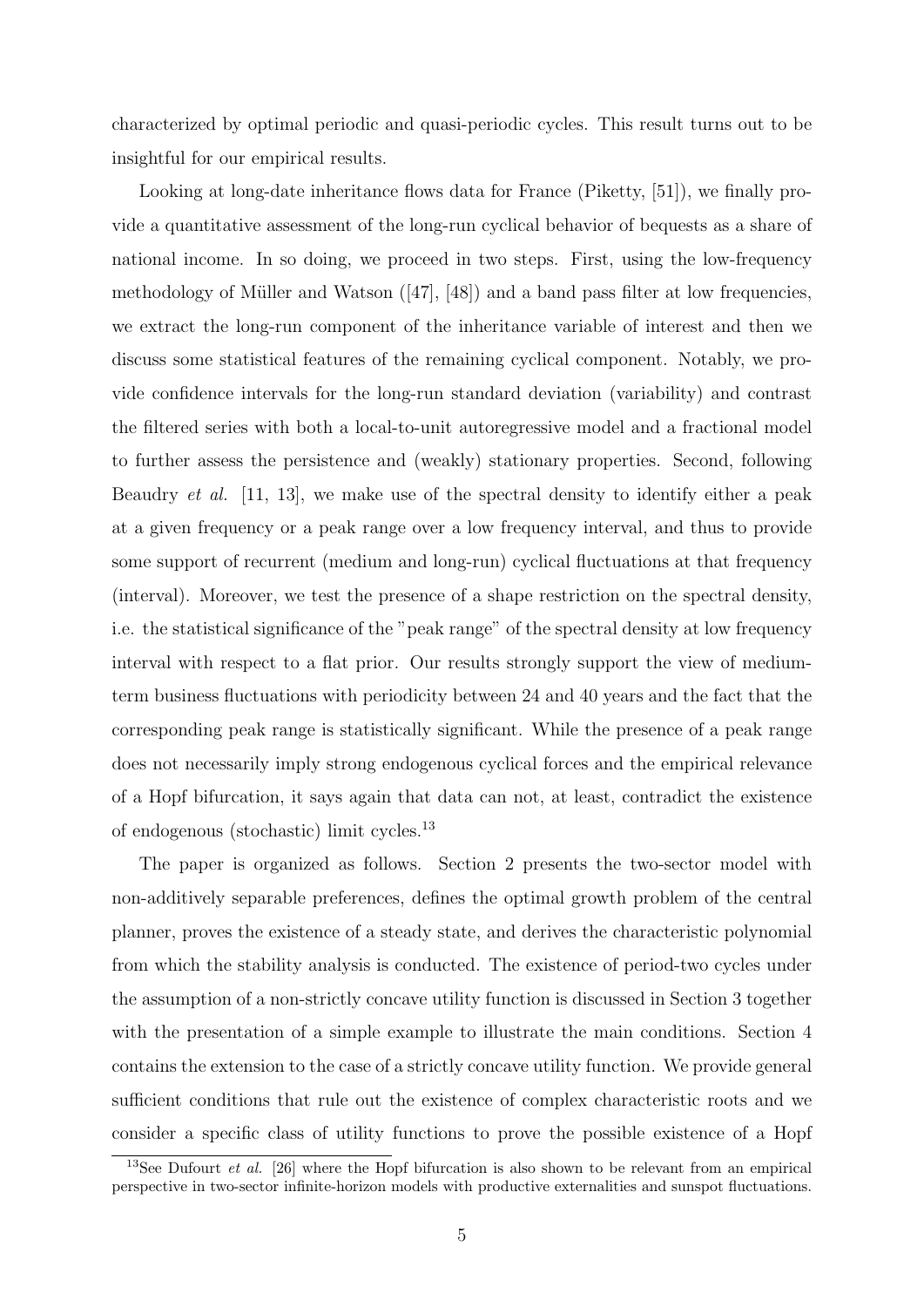bifurcation and thus of quasi-periodic cycles. In Section 5 we show that all our previous conditions are compatible with the decentralized equilibrium characterized by strictly positive bequests. Section 6 discusses our empirical results regarding the inheritance flows as a share of national using long-dated French annual data. Concluding comments are provided in Section 7 and all the proofs are contained into a final Appendix.

# 2 The model

#### 2.1 Production

We consider a two-sector economy with one pure consumption good  $y_0$  and one capital good y. Each good is produced with a standard constant returns to scale technology:

$$
y_0 = f^0(k_0, l_0),
$$
  $y = f^1(k_1, l_1)$ 

with  $k_0 + k_1 \leq k$ , k being the total stock of capital, and  $l_0 + l_1 \leq 1$ , the total amount of labor being normalized to 1.

Assumption 1. Each production function  $f^i : \mathbb{R}_+^2 \to \mathbb{R}_+$ ,  $i = 0, 1$ , is  $C^2$ , increasing in each argument, concave, homogeneous of degree one and such that for any  $x > 0$ ,  $f_{k_i}^i(0, x) = f_{l_i}^i(x, 0) = +\infty, \ f_{k_i}^i(+\infty, x) = f_{l_i}^i(x, +\infty) = 0.$ 

For any given  $(k, y)$ , we define a temporary equilibrium by solving the following problem of optimal allocation of factors between the two sectors:

$$
T(k, y) = \max_{k_0, k_1, l_0, l_1} f^{0}(k_0, l_0)
$$
  
s.t.  $y \le f^{1}(k_1, l_1)$   

$$
k_0 + k_1 \le k
$$
  

$$
l_0 + l_1 \le 1
$$
  

$$
k_0, k_1, l_0, l_1 \ge 0.
$$
 (1)

The value function  $T(k, y)$  is called the social production function and describes the frontier of the production possibility set. Constant returns to scale of technologies imply that  $T(k, y)$  is concave non strictly. We will assume in the following that  $T(k, y)$  is at least  $C^{2.14}$ 

<sup>&</sup>lt;sup>14</sup>A proof of the differentiability of  $T(k, y)$  under Assumption 1 and non-joint production is provided in Benhabib and Nishimura [15].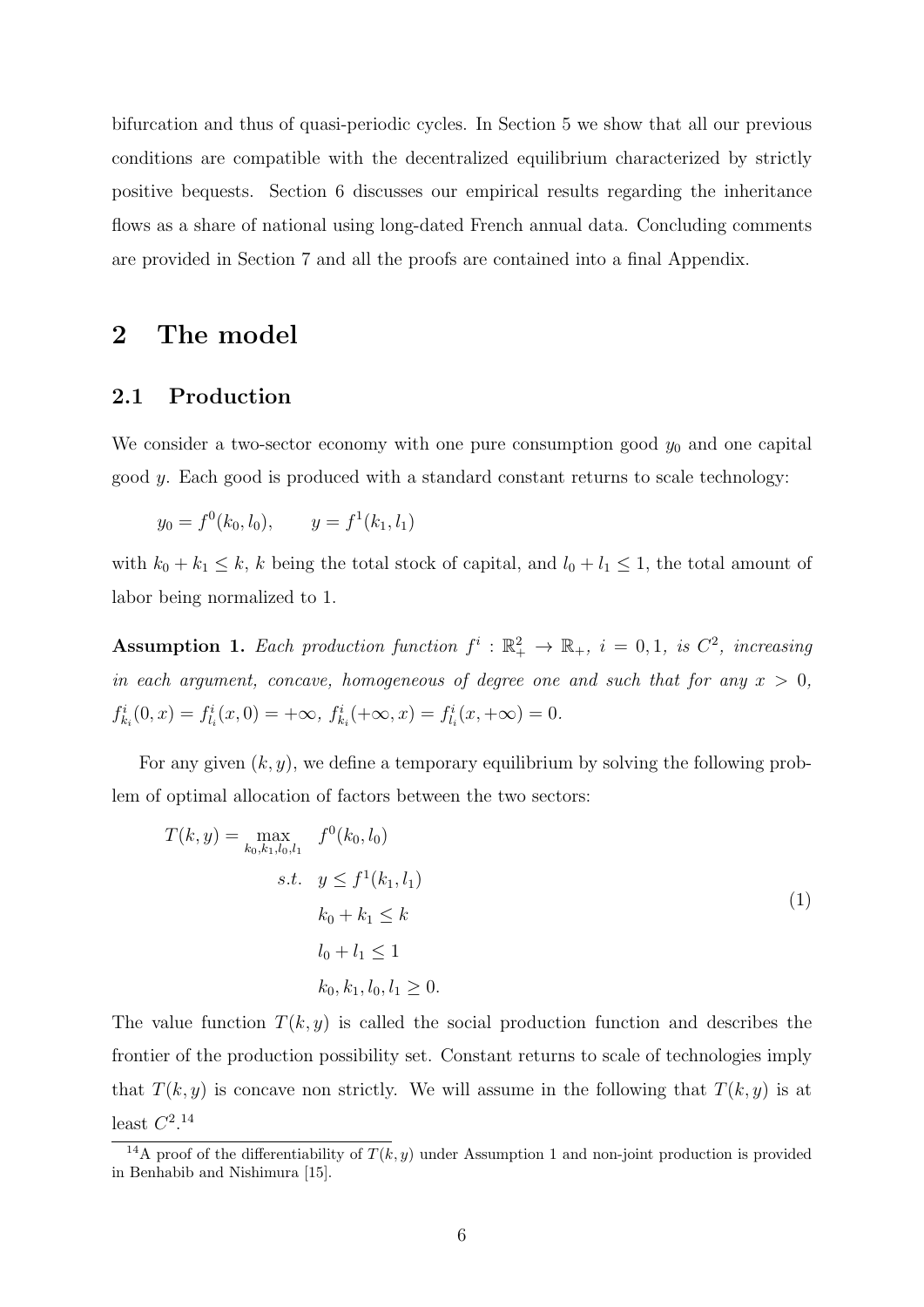Let p denote the price of the investment good,  $r$  the rental rate of capital and  $w$  the wage rate, all in terms of the price of the consumption good, it is straightforward to show that:

$$
T_k(k, y,)
$$
 =  $r(k, y)$ ,  $T_y(k, y)$  =  $-p(k, y)$  and  $w(k, y)$  =  $T(k, y)$  -  $r(k, y)k + p(k, y)y$ . (2)

We can also characterize the second derivatives of  $T(k, y)$ . Using the concavity property we have:

$$
T_{kk}(k,y) = \frac{\partial r}{\partial k} \le 0, \ T_{yy}(k,y) = -\frac{\partial p}{\partial y} \le 0.
$$

As shown by Benhabib and Nishimura [16], the sign of the cross derivative  $T_{ky}(k, y)$ is given by the sign of the relative capital intensity difference between the two sectors. Denoting  $a_{00} = l_0/y_0$ ,  $a_{10} = k_0/y_0$ ,  $a_{01} = l_1/y$  and  $a_{11} = k_1/y$  the capital and labor coefficients in each sector, it is easy to derive from the constant returns to scale property that:

$$
\frac{dp}{dr} = a_{01} \left( \frac{a_{11}}{a_{01}} - \frac{a_{10}}{a_{00}} \right) \equiv b \tag{3}
$$

with b the relative capital intensity difference, and thus

$$
T_{ky} = T_{yk} = -\frac{\partial p}{\partial r} \frac{\partial r}{\partial k} = -T_{kk}b.
$$

The sign of both b and  $T_{ky}$  is positive if and only if the investment good is capital intensive. Note also that  $T_{yy}(k, y)$  can be written as:

$$
T_{yy} = -\frac{\partial p}{\partial r}\frac{\partial r}{\partial y} = T_{kk}b^2.
$$

**Remark 1** : The derivative  $dr/dp = b^{-1}$  is well-known in trade theory as the Stolper-Samuelson effect. Similarly, at constant prices, we can derive the associated Rybczinsky effect  $dy/dk = b^{-1}$ . We therefore find the well-known duality between the Rybczinsky and Stolper-Samuelson effects.

### 2.2 Preferences

The economy is populated by a constant population of finitely-lived agents.<sup>15</sup> In each period t,  $N_t = N$  persons are born, and they live for two periods: they work during the first (with one unit of labor supplied) and they have preferences for consumption  $(c_t,$ when they are young, and  $d_{t+1}$ , when they are old) which are summarized by the utility

<sup>15</sup>An increasing population could be considered without altering all our results.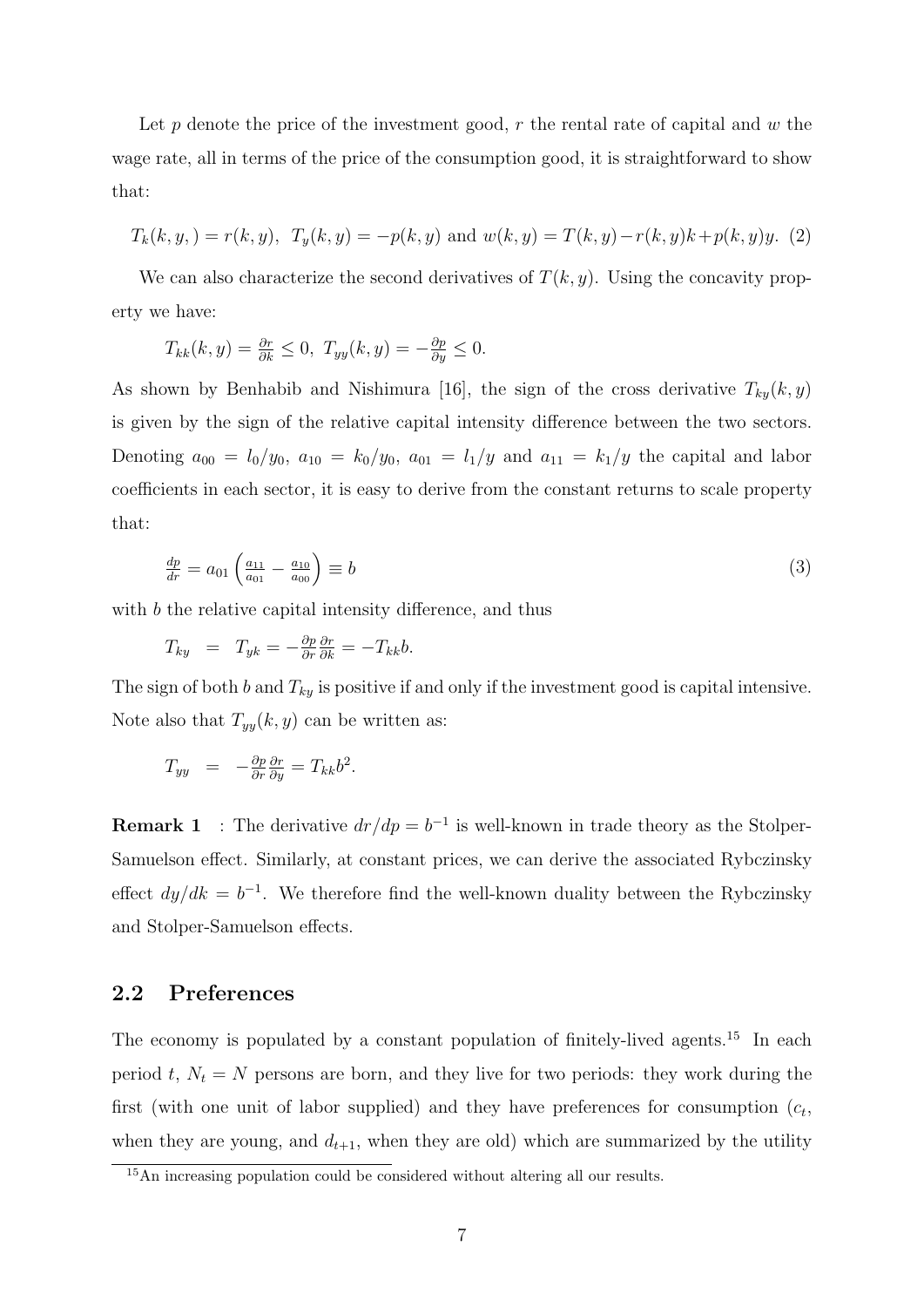function  $u(c_t, Bd_{t+1})$ , with  $B > 0$  a normalization constant, such that Assumption 2 is satisfied.

**Assumption 2.**  $u(c, Bd)$  is increasing in both arguments  $(u_c(c, Bd) > 0$  and  $u_d(c, Bd) > 0$ 0), concave and  $C^2$  over the interior of  $\mathbb{R}^2_+$ . Moreover,  $\lim_{X\to 0} Xu_X(c, X)/u_c(c, X) = 0$ and  $\lim_{X\to+\infty} Xu_X(c,X)/u_c(c,X) = +\infty$ , or  $\lim_{X\to0} Xu_X(c,X)/u_c(c,X) = +\infty$  and  $\lim_{X \to +\infty} X u_X(c, X)/u_c(C, X) = 0.$ 

We also introduce a standard normality assumption between the two consumption levels.

Assumption 3. Consumptions c and d are normal goods.

We finally consider the following useful elasticities of consumptions:

$$
\epsilon_{cc} = -u_c/u_{cc}c > 0, \qquad \epsilon_{cd} = -u_c/u_{cd}Bd, \tag{4}
$$

$$
\epsilon_{dc} = -u_d/u_{cd}c, \quad \epsilon_{dd} = -u_d/u_{dd}Bd > 0 \tag{5}
$$

It is worth noting that the normality Assumption 3 implies  $1/\epsilon_{cc} - 1/\epsilon_{dc} \geq 0$  and  $1/\epsilon_{dd} - 1/\epsilon_{cd} \geq 0$  and concavity in Assumption 2 implies  $1/(\epsilon_{cc}\epsilon_{dd}) - 1/(\epsilon_{dc}\epsilon_{cd}) \geq 0$ . Taking these elasticities, the elasticity of intertemporal substitution between  $c_t$  and  $d_{t+1}$ writes:

$$
\varsigma(c_t, d_{t+1}) = \frac{\frac{u_d(c_t, d_{t+1})/u_c(c_t, d_{t+1})}{c_t/d_{t+1}}}{\frac{\partial (u_d(c_t, d_{t+1})/u_c(c_t, d_{t+1}))}{\partial (c_t/d_{t+1})}} = \frac{1}{\frac{1}{\epsilon_{cc}} - \frac{1}{\epsilon_{dc}}} \ge 0.
$$
\n
$$
(6)
$$

This elasticity will be used as a parameter driving the existence of endogenous fluctuations.

### 2.3 The optimal growth problem

Under complete depreciation within one period,  $^{16}$  the capital accumulation equation is:

$$
k_{t+1} = y_t. \tag{7}
$$

Since total labor is normalized to 1, we consider from now on that  $N = 1$ . At each time t, total consumption is then given by the social production function, i.e.  $c_t + d_t = T(k_t, y_t)$ . The intertemporal objective function of the central planner combines utilities of successive generations:

<sup>&</sup>lt;sup>16</sup>Considering that in an OLG model one period is approximately 30 years, complete depreciation is a realistic assumption.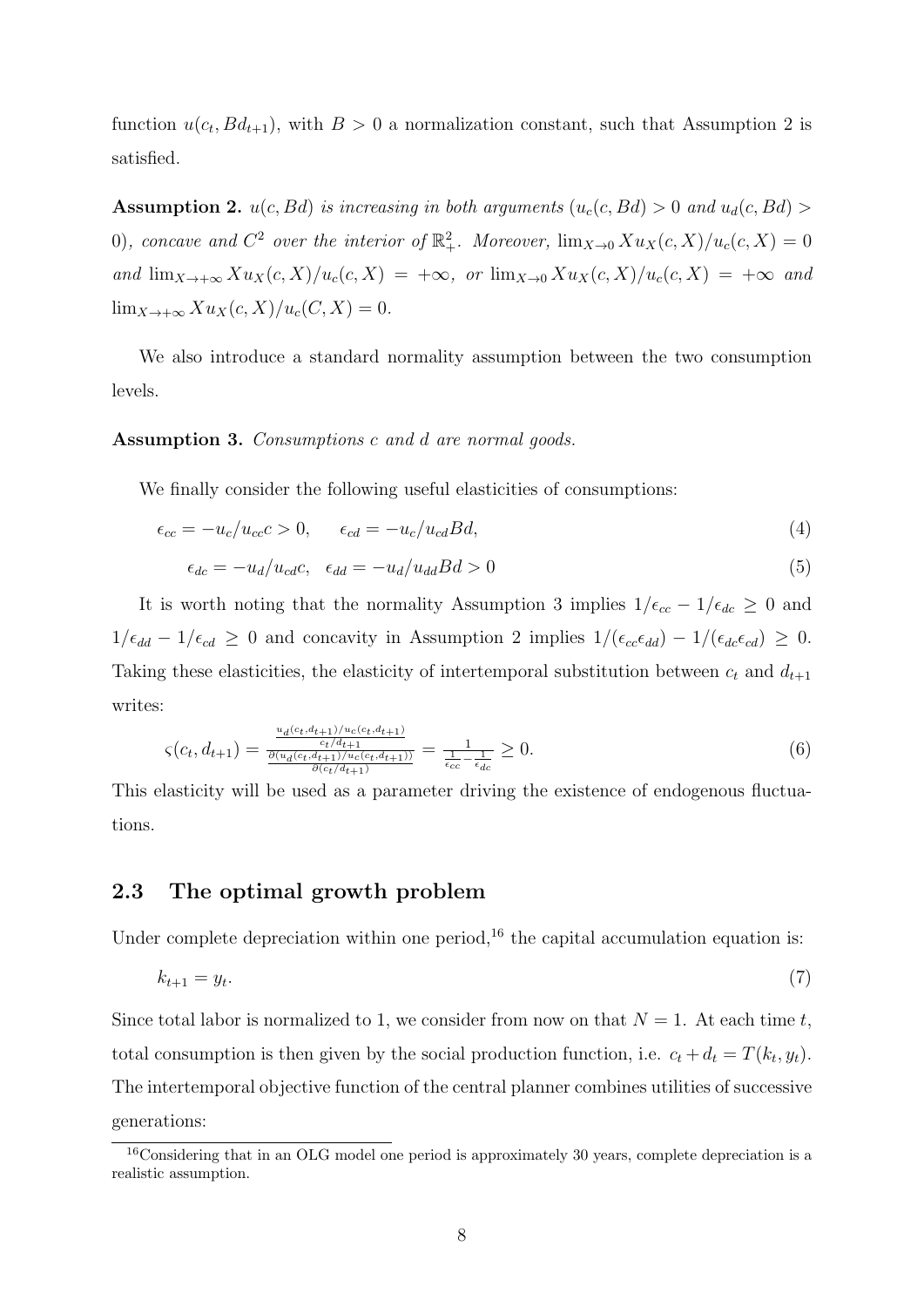$$
\max_{\{c_t, d_{t+1}\}} \sum_{t=0}^{+\infty} \beta^t u(c_t, B d_{t+1}) \tag{8}
$$

where  $\beta \in (0,1]$  is the discount factor.<sup>17</sup> Considering (7) and the fact that  $c_t = T(k_t, y_t)$  $d_t$ , the optimization program  $(8)$  can be equivalently written as follows

$$
\max_{\{d_{t+1}, k_{t+1}\}} \sum_{t=0}^{+\infty} \beta^t u(T(k_t, k_{t+1}) - d_t, B(d_{t+1})
$$
\n(9)

with  $d_0$  and  $k_0$  given. The first order conditions are given by the following two difference equations of order two:

$$
u_d(T(k_t, k_{t+1}) - d_t, Bd_{t+1})B - \beta u_c(T(k_{t+1}, k_{t+2}) - d_{t+1}, Bd_{t+2}) = 0
$$
  

$$
u_c(T(k_t, k_{t+1}) - d_t, Bd_{t+1})T_y(k_t, k_{t+1}) +
$$
  

$$
\beta u_c(T(k_{t+1}, k_{t+2}) - d_{t+1}, Bd_{t+2})T_k(k_{t+1}, k_{t+2}) = 0.
$$
 (10)

Notably, taking some (given) initial conditions  $(d_0, k_0)$ , any path that satisfies equations (10) together with the following transversality conditions,

$$
\lim_{t \to +\infty} \beta^t u_d(c_t, Bd_{t+1}) p_{t+1} k_{t+1} = 0 \text{ and } \lim_{t \to +\infty} \beta^t u_d(c_t, Bd_{t+1}) d_{t+1} = 0,
$$
\n(11)

is an optimal path.

### 2.4 Steady state

A steady state is defined as the stationary solution,  $k_t = k^*$ ,  $d_t = d^*$ , for all t of the following nonlinear system of equations:

$$
\frac{u_d(T(k,k)-d,Bd)B}{u_c(T(k,k)-d,Bd)} = \beta
$$
\n
$$
-\frac{T_y(k,k)}{T_k(k,k)} = \beta.
$$
\n(12)

Beside discussing the existence and uniqueness of the steady state, note that we further introduce the  $B$  parameter to normalize the stationary consumption  $d$  such that it remains constant when the discount factor  $\beta$  is modified. As in the standard two-sector model, we get the following result:

**Proposition 1.** Under Assumptions 1-3, there exists a unique steady state  $(k^*, d^*)$  solution of equations (12). Moreover, there exists a unique value  $B^*$  such when  $B = B^*$ , the stationary consumption  $d^*$  can be normalized to any value  $\bar{d} \in (0, T(k^*, k^*))$ .

<sup>&</sup>lt;sup>17</sup>In the case  $\beta = 1$ , the infinite sum into the optimization program (8) may not converge. In such a case we may apply the definition of optimality as provided by Ramsey [54].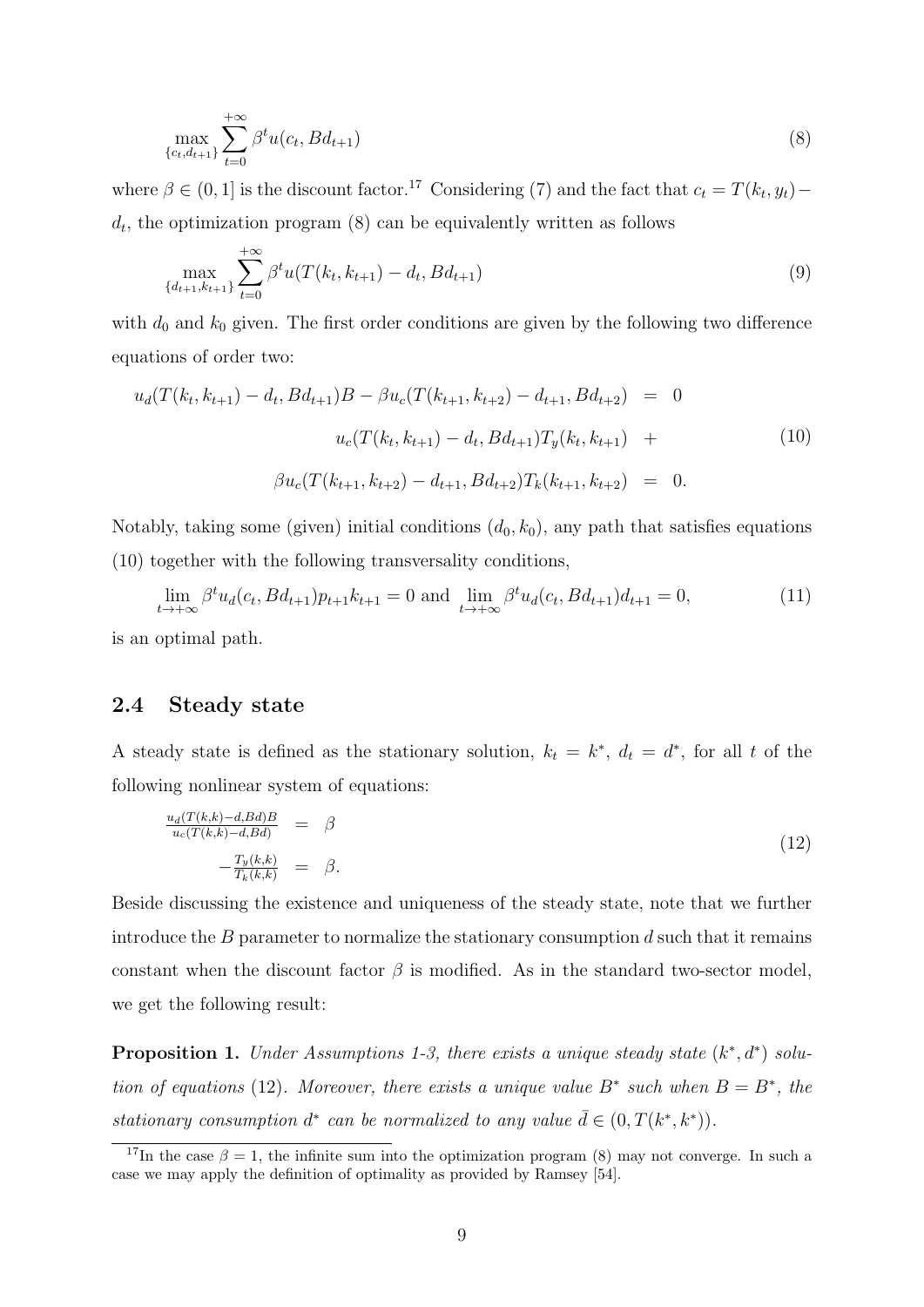Proof. See Appendix 8.1.

A pair  $(k^*, d^*)$  is then defined to be the Modified Golden Rule. Finally, the stationary consumption of young agents is obtained from  $c^* = T(k^*, k^*) - d^*$ .

### 2.5 Characteristic polynomial

We are now in a position to derive the characteristic polynomial from total differentiation of equations (10). Denoting  $T(k^*, k^*) = T^*, T_k(k^*, k^*) = T_k^*$  and  $T_{kk}(k^*, k^*) = T_{kk}^*$ , the elasticities of the consumption good's output and the rental rate with respect to the capital stock, all evaluated at the steady state, can be written as:

$$
\varepsilon_{ck} = T_k^* k^* / T^* > 0, \quad \varepsilon_{rk} = -T_{kk}^* k^* / T_k^* > 0.
$$
\n(13)

Then Proposition 2 yields the degree-4 characteristic polynomial and discusses the multiplicity order of the possible (characteristic) roots.

**Proposition 2.** Under Assumptions 1-3, the degree-4 characteristic polynomial is given by

$$
\mathcal{P}(\lambda) = \lambda^4 - \lambda^3 B + \lambda^2 C - \lambda \frac{B}{\beta} + \frac{1}{\beta^2}
$$
\n(14)

with

$$
B = -\frac{\beta}{b\epsilon_{cc}} \frac{\varepsilon_{ck}}{\varepsilon_{rk}} \left( \frac{\epsilon_{cc}}{\epsilon_{dc}} - \frac{\epsilon_{cd}}{\epsilon_{dd}} \right) + \frac{\beta + b^2}{\beta b} + \frac{\epsilon_{dc}}{\beta \epsilon_{cc}} + \frac{\epsilon_{cd}}{\epsilon_{dd}}
$$
  
\n
$$
C = -\frac{(1+\beta)}{b\epsilon_{cc}} \frac{\varepsilon_{ck}}{\varepsilon_{rk}} \left( \frac{\epsilon_{cc}}{\epsilon_{dc}} - \frac{\epsilon_{cd}}{\epsilon_{dd}} \right) + \frac{\beta + b^2}{\beta b} \left( \frac{\epsilon_{dc}}{\beta \epsilon_{cc}} + \frac{\epsilon_{cd}}{\epsilon_{dd}} \right) + \frac{2}{\beta}
$$
\n(15)

or equivalently

$$
\mathcal{P}(\lambda) = \left[\lambda^2 - \lambda \left(\frac{\epsilon_{dc}}{\beta \epsilon_{cc}} + \frac{\epsilon_{cd}}{\epsilon_{dd}}\right) + \frac{1}{\beta}\right] \frac{(\lambda b - 1)(\lambda \beta - b)}{\beta b} + \lambda(\lambda - 1) \left(\lambda - \frac{1}{\beta}\right) \frac{\beta}{b \epsilon_{cc}} \frac{\varepsilon_{ck}}{\varepsilon_{rk}} \left(\frac{\epsilon_{cc}}{\epsilon_{dc}} - \frac{\epsilon_{cd}}{\epsilon_{dd}}\right) \tag{16}
$$

If  $\lambda$  is a characteristic root of (16), then  $\bar{\lambda}$ ,  $(\beta \lambda)^{-1}$  and  $(\beta \bar{\lambda})^{-1}$  are also characteristic roots of (16). Moreover, at least two roots or a pair of complex conjugate roots have a modulus larger than one, and one of the following cases necessarily hold:

i) the four roots are real and distincts,

- ii) the four roots are given by two pairs of non-real complex conjugates,
- iii) there are two complex conjugates double roots or two real double roots.

Proof. See Appendix 8.2.

 $\Box$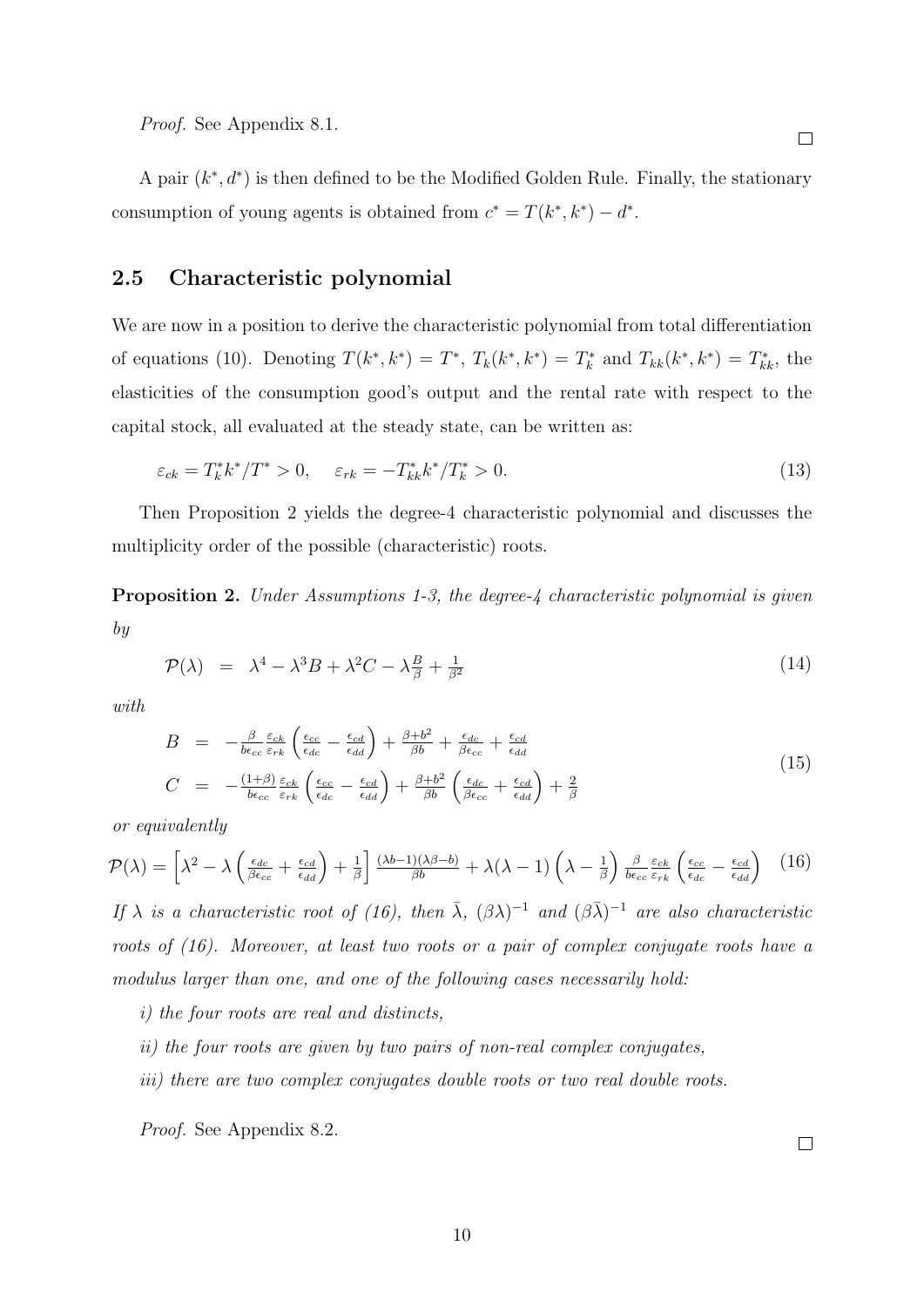Proposition 2 is of critical importance and several points are worth commenting. First, it shows that if there exists a pair of complex characteristic roots  $(\lambda, \overline{\lambda})$  solutions of the quartic polynomial (16), then a second pair of complex characteristic roots,  $(\beta \lambda)^{-1}$  and  $(\beta \bar{\lambda})^{-1}$ , are also solutions of (16). Therefore, Proposition 2 proves that the 4 characteristic roots are either all real or all complex. Second, Proposition 2 also implies that at most two characteristic roots can have a modulus lower than 1 and thus that the steady state can be either saddle-point stable or totally unstable. Of course in this last case, endogenous cycles can occur. Third, under Assumption 2, the sign of the expression  $\frac{\epsilon_{cc}}{\epsilon_{dc}} - \frac{\epsilon_{cd}}{\epsilon_{dd}}$  $\frac{\epsilon_{cd}}{\epsilon_{dd}}$  is given by the sign of the cross derivative  $u_{cd}$ , i.e. by the opposite of the sign of  $\epsilon_{cd}$ ,  $\epsilon_{dc}$ , which is a crucial ingredient to determine the local stability properties of the steady state. Fourth, using Eq. (16), when the utility function is non-strictly concave, i.e. if  $\frac{\epsilon_{cc}}{\epsilon_{dc}} - \frac{\epsilon_{cd}}{\epsilon_{do}}$  $\frac{\epsilon_{cd}}{\epsilon_{dd}}=0,$ then the degree-4 polynomial simplifies to a product of two degree-2 polynomials. In this respect, we first focus on the simpler case of a non-strictly concave utility function (Section 4), and then consider the more general case of strictly concave preferences (Section 5).

Remark 2: The degree-4 characteristic polynomial (14) is a quasi-palindromic equation that can be solved explicitly, and its roots can be determined using only quadratic equations (see Appendix 8.9 for details.). As far as we know, this is the first time this type of methodology is applied to macroeconomic dynamic models. The existence of a Hopf bifurcation in models featuring forward-looking agents and a competitive equilibrium structure has initially been emphasized in Benhabib and Nishimura [15]. However, due to the dual structure of such models, the consideration of at least three sectors and of dimension-four dynamical systems has been shown to be necessary to get such deterministic fluctuations based on the existence of complex characteristic roots. And as shown in many contributions, i.e. Magill [38, 39, 40] and Magill and Scheinkman [41], due to the high dimension of such systems, there is no obvious sufficient conditions for the existence of complex characteristic roots. In this paper, using the quasi-palindromic structure of the characteristic polynomial allows us to provide such sufficient conditions.

**Remark 3:** If  $b = 0$ , one gets the one-sector formulation with a two-dimensional dynamical system as considered in Michel and Venditti [43]. Indeed, the characteristic polynomial can be simplified as follows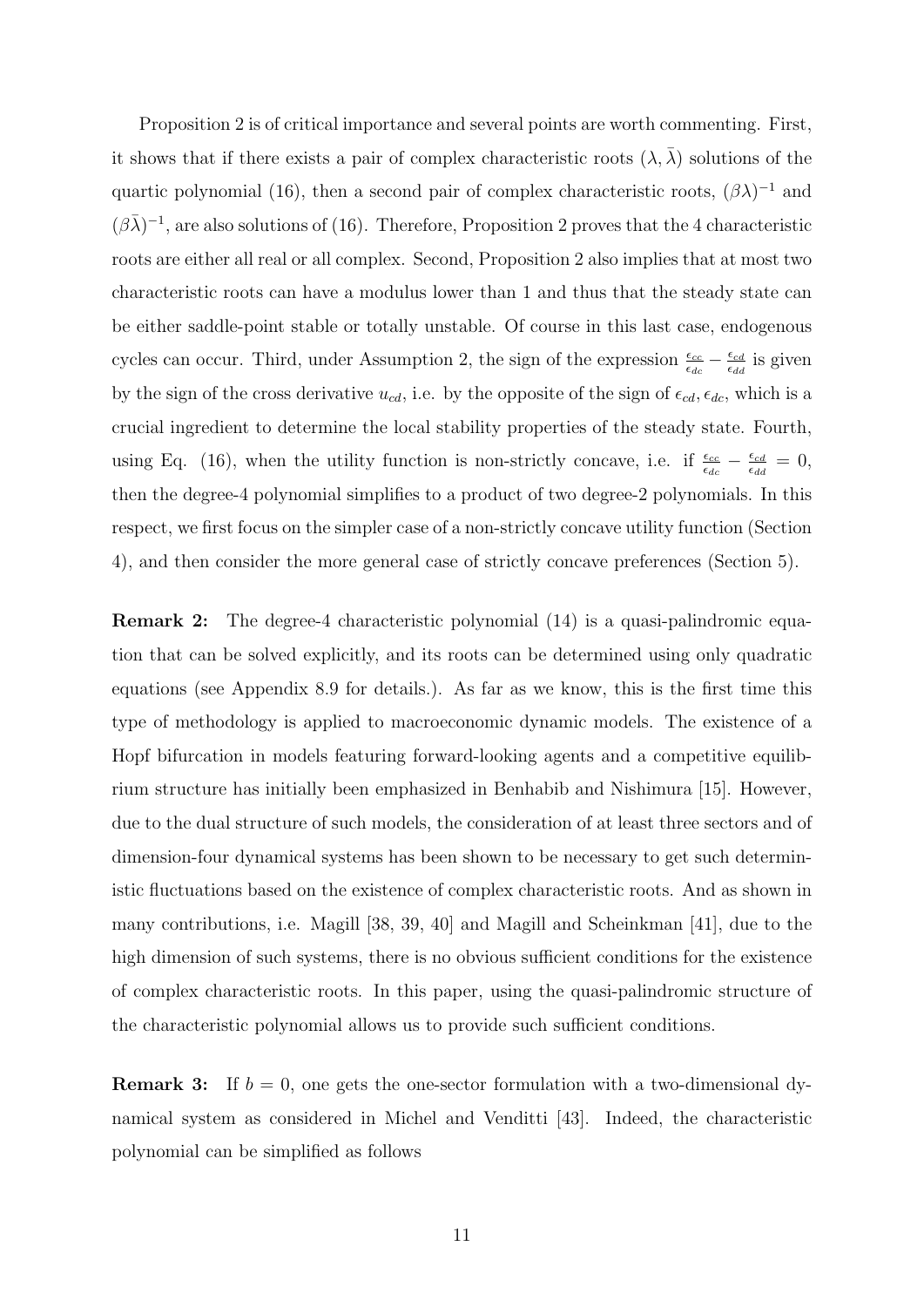$$
\mathcal{P}(\lambda) = \lambda^2 - \lambda^{\frac{\epsilon_{dc}}{\beta\epsilon_{cc}} + \frac{\epsilon_{cd}}{\epsilon_{dd}} - \frac{(1+\beta)}{\epsilon_{cc}}\frac{\varepsilon_{ck}}{\varepsilon_{rk}}\left(\frac{\epsilon_{cc}}{\epsilon_{dc}} - \frac{\epsilon_{cd}}{\epsilon_{dd}}\right)}{1 - \frac{\beta}{\epsilon_{cc}}\frac{\varepsilon_{ck}}{\varepsilon_{rk}}\left(\frac{\epsilon_{cc}}{\epsilon_{dc}} - \frac{\epsilon_{cd}}{\epsilon_{dd}}\right)} + \frac{1}{\beta}
$$

The same conclusions as in Michel and Venditti [43] are obviously derived.

Similarly, if the utility function is additively separable, i.e.  $u_{cd} = u_{dc} = 0$ , we get the two-sector optimal growth formulation with a two-dimensional dynamical system as considered in Benhabib and Nishimura [15]. The characteristic polynomial can indeed be simplified as follows

$$
\mathcal{P}(\lambda) = \lambda^2 - \lambda (1+\beta) \frac{\frac{\beta}{\epsilon_{cc}} \frac{\varepsilon_{ck}}{\varepsilon_{rk}} + (\beta + b^2)}{\frac{\beta}{\epsilon_{cc}} \frac{\varepsilon_{ck}}{\varepsilon_{rk}} + (1+\beta)b} + \frac{1}{\beta}
$$

The same conclusions as in Benhabib and Nishimura [15] are then derived.

# 3 Period-two cycles under non-strictly concave preferences

In this section we assume that the utility function is non-strictly concave.

**Assumption 4.** The utility function  $u(c, Bd)$  is concave non-strictly, i.e.  $\frac{\epsilon_{cc}}{\epsilon_{dc}} - \frac{\epsilon_{cd}}{\epsilon_{dc}}$  $\frac{\epsilon_{cd}}{\epsilon_{dd}}=0.$ 

In so doing, one can show that the characteristic roots cannot be complex.

Lemma 1. Under Assumptions 1-4, the characteristic roots are real.

Proof. See Appendix 8.3.

Following simultaneously the same methodologies as in the two-sector optimal growth model and the optimal growth solution of the aggregate OLG model, we discuss the local stability properties of equilibrium paths depending both on the sign of the capital intensity difference across sectors b and the sign of the cross derivative  $u_{cd}$ , i.e. of the two elasticities  $\epsilon_{cd}$  and  $\epsilon_{dc}$ .

As a first step, Proposition 3 provides some simple conditions ensuring the saddlepoint property with monotone convergence.

**Proposition 3.** Under Assumptions 1-4, if  $b \ge 0$  and  $\epsilon_{cd}$ ,  $\epsilon_{dc} \ge 0$ , i.e.  $u_{cd} \le 0$ , then the equilibrium path is monotone and the steady-state  $(k^*, d^*)$  is a saddle-point.

Proof. See Appendix 8.4.

 $\Box$ 

 $\Box$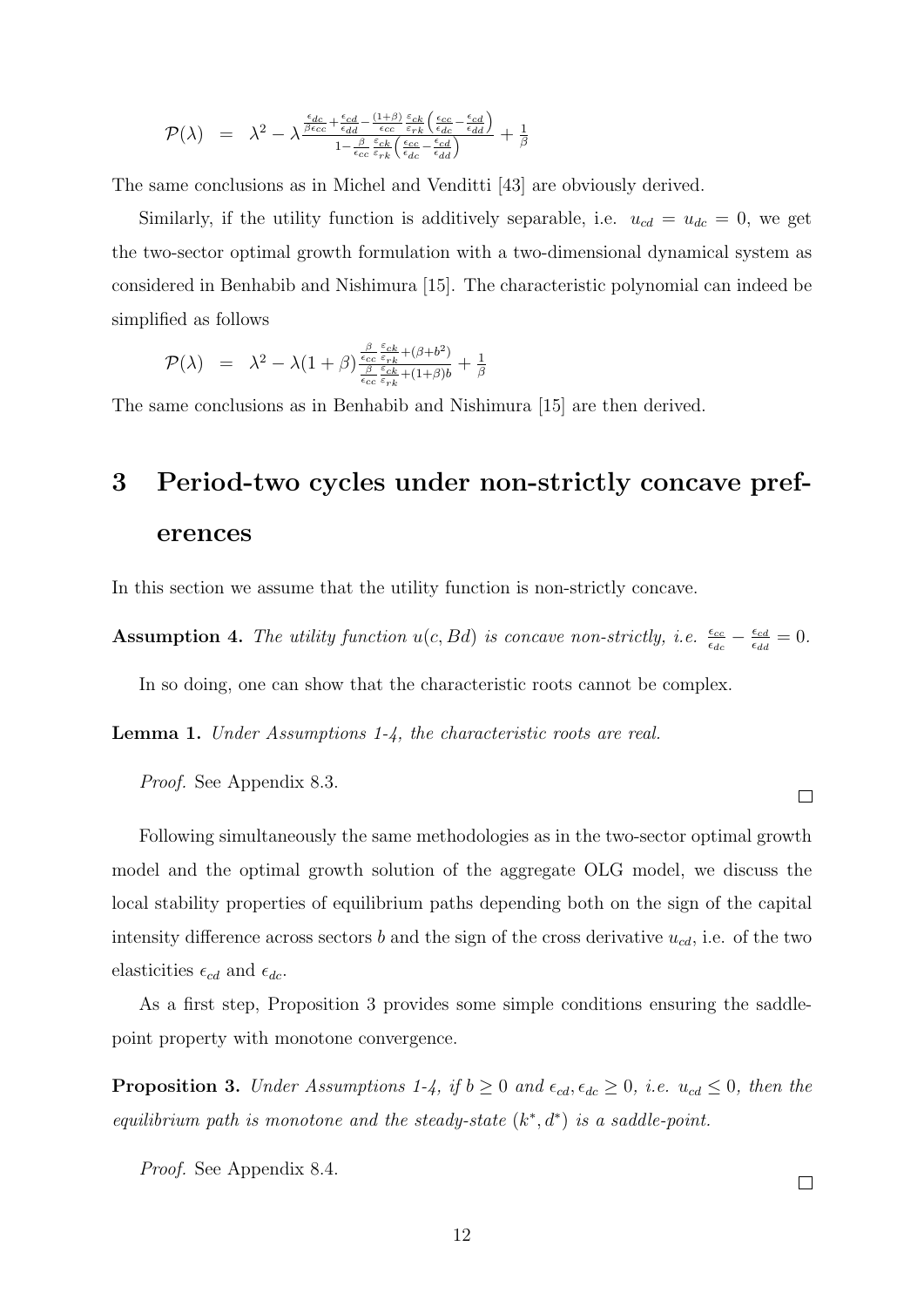#### 3.1 A separated mechanism for period-two cycles

We now show that convergence with oscillations and persistent competitive equilibrium cycles may occur under a quite large set of circumstances.

#### Proposition 4. Under Assumptions 1-4, the following results hold:

i) When the investment good is capital intensive, i.e.  $b \geq 0$ , let  $\epsilon_{cd}, \epsilon_{dc} < 0$ , i.e.  $u_{cd} > 0$ . Then the steady state  $(k^*, d^*)$  is saddle-point stable with damped oscillations if and only if the elasticity of intertemporal substitution satisfies  $\varsigma \in (0, \underline{\varsigma}) \cup (\overline{\varsigma}, +\infty)$  with

$$
\underline{\varsigma} \equiv \frac{\epsilon_{cc}\beta}{1+\beta}
$$
 and  $\overline{\varsigma} \equiv \frac{\epsilon_{cc}}{2}$ 

Moreover, when  $\varsigma$  crosses the bifurcation values  $\varsigma$  or  $\overline{\varsigma}$ ,  $(k^*, d^*)$  undergoes a flip bifurcation leading to persistent period-2 cycles.

ii) When  $\epsilon_{cd}$ ,  $\epsilon_{dc} \geq 0$ , i.e.  $u_{cd} \leq 0$ , let the consumption good be capital intensive, i.e.  $b < 0$ . Then the steady state  $(k^*, d^*)$  is saddle-point stable with damped oscillations if and only if  $b \in (-\infty, -1) \cup (-\beta, 0)$ . Moreover, if there is some  $\beta^* \in (0, 1)$  such that  $b \in (-1, -\beta^*)$ , then there exists  $\overline{\beta} \in (0, 1)$  such that, when  $\beta$  crosses  $\overline{\beta}$  from above,  $(k^*, d^*)$  undergoes a flip bifurcation leading to persistent period-2 cycles.

iii) When the consumption good is capital intensive, i.e.  $b < 0$ , and  $\epsilon_{cd}$ ,  $\epsilon_{dc} < 0$ , i.e.  $u_{cd} > 0$ , the steady state  $(k^*, d^*)$  is saddle-point stable with damped oscillations if and only if  $b \in (-\infty, -1) \cup (-\beta, 0)$  and  $\varsigma \in (0, \underline{\varsigma}) \cup (\overline{\varsigma}, +\infty)$ . Moreover, if there is some  $\beta^* \in (0,1)$  such that  $b \in (-1,-\beta^*)$ , then there exists  $\overline{\beta} \in (0,1)$  such that, when  $\beta$  crosses  $\bar{\beta}$  from above or  $\varsigma$  crosses the bifurcation values  $\varsigma$  or  $\bar{\varsigma}$ ,  $(k^*,d^*)$  undergoes a flip bifurcation leading to persistent period-2 cycles.

Proof. See Appendix 8.5.

Proposition 4 provides two independent mechanisms leading to the existence of endogenous fluctuations. The first one is based on the properties of preferences through the sign of the cross derivative  $u_{cd}$  and is the most interesting in our context since it allows to generate period-2 cycles in a two-sector model even under a capital intensive investment good sector—a condition which is known since Benhabib and Nishimura [16] to ensure monotone convergence in a standard two-sector optimal growth model.

To provide further economic insights, let us consider an instantaneous increase in the capital stock  $k_t$ . Using  $c_t+d_t = T(k_t, y_t)$  and  $T_k > 0$ , it follows that  $c_t$  increases, and thus,

 $\Box$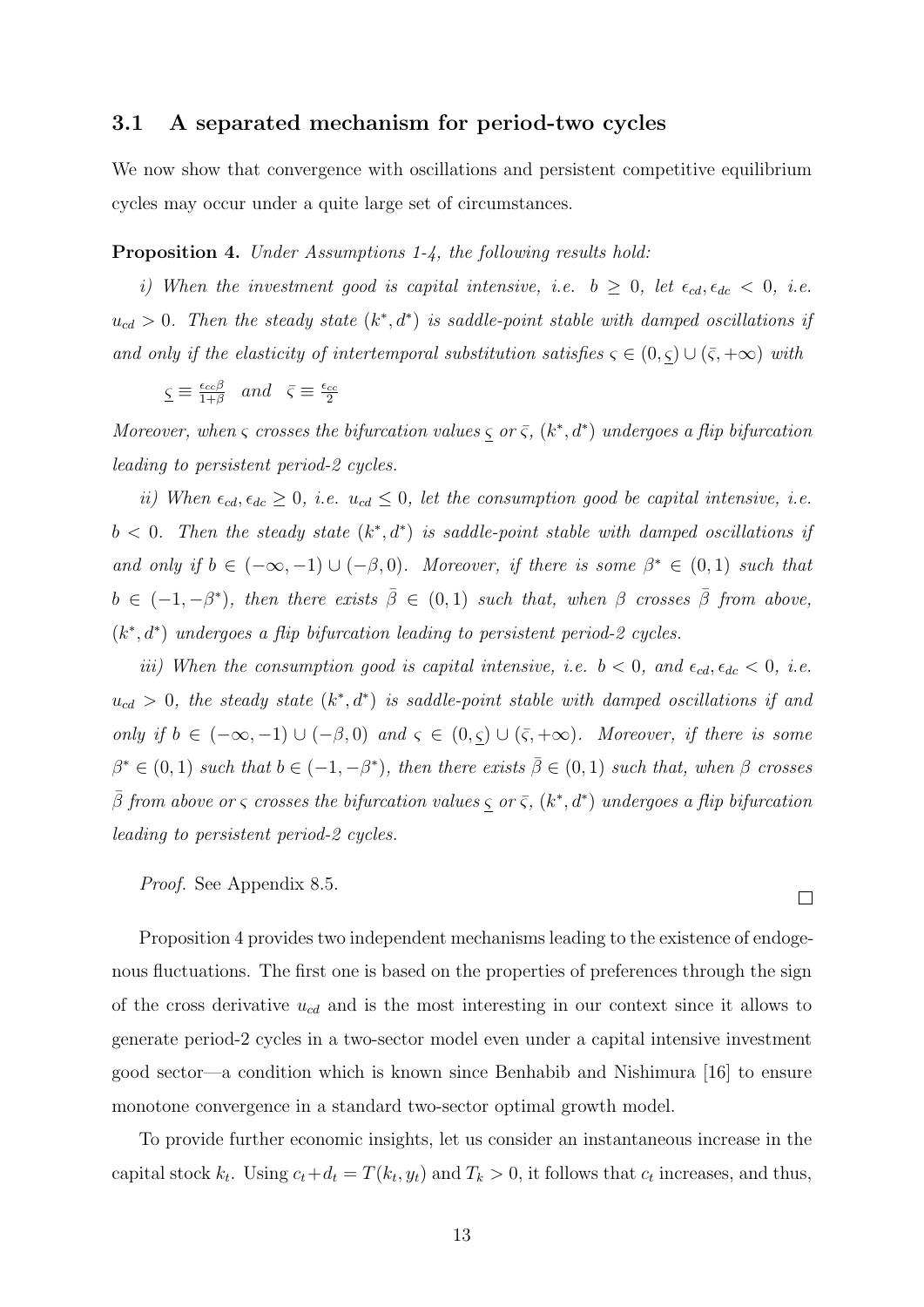taking that the marginal utility of second period consumption  $u_d$  is larger as  $u_{dc} > 0$ , a constant utility level  $u(c_t, d_{t+1})$  can be obtained from a decrease of  $d_{t+1}$ . Using the first equation in (10) and taking  $d_{t+1}$  as given,

$$
\frac{\Delta c_{t+1}}{\Delta c_t} = \frac{u_{dc}}{u_{cc}\beta} + \frac{u_{dd}}{u_{cc}\beta} \frac{\Delta d_{t+1}}{\Delta c_t} < 0.
$$

Finally, since  $c_{t+1}+d_{t+1} = T(k_{t+1}, y_{t+1})$ , total consumption at time  $t+1$  is lower, which in turn implies that a lower capital stock  $k_{t+1}$  when  $y_{t+1}$  holds constant. Endogenous fluctuations are thus generated from intertemporal consumption allocations based on some substitution effects between the first and second period consumptions. The important result is that the elasticity of intertemporal substitution needs to be large enough to allow sufficient substitution between  $c_t$  and  $d_{t+1}$  to generate aggregate oscillations, but should not be too large to be compatible with the transversality conditions (11) and a convergence process towards the period-two cycle.

The second mechanism is, as in the two-sector optimal growth model, based on the properties of sectoral technologies through the sign of the capital intensity difference across sectors. Following Benhabib and Nishimura [16], we can use the Rybczinski and Stolper-Samuelson effects to provide a simple economic intuition for this result. Assume indeed that the consumption good is capital intensive, i.e.  $b < 0$ , and consider an instantaneous increase in the capital stock  $k_t$ . This results in two opposing mechanisms:

- On the one hand, the trade-off in production becomes more favorable to the consumption good, and the Rybczinsky effect implies a decrease of the output of the capital good  $y_t$ . This tends to lower both the investment and the capital stock in the next period  $k_{t+1}$ .

- On the other hand, in the next period the decrease of  $k_{t+1}$  implies again through the Rybczinsky effect an increase of the output of the capital good  $y_{t+1}$ . Indeed the decrease of  $k_{t+1}$  improves the trade-off in production in favor of the investment good which is relatively less intensive in capital and this tends to increase the investment and the capital stock in period  $t + 2$ ,  $k_{t+2}$ .

Of course, under both mechanisms, the existence of persistent fluctuations require that the oscillations in consumption and relative prices must not present intertemporal arbitrage opportunities. Consequently, a minimum level of myopia, i.e. a low enough value for the discount rate  $\beta$ , is thus necessary.

Note finally that in case iii) of Proposition 4, both mechanisms hold at the same time. Interestingly, using both  $\beta$  and  $\varsigma$  as two bifurcation parameters allows to consider a co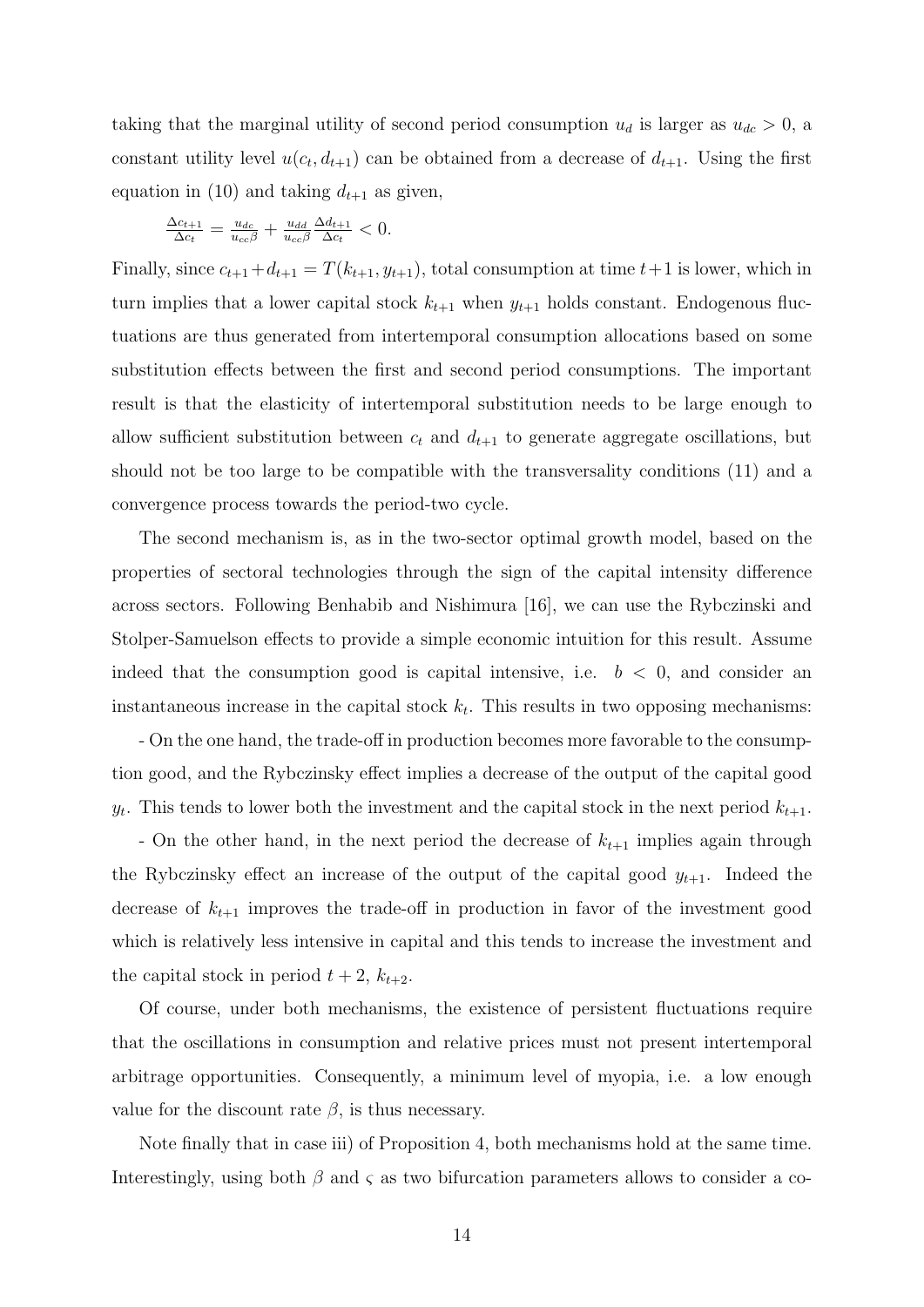dimension 2 bifurcation which corresponds to the flip bifurcation with a 1:2 resonance where two characteristic roots are equal to −1 simultaneously. As shown in Kuznetsov [37], in such a configuration, under non-degeneracy conditions, the steady state is either saddle-point stable or elliptic. This last case may give rise to the existence of quasiperiodic cycles which are usually associated to a Hopf bifurcation.

#### 3.2 A simple illustration with homogeneous preferences

To shed more light on Proposition 4, we provide an example for all cases. In doing so, we consider the class of homogeneous of degree  $\gamma \leq 1$  utility functions with  $B = 1,^{18}$  which obviously satisfies Assumptions 2 and 3. Then we introduce the share of first period consumption within total utility  $\phi(c, d) \in (0, \gamma)$  defined by:

$$
\phi(c, Bd) = \frac{u_c(c, Bd)c}{u(c, Bd)}.\tag{17}
$$

Accordingly, the share of second period consumption within total utility is defined as  $\gamma - \phi(c, Bd) \in (0, 1)$ . Consequently, using (4)-(5), the elasticities of interest are given by

$$
\epsilon_{cd} = -\frac{\epsilon_{cc}}{1 - \epsilon_{cc}(1 - \gamma)}, \quad \epsilon_{dc} = -\frac{(\gamma - \phi)\epsilon_{cc}}{\phi[1 - \epsilon_{cc}(1 - \gamma)]}, \quad \epsilon_{dd} = \frac{(\gamma - \phi)\epsilon_{cc}}{\phi - \epsilon_{cc}(1 - \gamma)(2\phi - \gamma)}.
$$
(18)

Furthermore, we impose a restriction on  $\epsilon_{cc}$  to ensure concavity and the normality goods assumption.

## Assumption 5.  $\epsilon_{cc} \leq \frac{\gamma}{\phi(1-\gamma)} \equiv \bar{\epsilon}_{cc}$

Therefore it is straightforward to get  $\epsilon_{dd} > 0$  while  $\epsilon_{cd}$ ,  $\epsilon_{cd} < 0$  if and only if  $\epsilon_{cc} <$  $1/(1 - \gamma) \equiv \tilde{\epsilon}_{cc}(< \gamma/\phi(1 - \gamma))$ . Moreover, the elasticity of substitution between the two life-cycle consumption levels is now defined by:

$$
\varsigma(\phi) = \frac{\epsilon_{cc}(\gamma - \phi)}{\gamma - \phi \epsilon_{cc}(1 - \gamma)} \in (0, +\infty) \tag{19}
$$

Notably, if  $\epsilon_{cc} < \tilde{\epsilon}_{cc}$ , then  $\varsigma(\phi) \in (0, \epsilon_{cc})$ .

Finally, from the production side, as in Baierl *et al.* [8], we assume that the consumption and investment goods are produced with Cobb-Douglas technologies as follows

$$
y_0 = k_0^{\alpha_0} l_0^{1-\alpha_0}, \ y = k_1^{\alpha_1} l_1^{1-\alpha_1} \tag{20}
$$

It can be shown that

$$
b = \frac{\beta(\alpha_1 - \alpha_0)}{1 - \alpha_0} \tag{21}
$$

<sup>&</sup>lt;sup>18</sup>The normalization constant  $B$  is not required for this class of utility functions.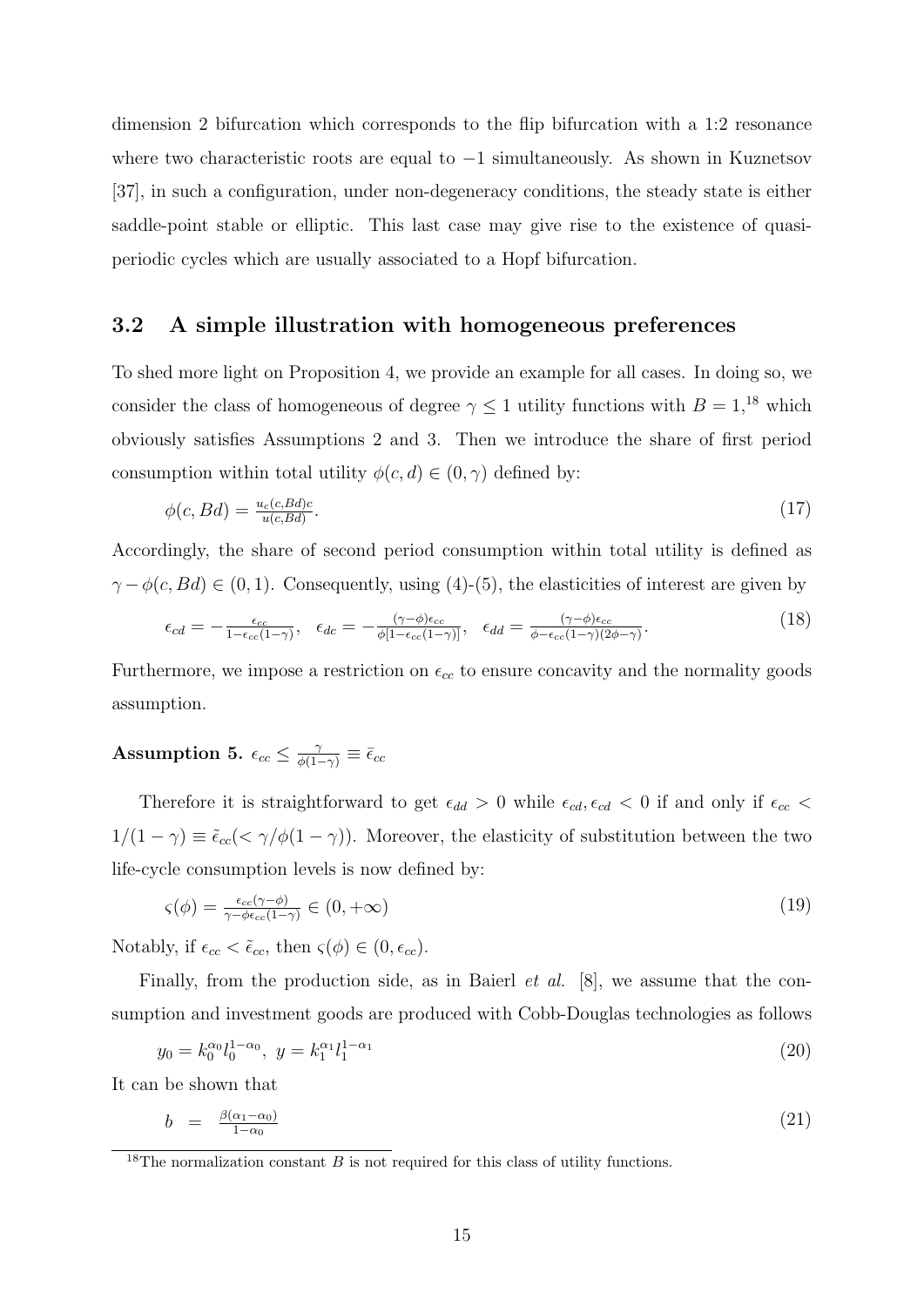Finally, for sake of simplicity,  $\gamma$  is set to one, which means that Assumptions 4 and 5 hold, and that  $\varsigma = \epsilon_{cc}(1 - \phi) < \epsilon_{cc}$ .

We first discuss case iii) of Proposition 4 where a co-dimension 2 bifurcation can arise. In that respect, we derive the following Corollary:<sup>19</sup>

Corollary 1. Let the utility function be homogeneous of degree 1 and the sectoral production functions be given by (20), and assume that  $\alpha_0 > (1 + \alpha_1)/2$ . Then the steady state  $(k^*, d^*)$  is saddle-point stable with damped oscillations if and only if  $\varsigma \in (0, \underline{\varsigma}) \cup (\overline{\varsigma}, \epsilon_{cc})$ and  $\beta > \beta$ , with

 $\varsigma = \frac{\epsilon_{cc}\beta}{1+\beta}$  $\frac{\epsilon_{cc} \beta}{1+\beta}, \ \ \bar{\zeta} = \frac{\epsilon_{cc}}{2}$  $\frac{c}{2}$  and  $\beta = \frac{1-\alpha_0}{\alpha_0-\alpha}$  $\alpha_0-\alpha_1$ 

If  $\beta = \beta$  and  $\varsigma = \overline{\varsigma}$  or  $\varsigma$ , then a co-dimension 2 flip bifurcation with a 1:2 resonance generically occurs.

 $\Box$ 

Proof. See Appendix 8.6.

While providing a precise dynamic analysis of this co-dimension 2 bifurcation goes far beyond the objectives of this paper, it is worthwhile to mention that this case provides an interesting possibility of smooth endogenous fluctuations for the main aggregate variables which does not arise under a standard flip bifurcation. Indeed, while there does not a priori exist complex characteristic roots under a linear homogenous utility function, Kuznetsov [37] shows that under a 1:2 resonance, the steady state can be elliptic and a stable limit cycle, similar to those that arise under a Hopf bifurcation, can occur. As pointed out in the next section, a Hopf bifurcation provides another tool to describe the long-run cyclical behavior of macroeconomic variables such as bequests.

Second, we focus on case (i) of Proposition 4 in which the investment good is capital intensive. The occurrence of endogenous fluctuations is then characterized in Corollary 2. Note that the result does not depend on the sign of the capital intensity difference and also holds if the consumption good is capital intensive.

Corollary 2. Let the utility function be homogeneous of degree 1 and the sectoral production functions be given by (20). Then, for any of  $\alpha_0, \alpha_1 \in (0,1)$ , the steady state  $(k^*, d^*)$ is saddle-point stable with damped oscillations if and only if  $\varsigma \in (0, \varsigma) \cup (\overline{\varsigma}, \epsilon_{cc})$ . Moreover,

<sup>19</sup>Similar conclusions can be derived using instead CES technologies with non unitary sectoral elasticities of capital-labor substitution. It can be shown indeed that our conclusions are robust to a wide range of values for these parameters. A proof of this claim is available upon request.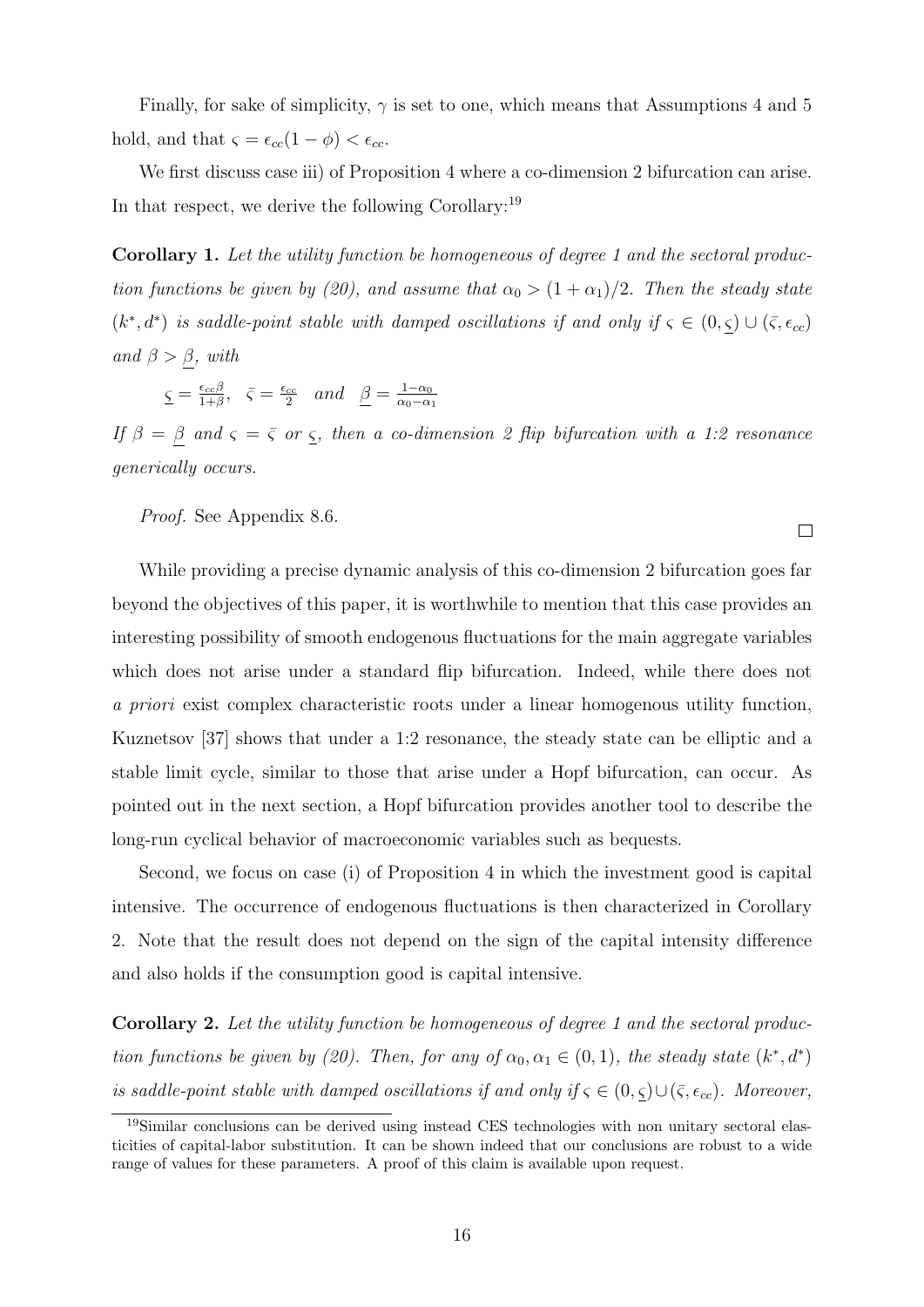when  $\varsigma$  crosses the bifurcation values  $\varsigma$  or  $\overline{\varsigma}$ ,  $(k^*, d^*)$  undergoes a flip bifurcation leading to persistent period-2 cycles.

Finally, we focus on case (ii) of Proposition 4 where endogenous fluctuations arise for any given value  $\varsigma \in (0, \underline{\varsigma}) \cup (\overline{\varsigma}, \epsilon_{cc})$  when the consumption good sector is capital intensive.

Corollary 3. Let the utility function be homogeneous of degree 1 and the sectoral production functions be given by (20). Assume also that  $\varsigma \in (0, \underline{\varsigma}) \cup (\overline{\varsigma}, \epsilon_{cc})$  and  $\alpha_0 > (1 + \alpha_1)/2$ . Then the steady state  $(k^*, d^*)$  is saddle-point stable with damped oscillations if and only if  $\beta > \beta$ . Moreover, when  $\beta$  crosses the bifurcation value  $\beta$ ,  $(k^*, d^*)$  undergoes a flip bifurcation leading to persistent period-2 cycles.

This case is presented here for illustration as it corresponds to the main conclusions of Benhabib and Nishimura [16] derived in a standard two-sector optimal growth model.

# 4 Quasi-periodic cycles under strictly concave preferences

As explained above, using a non-strictly concave utility function is convenient in the sense that it reduces the degree-4 characteristic polynomial to the product of two degree-2 polynomials. In such a framework, we have shown that the characteristic roots are necessarily real and that endogenous fluctuations can occur through the existence of period-two cycles. Notably the preference and technology mechanisms are separated and lead independently to the occurrence of endogenous fluctuations. Relaxing this simplifying assumption, our objective here is to prove that the preference and technology mechanisms can mix together, and then complexify and amplify the possible endogenous fluctuations in the context of strictly concave preferences.

# 4.1 A mixed mechanism for the existence of quasi-periodic cycles

We now need to focus on the existence of complex characteristic roots and quasi-periodic cycles occurring through a Hopf bifurcation. Therefore we start by providing general sufficient conditions allowing to rule out the existence of complex roots.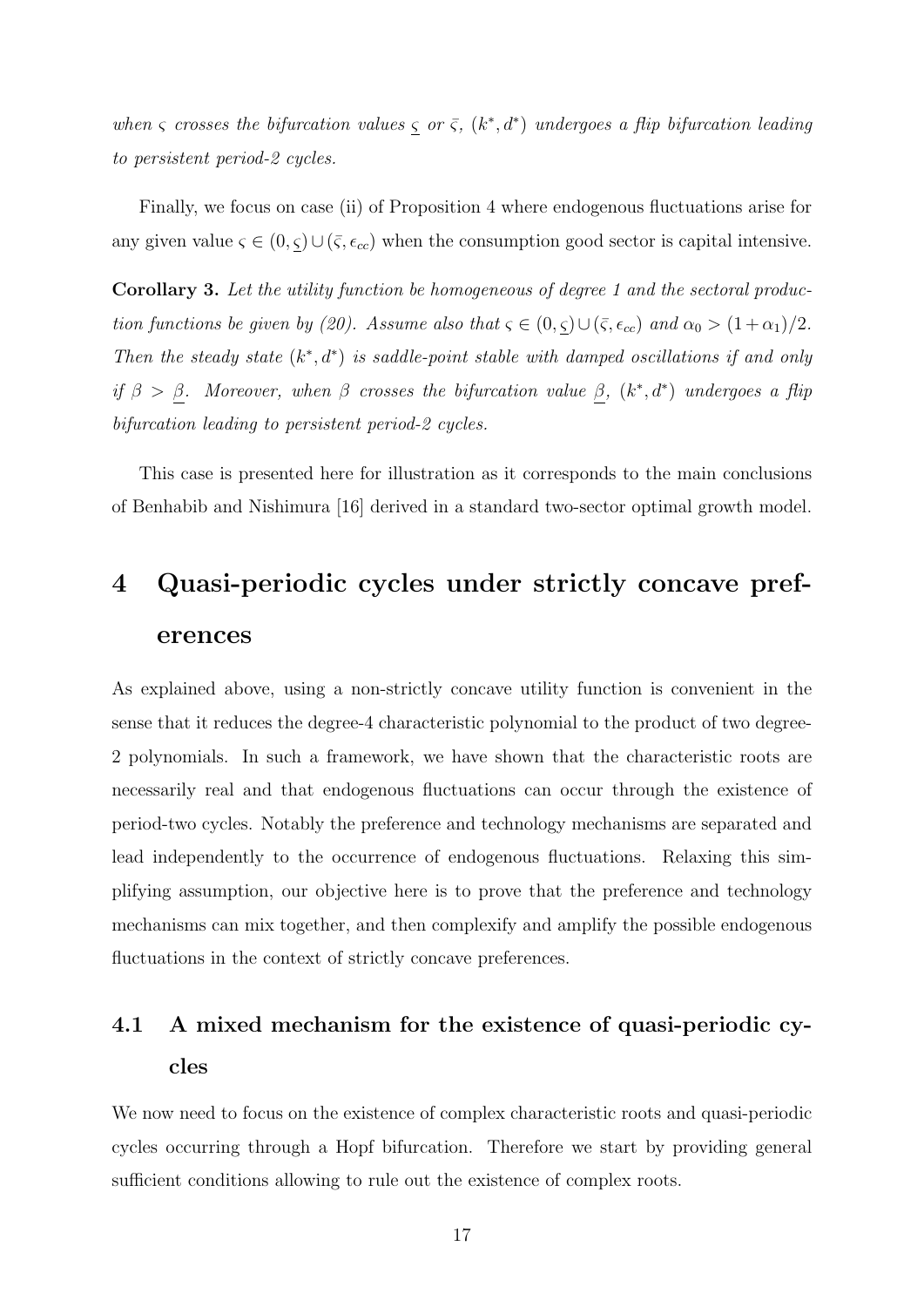**Proposition 5.** Under Assumptions 1-3, let the utility function  $u(c, Bd)$  be strictly concave. Then the roots of the characteristic polynomial (16) are necessarily real in the following cases:

i) for any sign of  $\epsilon_{cd}$ ,  $\epsilon_{cd}$  if the investment good sector is capital intensive, i.e.  $b > 0$ , ii) if  $\epsilon_{cd}, \epsilon_{cd} > 0$  and the consumption good sector is capital intensive, i.e.  $b < 0$ .

Proof. See Appendix 8.7.

Necessary conditions for the existence of complex roots are therefore based on the two mechanisms that generate endogenous fluctuations in the non-strictly concave case, namely  $b < 0$  and  $\epsilon_{cd}$ ,  $\epsilon_{cd} < 0$ .

In order to study whether complex characteristic roots and a Hopf bifurcation with quasi-periodic cycles can occur, we consider again a utility function homogeneous of degree  $\gamma$ , but with  $\gamma < 1$  to allow for strict concavity.

We first derive sufficient conditions to ensure saddle-point property of the steady state with real characteristic roots.

**Proposition 6.** Let the utility function be homogeneous of degree  $\gamma$  < 1, and assume that  $\epsilon_{cc} < \tilde{\epsilon}_{cc}$ ,  $b \in (-\infty, -1) \cup (-\beta, 0)$  and

$$
-\frac{\varepsilon_{ck}}{b\varepsilon_{rk}} > 1\tag{22}
$$

Then there exist  $0 < \underline{\varsigma} \leq \overline{\varsigma} < \epsilon_{cc}$  and  $\hat{\epsilon}_{cc} \in (0, \tilde{\epsilon}_{cc})$  such that when  $\varsigma \in (0, \underline{\varsigma}) \cup (\overline{\varsigma}, \epsilon_{cc})$ the characteristic roots are real and the steady-state is saddle-point stable. Moreover,

i) when  $\varsigma \in (0,\varsigma)$ , the optimal path converges towards the steady state with oscillations if  $\epsilon_{cc} \in (0, \hat{\epsilon}_{cc})$  or monotonically if  $\epsilon_{cc} \in (\hat{\epsilon}_{cc}, \tilde{\epsilon}_{cc})$ ,

ii) when  $\varsigma \in (\bar{\varsigma}, \epsilon_{cc})$ , the optimal path converges towards the steady state with oscillations.

Proof. See Appendix 8.8.

Condition (22) allows to get the existence of the bound  $\hat{\epsilon}_{cc}$  and thus the occurrence of oscillations when the elasticity of intertemporal substitution is low, i.e.  $\zeta \in (0, \zeta)$ . This restriction can be easily interpreted. Denoting  $\sigma_i$  the elasticity of capital-labor substitution in sector  $i = 0, 1$  and using Drugeon [25], we can relate the ratio of elasticities  $\varepsilon_{ck}/\varepsilon_{rk}$  to an aggregate elasticity of substitution between capital and labor, denoted  $\Sigma$ ,

 $\Box$ 

 $\Box$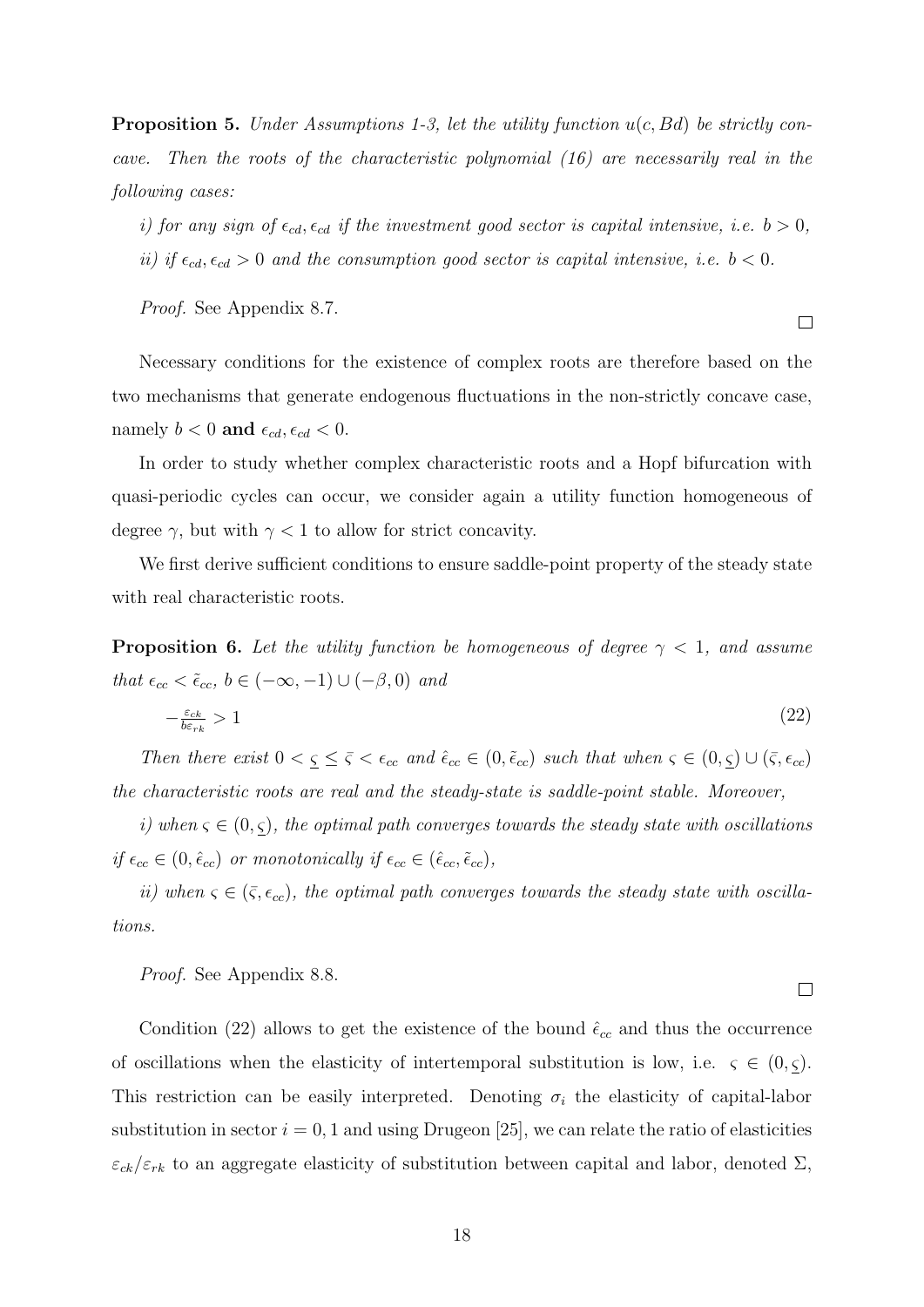which is obtained as a weighted sum of the sectoral elasticities  $\sigma_i$ <sup>20</sup>

$$
\frac{\varepsilon_{ck}}{\varepsilon_{rk}} = \left(\frac{T}{l_0^2}\right) \frac{s}{1-s} \frac{\Sigma}{GDP} \text{ with } \Sigma = \frac{GDP}{pyk} \left(pyk_0l_0\sigma_0 + Tk_1l_1\sigma_1\right),\tag{23}
$$

 $GDP = T + py$  and  $s = rk/GDP$  the share of capital income in GDP. Therefore, oscillations when  $\phi \in (\bar{\phi}, \gamma)$  are associated with a large aggregate elasticity of substitution between capital and labor i.e., large enough sectoral elasticities of capital-labor substitution.

Proposition 6 implies that the existence of complex roots, if any, requires to consider intermediate values for the elasticity of intertemporal substitution  $\zeta$  between the first and second period consumptions, i.e.  $\varsigma \in (\underline{\varsigma}, \overline{\varsigma})$ . As mentioned previously, the degree-4 characteristic polynomial (14) is a quasi-palindromic equation that can be solved explicitly, and its roots can be determined using only quadratic equations. As shown in Appendix 8.9, we apply this methodology in order to provide sufficient conditions for the occurrence of complex roots and a Hopf bifurcation. As far as we know, this is the first time this type of sufficient conditions are exhibited in 4-dimensional optimal growth models. We therefore provide some positive issue to the previous contributions, i.e. Magill [38, 39, 40] and Magill and Scheinkman [41], where it has been shown that no obvious sufficient conditions for the existence of complex characteristic roots can be exhibited.

We can indeed derive the following result:

**Proposition 7.** Let the utility function be homogeneous of degree  $\gamma < 1$ , and assume that  $\epsilon_{cc} < \tilde{\epsilon}_{cc}$  and  $b \in (-\beta, 0)$ . Then there exist  $\overline{b} \in (-\beta, 1)$ ,  $\gamma \in (0, 1)$ ,  $\epsilon_{cc}, \overline{\epsilon}_{cc} \in (0, \tilde{\epsilon}_{cc})$ ,  $\bar{\varepsilon} > 0$  and four critical values  $(\varsigma \leq) \varsigma^c < \varsigma^H < \bar{\varsigma}^H < \bar{\varsigma}^c (\leq \bar{\varsigma})$  such that when  $b \in (-\beta, \bar{b}),$  $\gamma \in (\gamma, 1), \, \epsilon_{cc} \in (\underline{\epsilon}_{cc}, \overline{\epsilon}_{cc})$  and

$$
-\frac{\varepsilon_{ck}}{b\varepsilon_{rk}} < \bar{\varepsilon} \tag{24}
$$

the following results hold:

i) the steady state  $(k^*, d^*)$  is saddle-point stable with damped oscillations if  $\varsigma \in$  $(\varsigma^c, \varsigma^H) \cup (\bar{\varsigma}^H, \bar{\varsigma}^c),$ 

ii) when  $\varsigma$  crosses the bifurcation values  $\varsigma^H$  or  $\bar{\varsigma}^H$ ,  $(k^*, d^*)$  undergoes a Hopf bifurcation leading to persistent quasi-periodic cycles.

Proof. See Appendix 8.9.

 $\Box$ 

<sup>&</sup>lt;sup>20</sup>The expression of  $\Sigma$  is derived from Proposition 2 in Drugeon [25].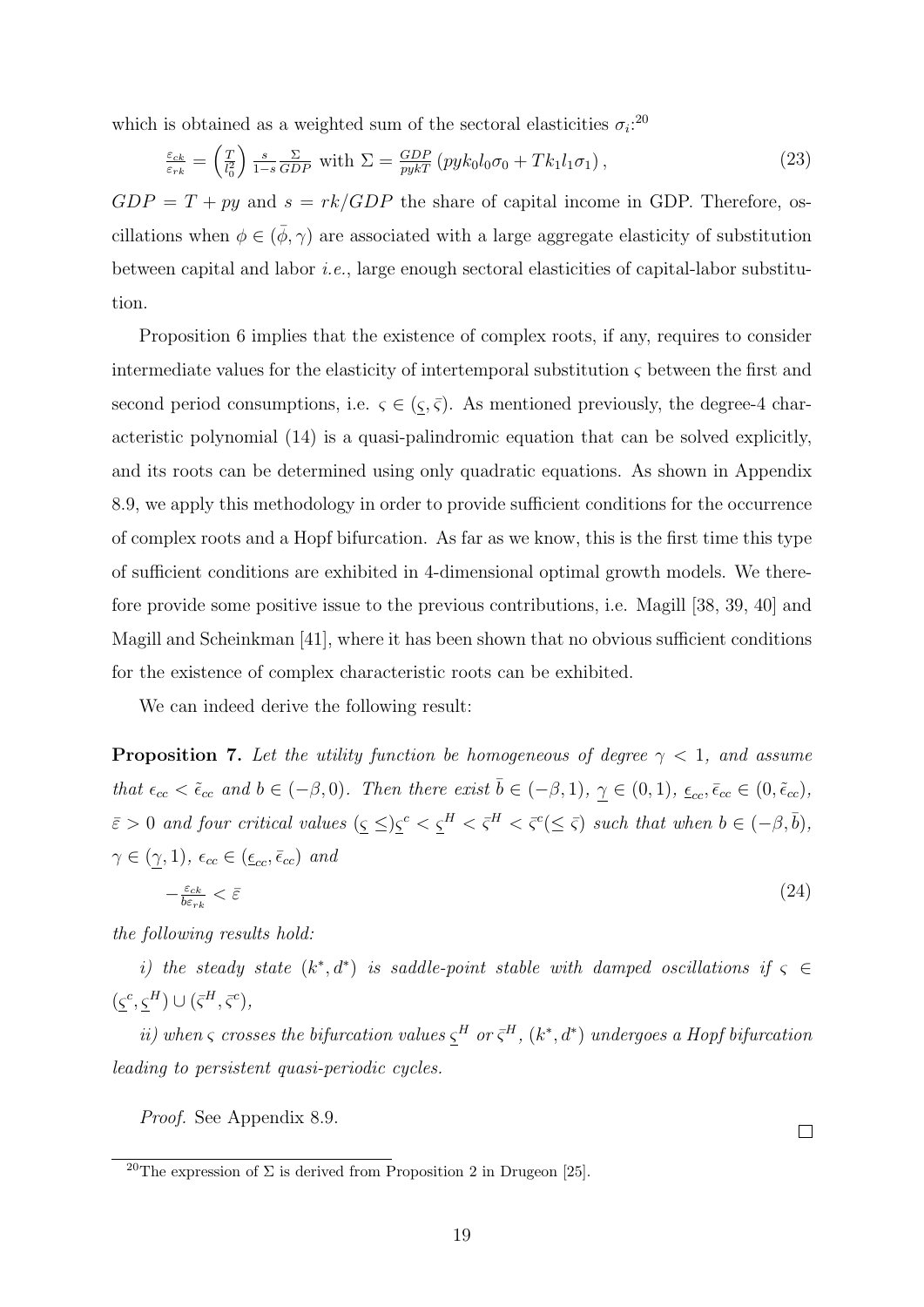From a theoretical point of view, Proposition 7 provides a strong conclusion as it shows that a Hopf bifurcation and quasi-periodic cycles can occur in a two-sector optimal growth framework as long as it is based on an OLG structure with non-separable and strictly concave preferences. More specifically, we need intermediate values for the elasticity  $\epsilon_{cc}$ and the elasticity of intertemporal substitution  $\varsigma$  between the first and second period consumptions, together with, using (23), a not too large value for the sectoral elasticities of capital-labor substitution.

Such a result is drastically different from what can be obtained in standard optimal growth models as the existence of complex roots requires to consider at least three sectors.<sup>21</sup> This can be explained by the fact that we can mix here two mechanisms based on both preferences and technology, while in standard optimal growth models only the technology mechanism arises and thus requires more than two sectors to generate quasiperiodic fluctuations. In our case, the preference mechanism based on a substitutability effect between first and second period consumptions, and the technology mechanism based on a capital intensive consumption good sector feed each other when the utility function is strictly concave and amplify the endogenous fluctuations of capital and consumption. More complex quasi-periodic fluctuations can thus occur for adequate values of the elasticity of intertemporal substitution in consumption.

### 4.2 A simple illustration

Let us now focus on a numerical illustration. Considering that the annual discount factor is often estimated to be around 0.96 and that one period in an OLG model is about 30 years, we consider here that  $\beta = 0.96^{30} \approx 0.294$ . Focusing on a slight deviation with respect to the linear homogeneous case with  $\gamma = 0.98$ , let us then assume a standard value  $\epsilon_{cc} = 1$  that satisfies  $\epsilon_{cc} \in (\epsilon_{cc}, \bar{\epsilon}_{cc})$ . We also consider sectoral Cobb-Douglas technologies as given by (20) with  $\alpha_0 = 0.6$  and  $\alpha_1 = 0.21$  so that the consumption good is capital intensive with  $b \approx -0.28665$  close to  $-\beta$ <sup>22</sup> The bounds exhibited in Proposition 7 are equal to  $\zeta^c \approx 0.1194$  and  $\bar{\zeta}^c \approx 0.6083$ . We then find that the characteristic polynomial (60) admits four characteristic roots  $\lambda_1, \lambda_2, \lambda_3, \lambda_4$  that are complex conjugate by pair

<sup>21</sup>See Benhabib and Nishimura [15], Cartigny and Venditti [18], Venditti [58].

<sup>&</sup>lt;sup>22</sup>The existence of a Hopf bifurcation can also be obtained using instead CES technologies with non unitary sectoral elasticities of capital-labor substitution. As in the case with period-two cycles, our conclusions are robust to a wide range of values for these parameters. A proof of this claim is also available upon request.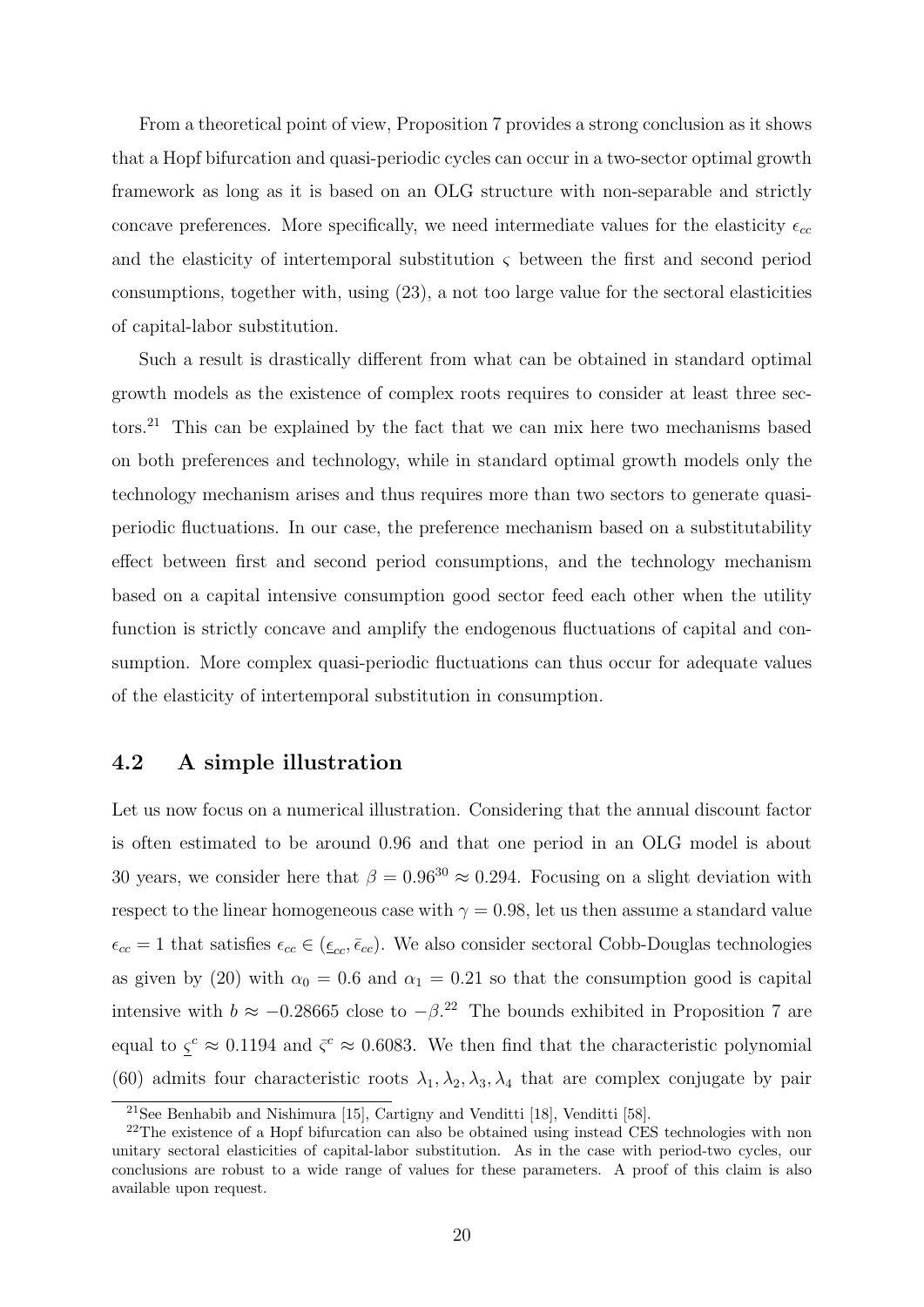with  $\lambda_1 \lambda_2 > 1$  and  $\lambda_3 \lambda_4 < 1$  if  $\varsigma \in (\underline{\varsigma}, \underline{\varsigma}^H) \cup (\overline{\varsigma}^H, \overline{\varsigma})$  while  $\lambda_3 \lambda_4 > 1$  if  $\varsigma \in (\underline{\varsigma}^H, \overline{\varsigma}^H)$ , with  $\underline{\varsigma}^H \equiv 0.3193$  and  $\overline{\varsigma}^H \equiv 0.426$ . Moreover  $\lambda_3 \lambda_4 = 1$  when  $\varsigma = \underline{\varsigma}^H$  or  $\overline{\varsigma}^H$ . As a result  $\underline{\varsigma}^H$  and  $\bar{\zeta}^H$  are Hopf bifurcation values giving rise to quasi-periodic cycles in their neighborhood.

# 5 The solution with altruistic agents and a bequest motive

As a final step, we need to show that the existence of optimal endogenous cycles is compatible with strictly positive bequest transmissions across generations. We thus consider a decentralized economy composed of overlapping generations of parents loving their children. As in the Barro [9] formulation, each agent is altruistic towards his descendant through a bequest motive.<sup>23</sup> Parents indeed care about their child's welfare by taking into account their child's utility into their own utility function. They are now price-takers, considering as given the prices  $p_t$ ,  $w_t$  and  $r_{t+1}$  as defined by (2), and determine their optimal decisions with respect to their budget constraints

$$
w_t + p_t x_t = c_t + \zeta_t \text{ and } R_{t+1} \zeta_t = d_{t+1} + p_{t+1} x_{t+1}
$$
\n
$$
(25)
$$

with  $R_{t+1} = r_{t+1}/p_t$  the gross rate of return,  $\zeta_t$  the savings of young agents born in t and  $x_t$  the amount of bequest transmitted at time t by agents born in  $t - 1$ . Note that bequest  $x_t$  is expressed as an investment good and requires the relative price  $p_t$  to enter the budget constraints. In each period, bequests must be non-negative:

$$
x_t \ge 0 \text{ for all } t \ge 0 \tag{26}
$$

An altruistic agent has a utility function given by the following Bellman equation

$$
V_t(x_t) = \max_{\{c_t, d_{t+1}, s_t, x_{t+1}\}} \{u(c_t, Bd_{t+1}) + \beta V_{t+1}(x_{t+1})\}
$$
  

$$
= \max_{\{c_t, d_{t+1}, s_t, x_{t+1}\}} \sum_{t=0}^{+\infty} \beta^t u(c_t, Bd_{t+1})
$$
 (27)

subject to (25) and (26). Note that  $\beta$  is now interpreted as the intergenerational degree of altruism.

<sup>&</sup>lt;sup>23</sup>The co-existence of altruistic and non-altruistic agents as in Nourry and Venditti [50] could also be considered.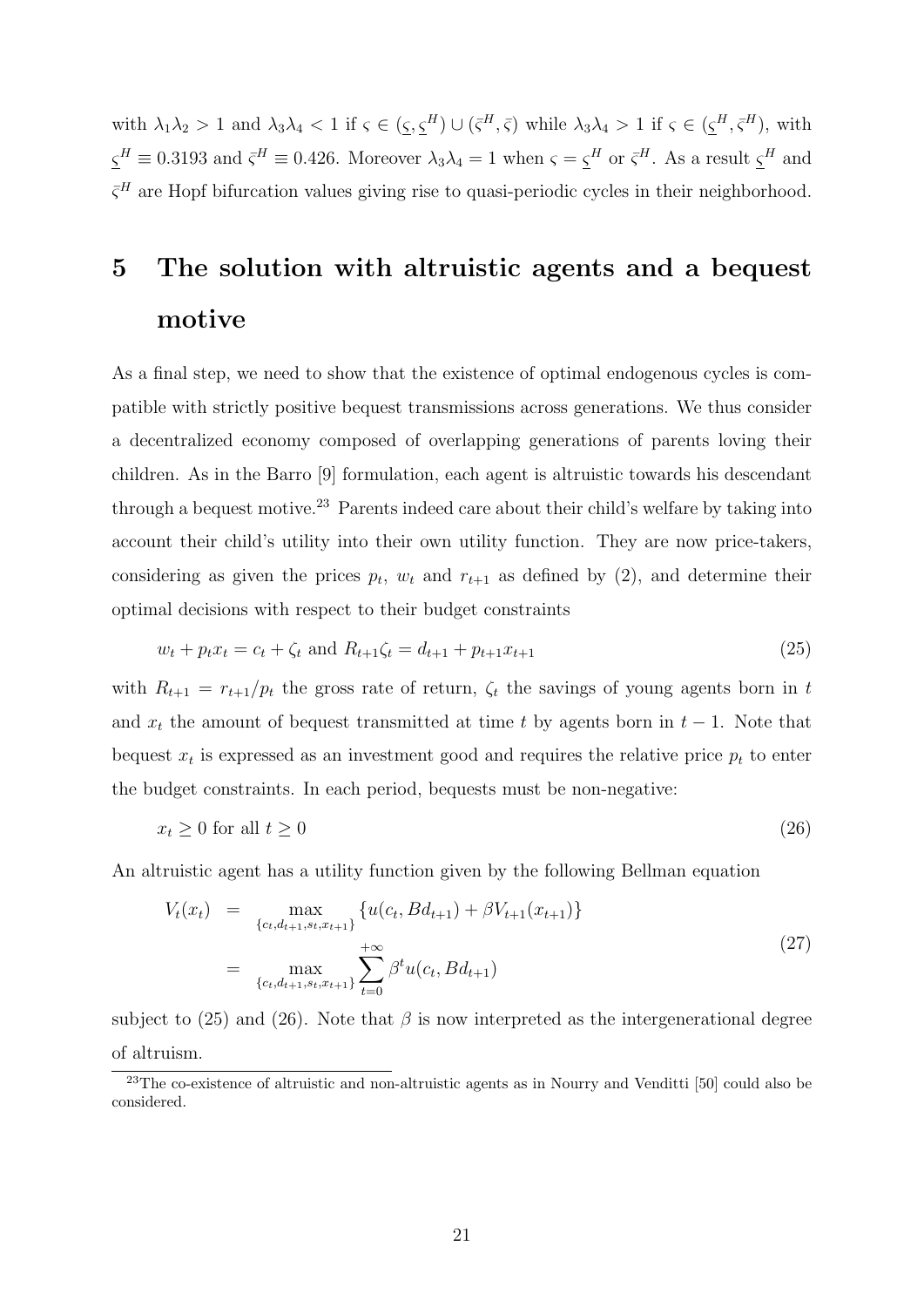#### 5.1 The decentralized equilibrium with positive bequests

It is well-known from the first welfare theorem that this altruistic problem is equivalent to the central planner problem (8), and the equilibrium is the unique Pareto optimum which coincides with the centralized solution. However, such an equivalence requires the non-negativity constraints of bequests (26) to hold with a strict inequality in order to preserve the link across generations. Substituting the expressions of  $c_t$  and  $d_t + 1$  from the budget constraints (25) into the optimization problem (27) we get

$$
\max_{\{\zeta_t, x_{t+1}\}} \sum_{t=0}^{+\infty} \beta^t u(w_t + p_t x_t - \zeta_t, B[R_{t+1}\zeta_t - p_{t+1}x_{t+1}])
$$
\n(28)

The first order conditions are given by

$$
u_c(c_t, Bd_{t+1}) - u_d(c_t, Bd_{t+1})BR_{t+1} = 0
$$
\n(29)

$$
\beta u_c(c_{t+1}, Bd_{t+2}) - u_d(c_t, Bd_{t+1})B \leq 0 \text{ with an equality if } x_t > 0 \tag{30}
$$

Consider now the two budget constraints in (25) evaluated at the steady state. Solving with respect to  $\zeta_t$ , and using the fact that  $\zeta_t = p_t y_t = p_t k_{t+1}$  and  $R_{t+1} = r_{t+1}/p_t$ , we get

$$
p^*x^* \left(1 - \frac{1}{R^*}\right) = c^* + \frac{d^*}{R^*} - w^* = T(k^*, k^*) - w^* - d^* \left(1 - \frac{1}{R^*}\right)
$$
  

$$
= (r^*k^* - d^*) \left(1 - \frac{1}{R^*}\right).
$$
 (31)

If  $x^* > 0$ , i.e.  $r^*k^* > d^*$ , then we derive from the first order conditions that  $R^* = r^*/p^* =$  $\beta^{-1}$  and  $u_d(c^*, Bd^*) = \beta u_c(c^*, Bd^*)$ , which are exactly the same conditions as (12). Then

**Proposition 8.** Under Assumptions 1-3, for any  $\beta \in (0,1)$ , there exists a unique value  $B^*$  such that when  $B = B^*$ , bequests are positive in the economy with a degree of altruism equal to  $\beta$ .

 $\Box$ 

Proof. See Appendix 8.10.

When bequests are positive at the steady state, then by continuity there are positive in a neighborhood of the steady state and we may study the local stability properties of the equilibrium path considering equation (30) with an equality. We need first to derive the precise expression of the dynamical system. Plugging equation (29) into equation (30) considered with an equality, and using the fact that  $R_{t+1} = r_{t+1}/p_t$ , we get the following dynamical system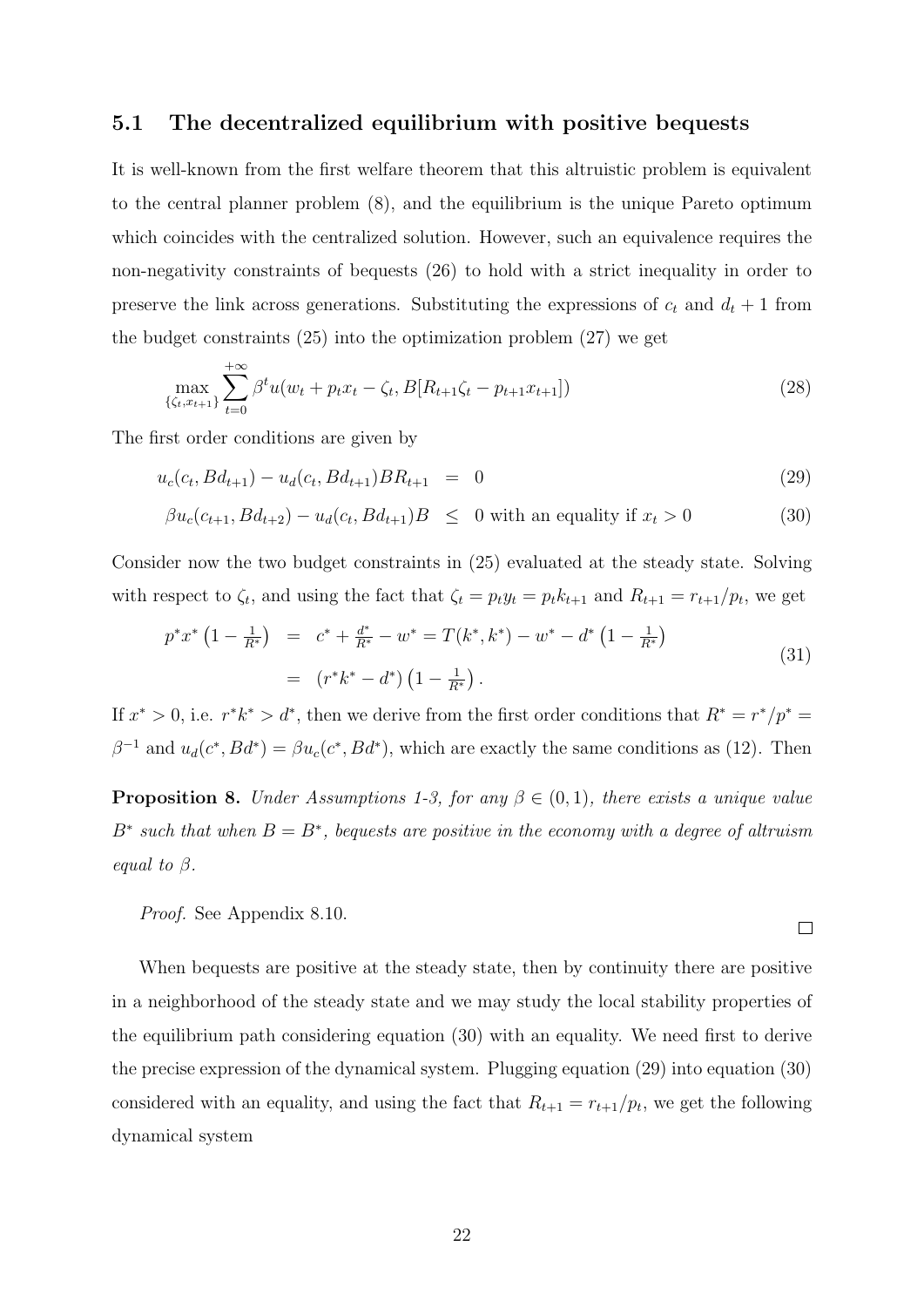$$
u_c(c_t, Bd_{t+1})p_t - \beta r_{t+1}u_c(c_{t+1}, Bd_{t+2}) = 0 \qquad (32)
$$

$$
\beta u_c(c_{t+1}, Bd_{t+2}) - u_d(c_t, Bd_{t+1})B = 0.
$$
\n(33)

Taking now that  $p_t = -T_y(k_t, k_{t+1}), r_{t+1} = T_k(k_{t+1}, k_{t+2})$  and  $c_t = T(k_t, k_{t+1}) - d_t$ , we immediately conclude that these equations are identical to the two difference equations of order two given by (10). Solving these two equations considering the transversality conditions (11) yields the equilibrium paths for capital  ${k_t}_{t\geq0}$  and second period consump-tion  ${d_t}_{t\geq0}$ . The dynamics of bequests is then derived from the budget constraints (25) as follows

$$
p_t x_t = r_t k_t - d_t \tag{34}
$$

whereas the dynamics of bequests as a proportion of GDP is

$$
\frac{p_t x_t}{GDP_t} = \frac{p_t x_t}{T(k_t, k_{t+1}) + p_t y_t} = s(k_t, k_{t+1}) - \frac{d_t}{T(k_t, k_{t+1}) - T_y(k_t, k_{t+1})k_{t+1}}.
$$
\n(35)

with

$$
s(k_t, k_{t+1}) = \frac{T_k(k_t, k_{t+1})k_t}{T(k_t, k_{t+1}) - T_y(k_t, k_{t+1})k_{t+1}}
$$

the share of capital income in GDP. We can then derive the following Proposition:

Proposition 9. Under Assumptions 1-3, the local stability properties provided in Propositions 3, 4 and 7 hold for both bequests as defined by (34) and bequests as a proportion of GDP as defined by (35). In particular, bequests and bequests as a proportion of GDP can be characterized by optimal periodic and quasi-periodic cycles.

Proof. See Appendix 8.11.

This Proposition may explain long-run fluctuations of both bequests and bequests as a proportion of GDP, and provides a theoretical basis to explain the empirical evidence derived in Section 6 showing that the annual inheritance flow as a fraction of national income displays medium- and long-run fluctuations.

 $\Box$ 

# 5.2 An illustration with positive bequests and endogenous fluctuations

We consider again our benchmark example in Section 3.2. with a linear homogeneous utility function ( $\gamma = 1$ ), and the Cobb-Douglas production structure described by (20). Using the expression of the elasticity of substitution  $\zeta$  as given by (19) and the expression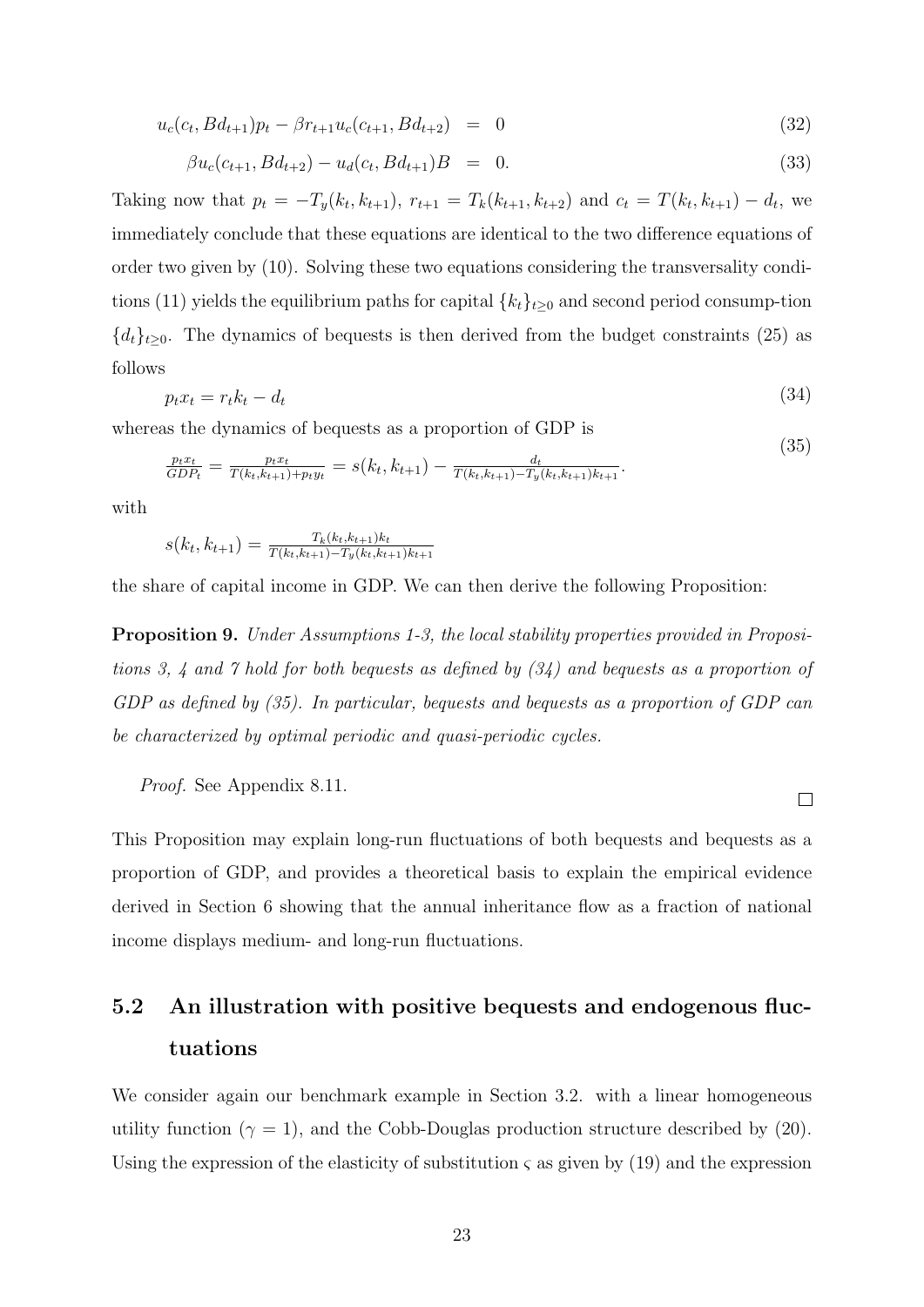for the stationary capital stock (56) in Appendix 8.6, we derive that  $r^*k^* > d^*$  and thus  $x^* > 0$  if and only if

$$
\frac{\alpha_0 \beta(\epsilon_{cc}-\varsigma)}{\varsigma} - (1-\alpha_0-\beta\alpha_1) > 0
$$

It follows immediately that if  $\alpha_1 > 1 - \alpha_0$  and  $\beta > (1 - \alpha_0)/\alpha_1$ , then  $1 - \alpha_0 - \beta \alpha_1 < 0$ and  $x^* > 0$  for any  $\varsigma \in (0, \epsilon_{cc})$ . The existence of periodic cycles is thus compatible with positive bequests. Similarly, when  $\alpha_1 < 1 - \alpha_0$ , straightforward computations show that  $x^* > 0$  if and only if

$$
\varsigma < \frac{\alpha_0 \beta \epsilon_{cc}}{1 - \alpha_0 + \beta(\alpha_0 - \alpha_1)} \equiv \tilde{\varsigma}_1
$$

Therefore the conditions of Corollary 2 for the existence of period-2 cycles can be satisfied if  $\tilde{\varsigma}_1 > \bar{\varsigma} = \epsilon_{cc}/2$ . Sufficient conditions for this inequality to be satisfied are given by  $\alpha_1 \in (1 - 2\alpha_0, 1 - \alpha_0)$  and  $\beta > (1 - \alpha_0)/(\alpha_0 + \alpha_1) \equiv \underline{\beta}$  with  $\underline{\beta} < 1$ . This example clearly shows that when the degree of altruism is large enough, endogenous optimal fluctuations are compatible with positive bequests. Moreover, this result holds for any sign of the capital intensity difference across sectors.

It is worth noticing that if, under  $\alpha_1 \in (1 - 2\alpha_0, 1 - \alpha_0)$ , we assume that  $\varsigma < \tilde{\varsigma}_1$ with  $\tilde{\varsigma}_1 < \varsigma$ , then bequests are positive but the conditions of Corollary 2 for the existence of period-2 cycles cannot be satisfied and the steady state is saddle-point stable. This inequality is satisfied if and only if  $\alpha_1 \in (1-2\alpha_0, 1-\alpha_0)$ ,  $\alpha_0 < 1/2$  and  $\beta < (1-2\alpha_0)/\alpha_1$ . Therefore, if the degree of altruism is not large enough, persistent endogenous fluctuations cannot arise.

Let us finally illustrate the possible existence of quasi-periodic cycles under positive bequests when the utility function is homogeneous of degree  $\gamma < 1$  as in Section 4. Using again the expression of the elasticity of substitution  $\zeta$  as given by (19) and the expression for the stationary capital stock (56) in Appendix 8.6, we derive that  $r^*k^* > d^*$  and thus  $x^* > 0$  if and only if

$$
\alpha_0 \phi \beta - (\gamma - \phi) (1 - \alpha_0 - \beta \alpha_1) > 0
$$

Consider then the particular illustration in Section 4 which is such that  $1 - \alpha_0 - \beta \alpha_1 > 0$ and  $\alpha_0 > \alpha_1$ . It follows that bequests are positive if and only if

$$
\varsigma<\tfrac{\alpha_0\beta\epsilon_{cc}}{1-\alpha_0+\beta(\alpha_0-\alpha_1)-\epsilon_{cc}(1-\gamma)(1-\alpha_0-\beta\alpha_1)}\equiv\tilde{\varsigma}_{\gamma}
$$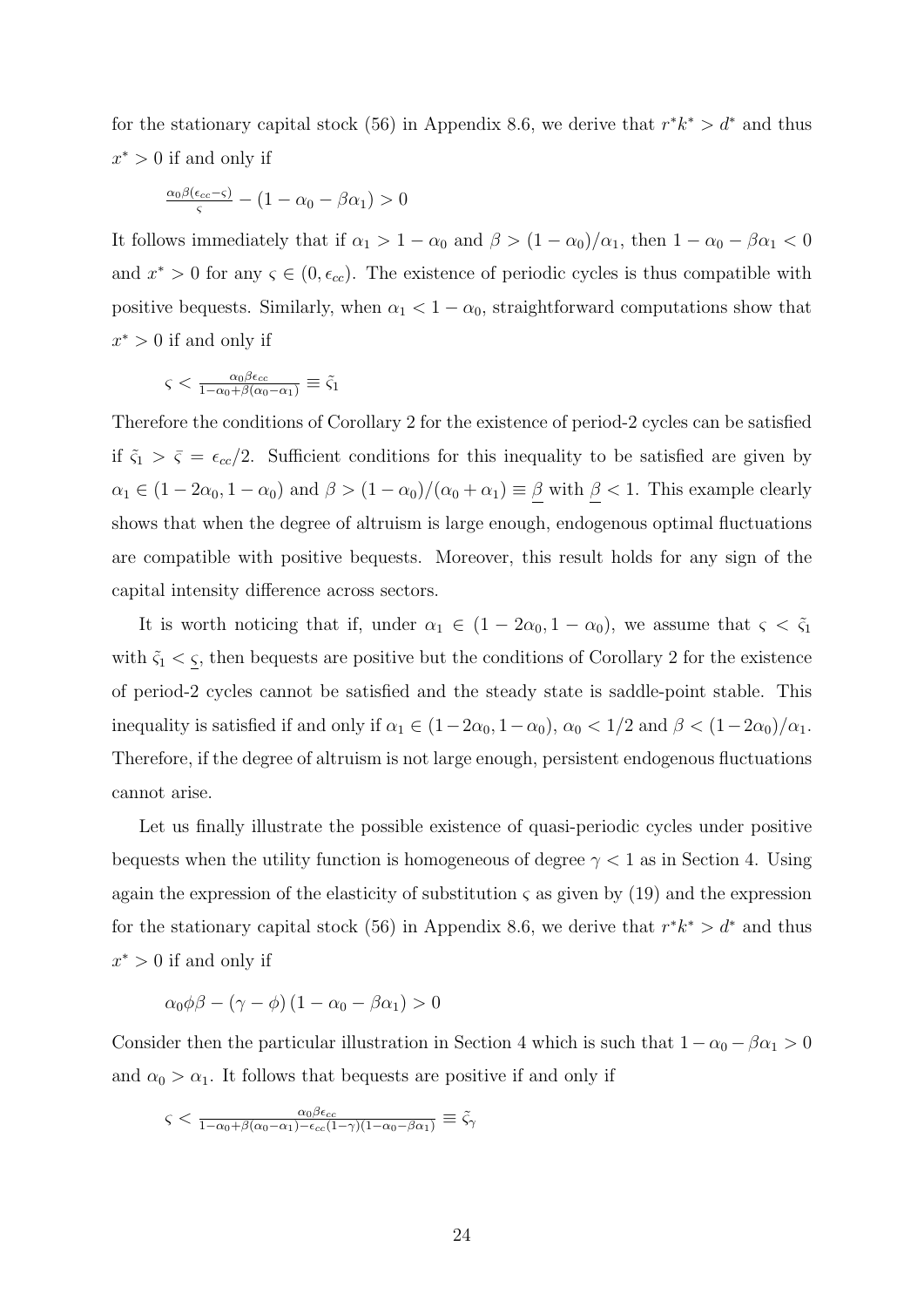This condition can be satisfied only if

$$
\epsilon_{cc} < \frac{1-\alpha_0 + \beta(\alpha_0 - \alpha_1)}{(1-\gamma)(1-\alpha_0 - \beta \alpha_1)}
$$

With  $\gamma = 0.98$ ,  $\epsilon_{cc} = 1$ ,  $\alpha_0 = 0.6$  and  $\alpha_1 = 0.21$ , we get  $\tilde{\varsigma}_{\gamma} \approx 0.3566 \in (\underline{\varsigma}^H, \overline{\varsigma}^H)$ . It follows that positive bequests are compatible with quasi-periodic cycles. Indeed, the steady state, which is characterized by strictly positive bequests if  $\zeta < \tilde{\zeta}_{\gamma}$ , is saddle-point stable with damped oscillations if and only if  $\zeta \in (\zeta^c, \zeta^H)$ . Moreover, when  $\zeta$  crosses the bifurcation values  $\varsigma^H$  from below, the steady state undergoes a Hopf bifurcation leading to persistent quasi-periodic cycles and thus long-run fluctuations of bequests.

# 6 Long-run cycles and inheritance: an empirical assessment

The objective of this section is to provide a qualitative assessment of the existence of limit cycles of bequests (relative to national income) in the light of our results in Section 5. Especially, we discuss indirect empirical evidence that is consistent with the emergence of a period-2 cycle or of (quasi-) periodic (long-run) cycles.<sup>24</sup>

#### 6.1 Empirical relevance of flip versus Hopf bifurcations

One critical issue is that the dynamics engendered by either a flip or a Hopf bifurcation have different implications from an empirical point of view. The former leads to a period-2 cycle whereas the latter to a (limit) periodic or quasi-periodic cycle.

On the one hand, the flip bifurcation leads to a period-2 cycle that can be seen as the stationary solution of the initial dynamic system iterated at order  $2.25$  This

<sup>25</sup>For sake of illustration, and without loss of generality, consider the following (univariate) discrete dynamical system:

$$
x \mapsto f(x; \alpha) \equiv f_{\alpha}(x) \tag{36}
$$

<sup>&</sup>lt;sup>24</sup>A more structural approach will require to simulate and estimate the OLG model in the presence of stochastic limit cycles (i.e., a deterministic limit cycle where the stochastic component is essentially an i.i.d. process). This could be done by determining the topological normal form for the flip (respectively, Hopf) bifurcation using Taylor expansions (see Kuznetsov [37]) or perturbation methods (e.g., Galizia ([28])). Note that the addition of shocks to our 2-sector OLG model will eliminate the perfect predictability of the endogenous cyclical forces, but does not change the endogenous mechanisms explained before. We leave this issue for further research.

where the map  $f_{\alpha}$  is invertible for small  $|\alpha|$  in the neighborhood of the origin and the system has the fixed point  $x_0 = 0$  for all  $\alpha$ . Consider now the second iterate  $f^2_{\alpha}(x)$  of the map (36). The map  $f^2_{\alpha}$  has the trivial fixed point  $x_0 = 0$  but also two nontrivial fixed points for small  $\alpha > 0$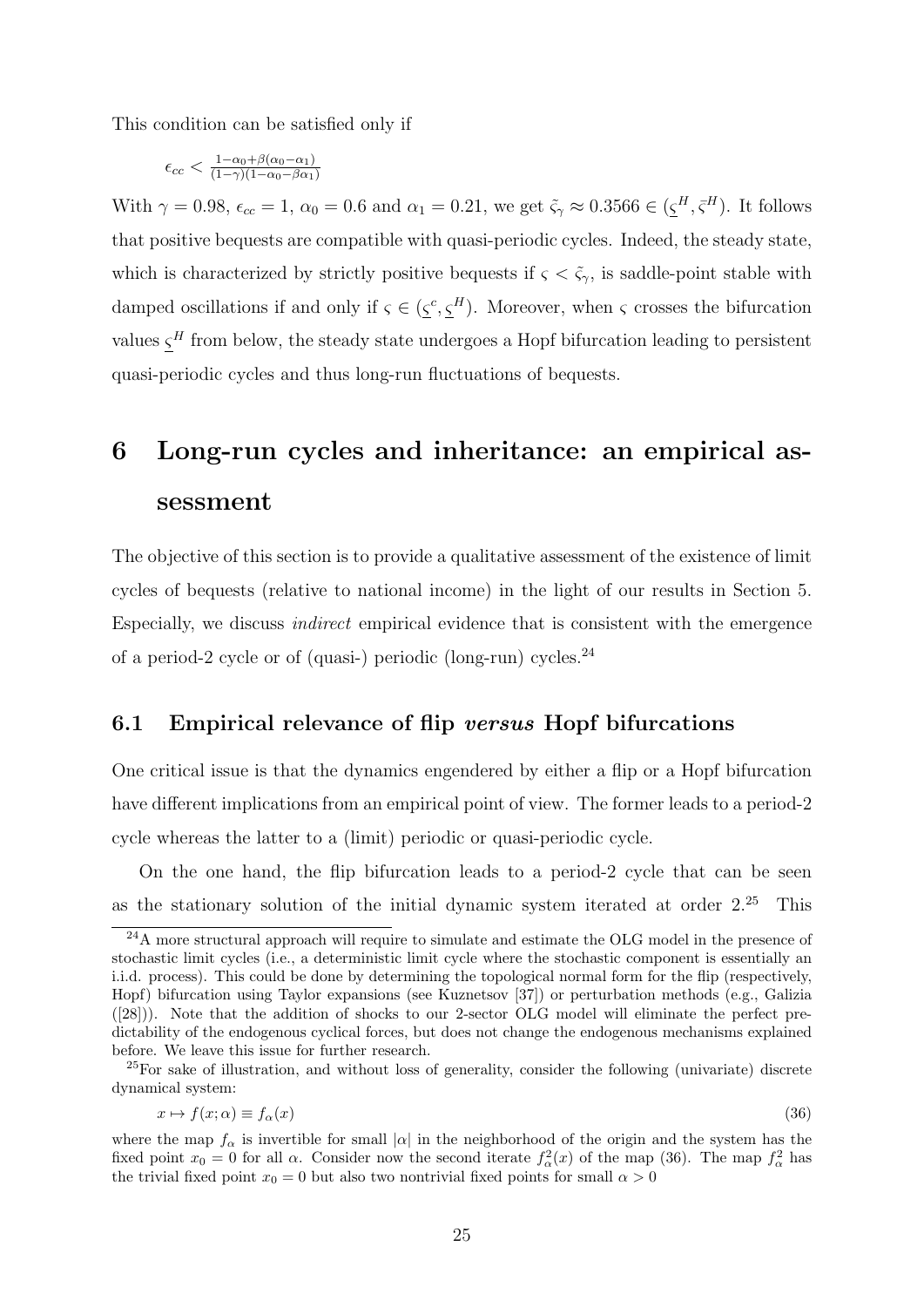iterated system usually leads to the resolution of a degree-2 polynomial that gives a high steady-state (above the initial stationary state) and a low steady-state (below the initial stationary state), i.e. the period-2 cycle.<sup>26</sup> If we are in the period-2 cycle, every two periods we return to one of the two steady-states of the second iterate of the initial dynamical system. In this respect, it turns out that the flip bifurcation, and thus the period-2 cycle, rests on the long-run component of the inheritance flows as a ratio of national income (or flows). Therefore it is critical to extract this component and to characterize its dynamics.

In the case of Hopf bifurcation the dynamics are different. Notably one obtains a periodic orbit that corresponds to a "circle". If one is on this circle, the dynamics are either periodic or quasi-periodic. It depends on the curvature coefficient (or stability index) that is obtained through a tedious derivation of the (topological) normal form of the Hopf bifurcation by means of smooth invertible coordinate and parameter changes. In particular, if this coefficient is rational then the dynamics on the circle are periodic, whereas if this coefficient is irrational, the dynamics on the circle are almost periodic, i.e. dense on the circle. From an empirical point of view, in the same spirit as Beaudry et al. [13], Charpe et al. [19], and Muck et al. [33], it means that one would expect a significant contribution of the medium-term component of the inheritance variable (after extracting the long-run component).<sup>27</sup>

 $x_i = f_{\alpha}^2(x_i)$   $i = 1, 2$ 

that satisfy (period-2 cycle)

 $x_2 = f_\alpha(x_1)$  and  $x_1 = f_\alpha(x_2)$ 

with  $x_1 \neq x_2$  and  $x_1$  and  $x_2$  are two stable or unstable equilibria depending on the sign of the coefficient associated to the degree-3 term in a normal from expression of (36) (see footnote 26). For further technical details, see Chapters 4 and 9 of Kuznetsov ([37]).

 $^{26}$ Under suitable regularity conditions, starting from the map  $(36)$ , one can show that there exists a topological normal form for the flip bifurcation defined by:

 $\eta \mapsto -(1+\beta)\eta + s\eta^3$ 

where  $\beta = g(\alpha)$  with  $g(0) = 0$ , and  $\eta$  is defined from successive changes of coordinates and parameters. On top of the trivial stationary solution  $\eta = 0$ , this leads to the resolution of a degree-2 polynomial. The equilibria  $x_1$  and  $x_2$  are stable (unstable) if  $s = -1(+1)$ . For further technical details, see Theorem 4.3. of Kuznetsov ([37]).

 $27$ While there is no consensus, it is generally considered that the high-frequency component captures the periodicity below 8 years, i.e. business fluctuations and noise, the medium-frequency component the periodicity between 8 and 30 to 50 years, and the low-frequency component the periodicity above 30 to 50 years.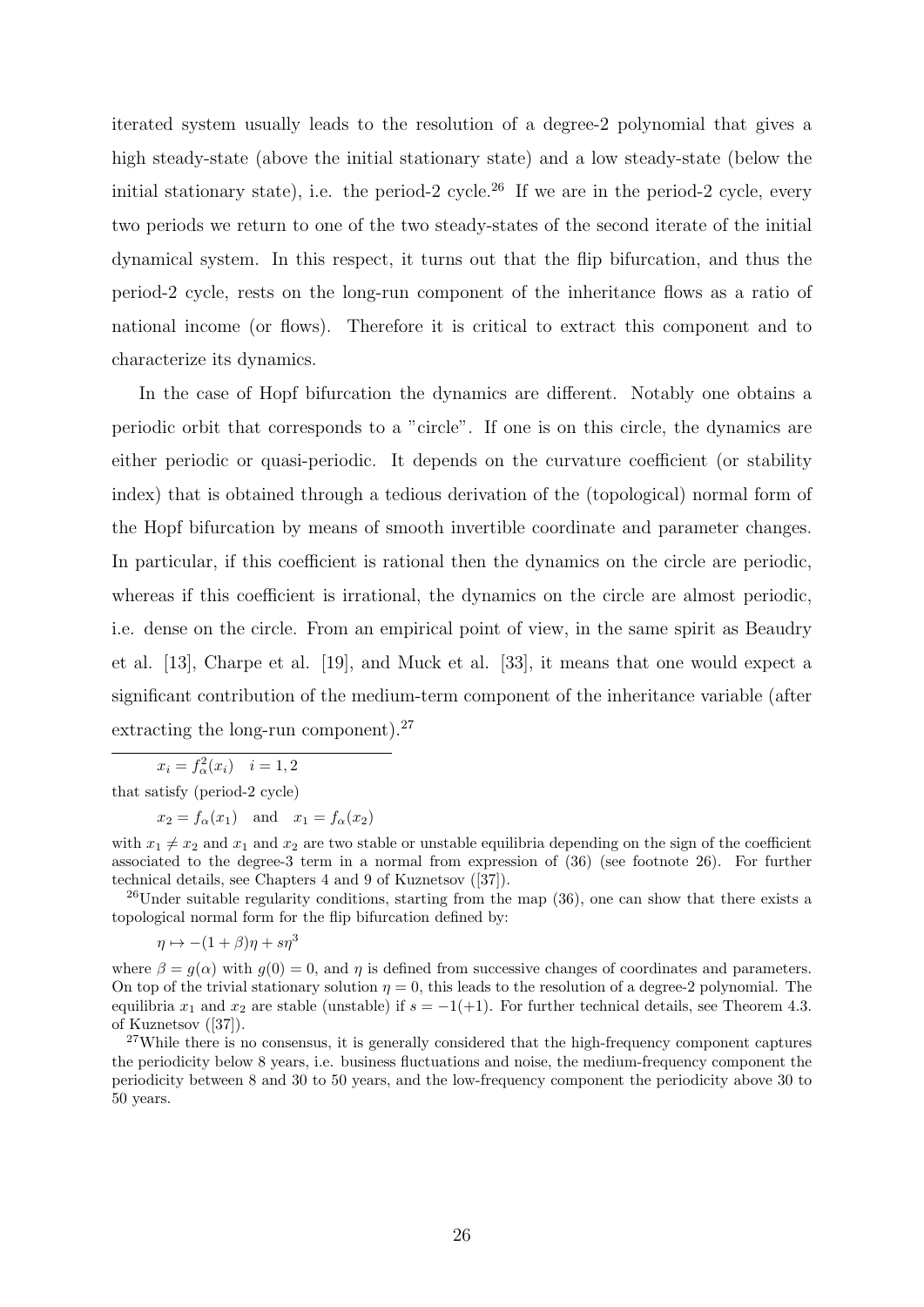#### 6.2 The long-run component of bequests

To assess some empirical relevance of period-2 cycles, we proceed in two steps. First, we consider the (stochastic) long-run component of the inheritance flows as a fraction of national income using the low-frequency approach initiated by Müller and Watson  $(47)$ ,  $[48]$ ) and a bandpass filter. Second, as in Müller and Watson  $([47],[45])$ , we make use of some parametric models of persistence to characterize the dynamics of the long-run component.

In this respect, Figure 1 depicts the inheritance flow as a fraction of national income for France using annual data from 1897 through 2008, and three filter-based long-run components. The inheritance variables displays medium- to long-run swings: it was about 20–25% of national income between 1820 and 1910, down to less than 5% in 1950, and back up to about 15% by 2010.<sup>28</sup> Notably, Figure 1 suggests a long-run cyclical behavior of inheritance flows.<sup>29</sup>. One key issue regards the stationarity of this series. Standard stationary tests report mixed evidence, especially due to our sample size and the corresponding low power of unit root tests to distinguish between non-stationary and near-stationary stochastic processes.<sup>30</sup> We further discuss this issue later on.

Using the structural breakpoint tests of Andrews ([1]) and Andrews and Ploberger ([2]) with a standard 15% sample trimming, both the exponential statistics and the simple average of the individual F-statistics provide no empirical support for the existence of a structural break over the period 1912-1991, when the data generating process of the observed series is assumed to be an autoregressive process of order one,  $AR(1).^{31}$ . Furthermore, the (sequential) multibreak points test of Bai and Perron ([5], [6], and [7]) report no evidence against the null hypothesis of no break when using a 15% trimming, a

<sup>31</sup>Results are not reported here but available upon request

<sup>&</sup>lt;sup>28</sup>Using Eq. (1) of Piketty [51], the inheritance flow as a ratio of national income is defined by:  $\frac{B_t}{Y_t} = \mu_t \times m_t \times \frac{W_t}{Y_t}$ 

where  $B_t$ ,  $Y_t$ ,  $W_t$ ,  $\mu_t$  and  $m_t$  denote respectively the aggregate inheritance flow, the aggregate national income, the aggregate private wealth, the mortality rate and the ratio between average wealth of the deceased and average wealth of the living. For further details, see Section 3 and the technical appendix of Piketty [51], , and Piketty and Zucman [53].

 $29A$  similar pattern is observed with UK data as shown by Atkinson [3]

<sup>30</sup>Appendix 8.12 reports the spectral density of the inheritance variable, with a typical hump shape and a peak at low frequency. As a robustness analysis, we also transform our data using the first difference operator and apply the Baxter-King filter. This requires in turn to cumulate the filtered series. On the other hand, using the appropriate asymptotic results, the low-frequency approach of Müller and Watson  $([47], [48])$  remains valid for  $I(1)$  models. Therefore we consider the level specification as a more plausible way to extract the long-run component, possibly at the expense of a loss of efficiency for the Baxter-King filter.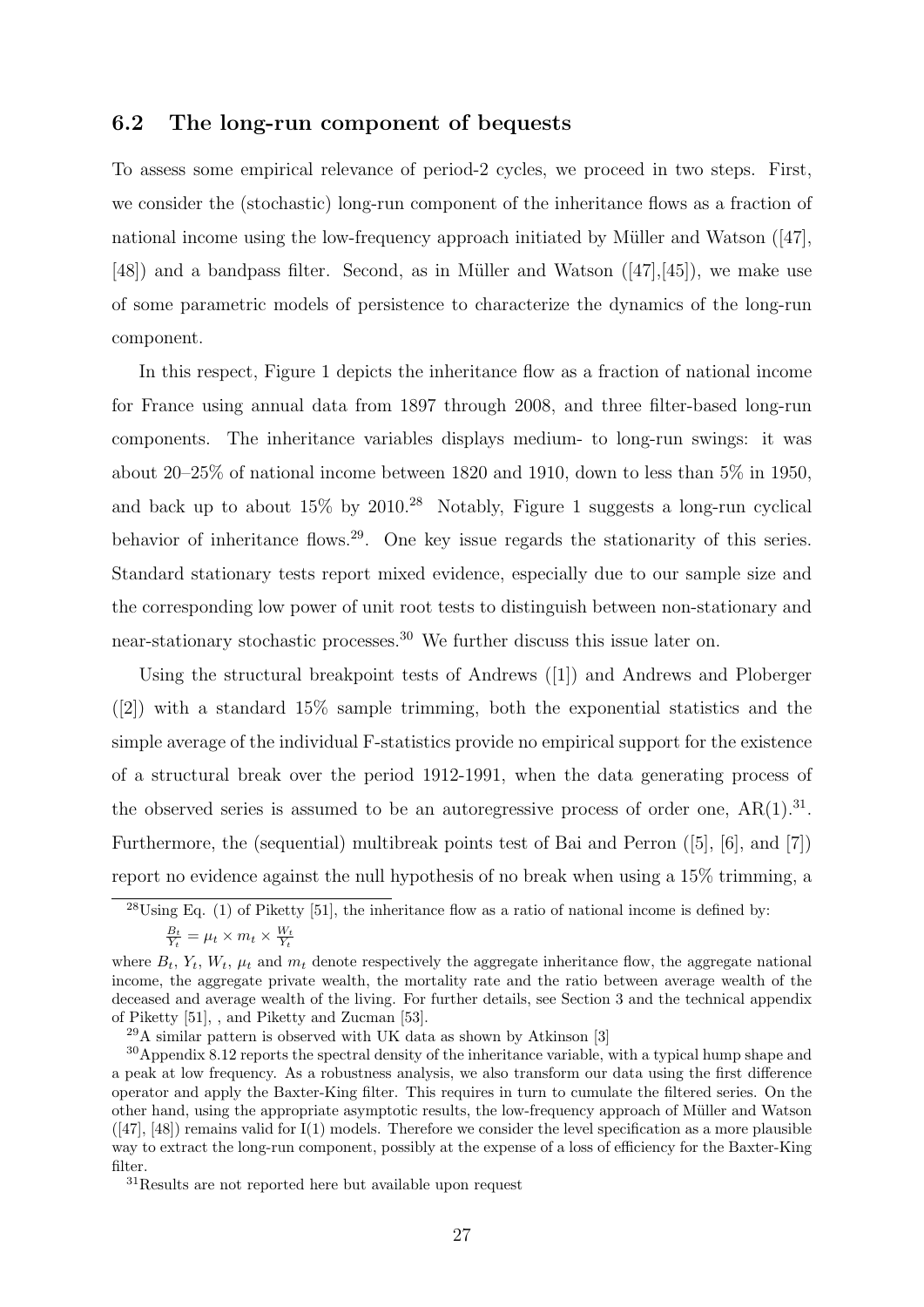upper bound of five structural breaks, and a 5% significance level: the scaled F-statistics, which equals 5.53, is far below the critical value  $(11.47)$ . In this respect, there is no compelling evidence that the inheritance ratio displays structural breaks or even some regime changes (e.g., a Markov switching model). However, the small sample size of our annual data might be an issue, as well as the absence of an incomplete long-run cycle in the observed variable.

Turning to the filtered series, the first long-run component is obtained from the approximate low bandpass filter of Baxter and King  $([10])$ .<sup>32</sup> We filter the high- and medium-frequency with periodicity below 40 years.<sup>33</sup> On the other hand, the second trend is constructed using the methodology proposed by Müller and Watson  $([47], [48])$ , namely by extracting long-run sample information after isolating a small number of lowfrequency trigonometric weighted averages.<sup>34</sup> In so doing, we project the series into a constant and twelve (q) cosine functions with periods  $\frac{2T}{j}$  for  $j = 1, \dots, 12$  in order to capture the variability for periods longer than 20 years  $(2T/q)$ . Importantly, one advantage of the low-frequency approach of Müller and Watson  $(47, 48)$  relative to bandpass or other moving average filters, is that it is applicable beyond the  $I(0)$  assumption.<sup>35</sup> Finally, for sake of comparison, the third long-run component is obtained after adjusting a quadratic trend.

A quick eye inspection suggest that the bandpass and projection-based (using  $q = 6$ ) trends contribute significantly to the total variability of the initial series, and display a nonlinear pattern. One main difference between these two measures is that the cosine transforms only use a limited number of points, which is consistent with the periodogram of the inheritance variable and the number of periodogram ordinates that fall into the low-frequency region. Intuitively, 112 years of data contain only limited information about long-run components with periodicities of more than 30 or 40 years.

To further highlight some statistical features of the inheritance variable, we make longrun inference regarding the mean, the standard deviation and conduct some persistence

 $32\text{We also implement the asymmetric filter proposed by Christiano and Fitzgerald (21], [20])}$ 

<sup>33</sup>Qualitative conclusions remain robust when considering other periodicities.

<sup>&</sup>lt;sup>34</sup>Let  $\{x_t, t = 1, \dots, T\}$  denote a (scalar) time series. Let  $\Psi(s) = [\Psi_1(s), \dots, \Psi_q(s)]'$  denote a  $\mathbb{R}^q$ valued function with  $\Psi_j(s) = \sqrt{2}cos(js\pi)$ , and let  $\Psi_T = \left[\Psi\left(\frac{1-0.5}{T}\right), \Psi\left(\frac{2-0.5}{T}\right), \cdots, \Psi\left(\frac{T-0.5}{T}\right)\right]'$  denote the  $T \times q$  matrix after evaluating  $\Psi(.)$  at  $s = \frac{t-0.5}{T}$ , for  $t = 1, \dots, T$ . The low-frequency projection is the fitted series from the OLS regression of  $[x_1, \dots, x_T]$  onto a constant and  $\Psi_T$ .

<sup>&</sup>lt;sup>35</sup>For an extensive discussion about the relationship of this approach with spectral analysis, the scarcity of low-frequency information, and the relevance of the approximation using a small  $q$ , see Müller and Watson ([47])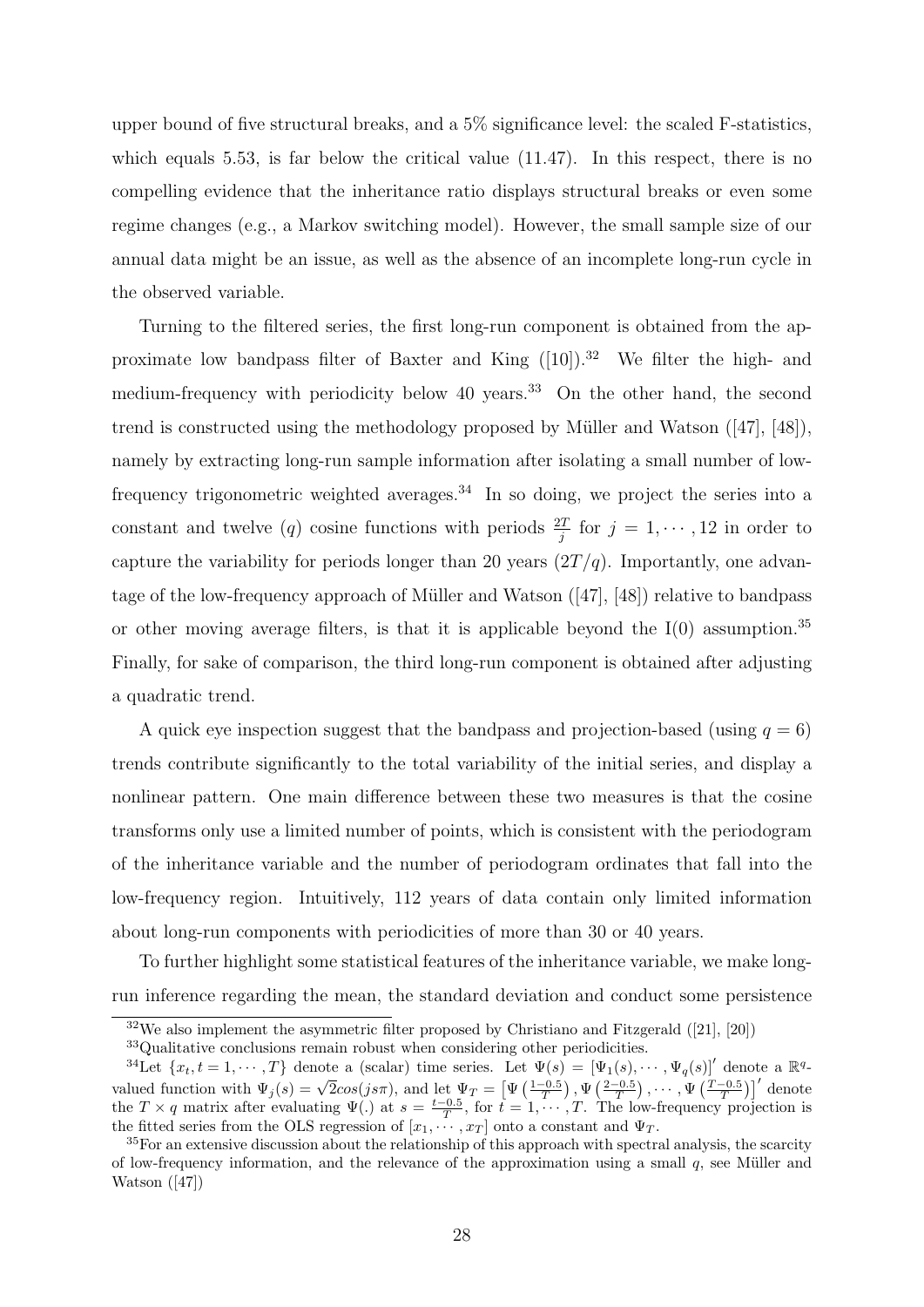

Figure 1: Inheritance and long-run components

tests (Müller and Watson, [48]). In doing so, we first suppose that the variable of interest,  $x_t$ , can be represented as  $x_t = \mu + u_t$ , where  $\mu$  is the mean of x and  $u_t$  is a zero mean (persistent) stochastic process. We first infer about the long-run variance  $(\omega^2)$  and mean  $(\mu)$  of the inheritance variable. Table 1 provides the relevant descriptive statistics and the resulting confidence intervals.

Table 1: Descriptive statistics for the inheritance variable

| Long-run mean $\mu$                  | 0.11         |
|--------------------------------------|--------------|
| Long-run standard deviation $\omega$ | 0.20         |
| 90\% Confidence interval for $\mu$   | [0.08; 0.14] |
| 90% Confidence interval for $\omega$ | [0.15; 0.30] |

Note: (1) The 90% confidence interval for the mean is constructed as  $\hat{\mu}_T \pm 1.78 \frac{\hat{\omega}_T}{\sqrt{T}}$  where 1.78 is 95th percentile of a Student distribution with twelve degrees of freedom. (2 ) The 90% confidence interval for  $\omega$  is constructed as  $[T\frac{\sum_{j=1}^{q} \hat{\beta}_{j,T}^{2}}{\chi_{q,0.975}^{2}}; T\frac{\sum_{j=1}^{q} \hat{\beta}_{j,T}^{2}}{\chi_{q,0.025}^{2}}]$  where q denotes the number of cosine functions,  $\hat{\beta}_{j,T}$  is the OLS estimate of the parameter associated to the jth cosine function, and  $\chi^2_{q,\alpha}$  is the  $\alpha$ th quantile of the Chi-squared distribution with  $q$  degrees of freedom.

Several points are worth commenting. First, the long-run mean is larger than the unconditional mean of the inheritance variable (9%) as well as the values observed after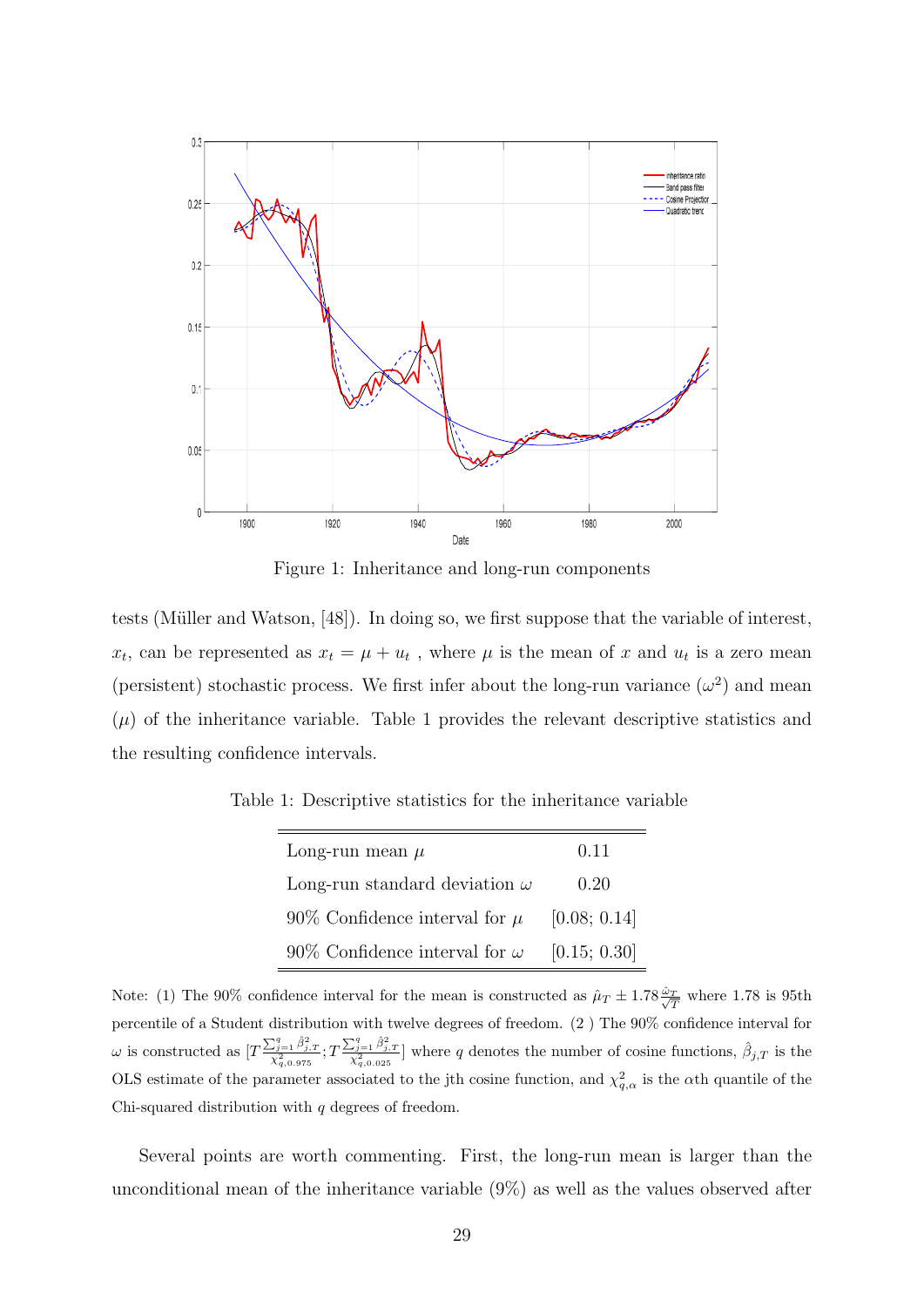the Second World War up to the last decade. It partly captures the largest values observed at the beginning of the same and before the First World War when the inheritance ratio was about 20–25% of national income. It also means that the inheritance variable is slowly reverting and, due to the scarcity of yearly data in the nineteenth century, we can only observe part of the dynamics.<sup>36</sup> Second, the inheritance variable displays a substantial long-run standard deviation (variability). Finally, as to be expected, the 90% confidence interval for the long-run standard deviation (and thus the mean) is rather large. Indeed, this uncertainty is explained by the fact that the long-run variance is computed using only q observations, and thus  $\widehat{\omega}_T^2$  is not consistent.<sup>37</sup>

Moreover, these confidence intervals for  $\omega$  and  $\mu$  are based on the assumption that the series is weakly stationary. In this respect, we contrast our specification with a localto-unit (LTU) AR model (e.g., Phillips [52]) in which  $x_t = \mu + u_t$ , and  $u_t = \rho_T u_{t-1} + v_t$ for all t with an autoregressive coefficient  $\rho_T = 1 - c/T$  and  $v_t$  is a weakly stationary process.<sup>38</sup> Notably, , we can assess the persistence of the long-run component, and especially perform the low frequency version of the Neyman-Pearson point-optimal test to assess the null of a stationary process—the so-called LFST test (see Müller and Watson, [46]).<sup>39</sup> Unsurprisingly, the results depend on the number of cosine functions  $q$ : there is evidence against the null of stationary when  $q$  increases. In this respect, following the approach of Müller and Watson  $(45)$ , we determine the largest value of q such that the low-frequency transformed data are consistent with the local-level I(0) model. Results show that the null hypothesis of an I(0) model is rejected for values of  $q > 5$  at 5%, i.e. a 95% confidence interval for periods for which the inheritance ratio variable behaves like a weakly stationary process includes periods greater than 45 years. To provide further evidence on the slowness of the mean reversion property, we estimate an autoregressive model of order one, after demeaning the initial series with respect to the long-run mean

 $36$ Interestingly, reported data with a 10-year frequency (see Figure 1 in Piketty ([51]) are likely to suggest a high and low persistent regime of the inheritance ratio with a potential structural break at the beginning of the twentieth century.

<sup>&</sup>lt;sup>37</sup>Note that the asymptotic theory requires that q is held fixed as  $T \to \infty$ . In addition, it is well-known that consistent long-run variance estimators generally perform poorly in finite samples, and especially as the sample size is small and the series is persistent (Müller, [44]).

 $38\text{We also consider the "local-level" model in which the initial series is the sum of I(0) and I(1) processes,}$ as well as a fractional model in which  $(1 - L)^{d}x_t = v_t$  where L is the lag operator,  $-0.5 < d < 1.5$  and  $v_t$  is a weakly stationary process.

 $39\text{We also conduct the low frequency version of the point-optimal unit root test of Elliott et al. ([27]),}$ the so-called LFUR test, to assess the null of non stationarity. Results are qualitatively similar. Results are available upon request.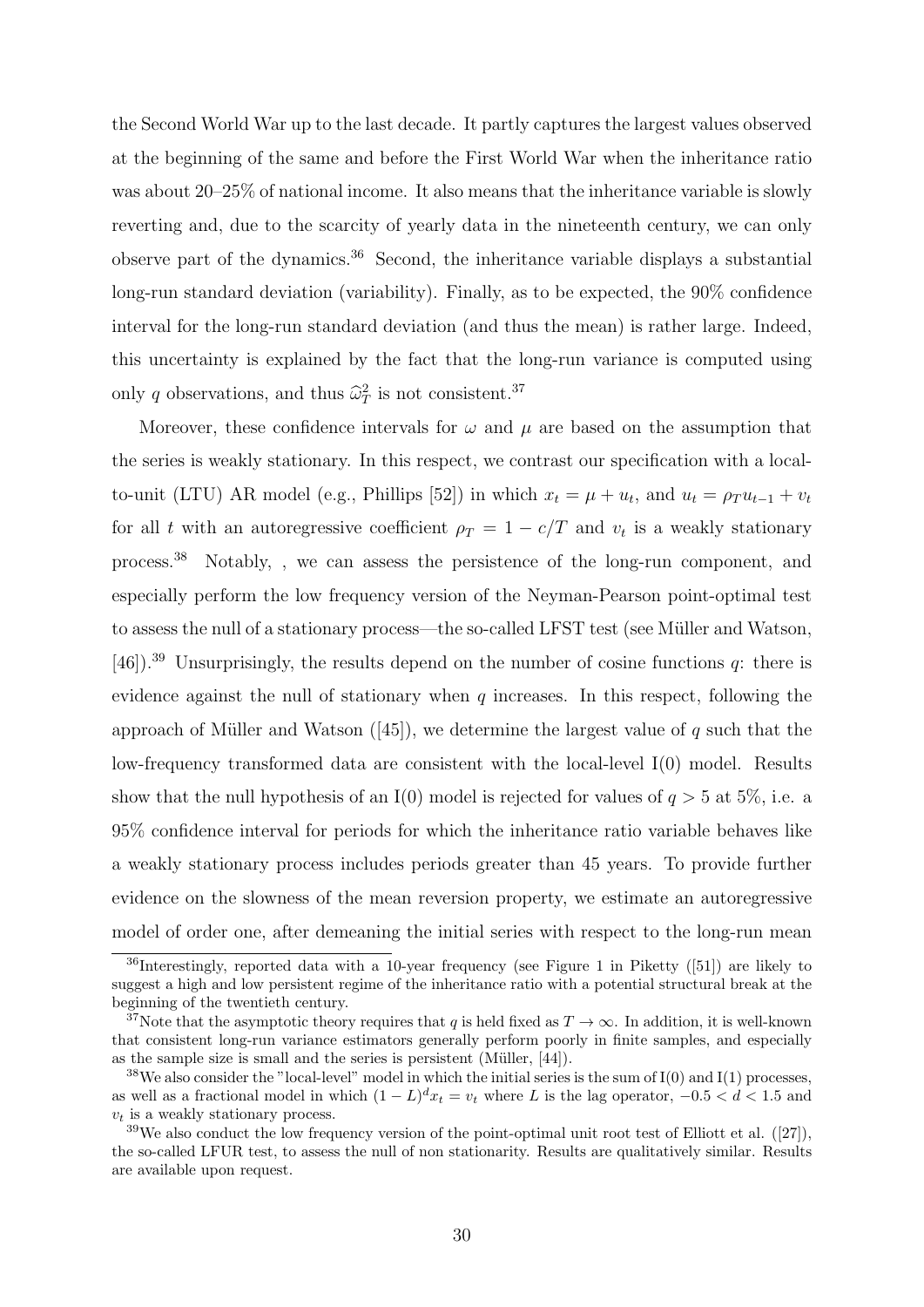$\tilde{x}_t = x_t - \hat{\mu}$  for  $t = 1, \dots, T$ , and determine the corresponding half-time, i.e. the time for the expected value of the inheritance ratio to reach the middle value between the current value and the long-run mean  $\hat{\mu}$  (see Table 1). This leads to a statistically significant autoregressive parameter estimate of 0.967, and thus an half-time around 20.5 years, which is consistent with our result of the recursive low-frequency stationary (or unit root) test—stationarity requires at least periods greater than 45 years. Both the halftime and the minimal periodicity are in line with a two-period model in which each period lasts approximately 35 to 40 years.

Assuming that this long-term component is captured by the balanced growth path or deviations from a steady-state, the empirical evidence is not at odds with the existence of a flip bifurcation. Nevertheless, we find no support for the presence of either structural break points nor regimes switches, which would better characterized the implications of a period-2 cycle.

#### 6.3 The medium-term cyclical component of bequests

Capitalizing on the long-run component, we now consider the cyclical component defined as the inheritance ration variable in deviation of the long-run (stochastic) trend. Figure 2 displays the three series using the low frequency approach of Müller and Watson  $([45])$ , the approximate Baxter-King filter and the quadratic trend.



Figure 2: Inheritance and short- to medium-run components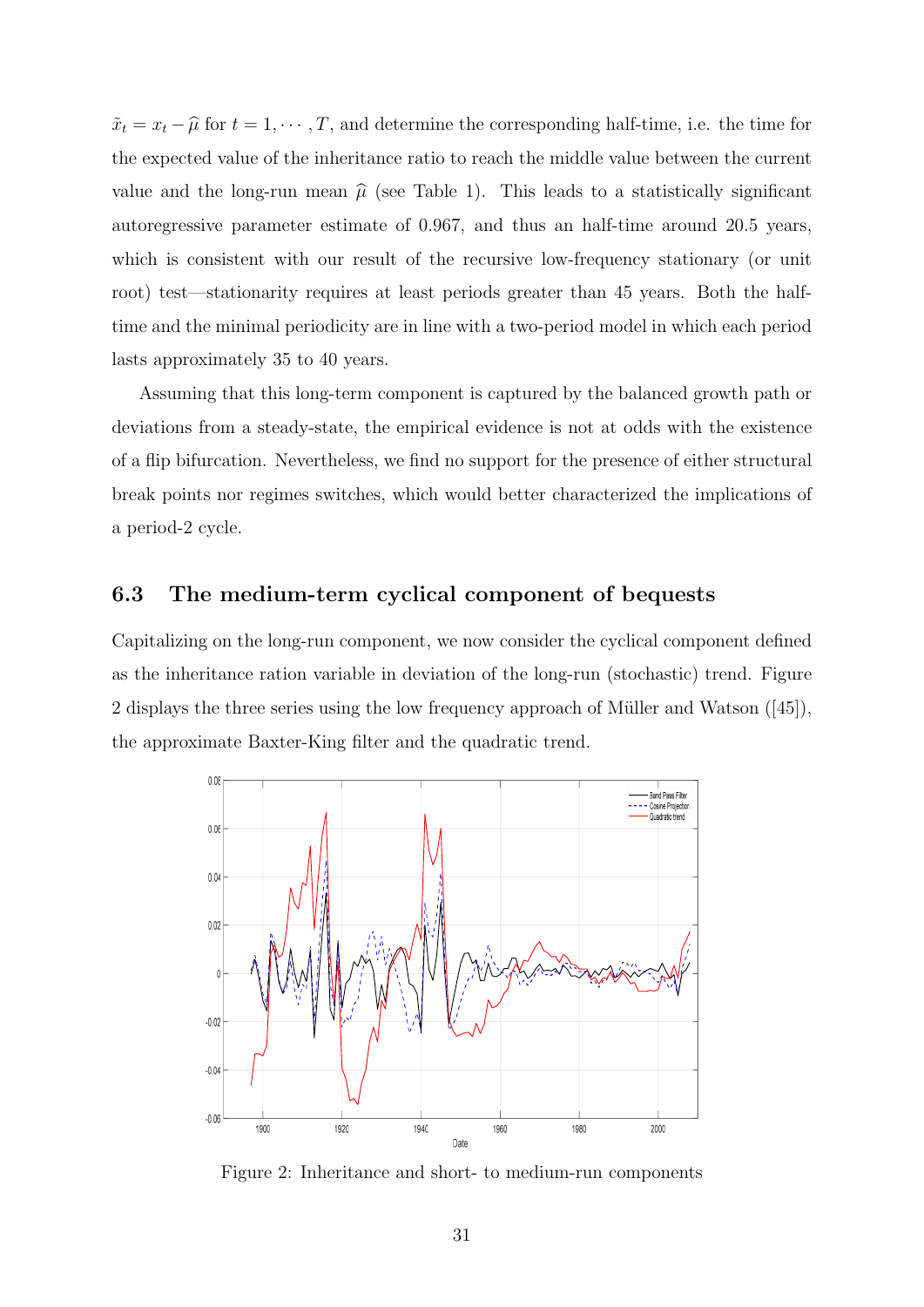We then focus on the spectral density, which can depicts the contribution of cycles of different frequencies in explaining the data. Especially, when the spectral density displays a substantial pick at a given frequency, this provides some support of recurrent (shortor medium-run) cyclical fluctuations at that frequency.



Figure 3: Spectral density of the inheritance variable

Figure 3 displays the spectral density of the projection-based cyclical component (using  $q = 6$ ). We first report two nonparametric power spectral density estimates by applying a Blackman-Tukey window (red line) and a Parzen window (blue line) to the covariogram of the filtered series before using a fast Fourier transform algorithm. For comparison, we also report on the same axes the spectra when first passing the series through various high bandpass filters that remove some remaining low-frequency. We highlight in dark grey the band of frequencies corresponding to periodicities from 24 to 40 (or 50) years. Irrespective of the method used, one dominant feature is the distinct peak in the spectral density around 32 years and the local hump in its neighborhood. This suggests that the inheritance variable exhibits important recurrent cyclical phenomena at approximatively 30-year intervals, which is consistent with the occurrence of Hopf-based limit cycles. Following Beaudry et al. [13], we formally test the presence of a shape restriction on the spectral density. In so doing, we consider a "peak range" for 24-40 years and test the null hypothesis of a flat spectral density against a "peak range". We strongly reject at 5 percent level that the spectrum is flat in the "peak range". This result is robust when considering a narrow "peak range".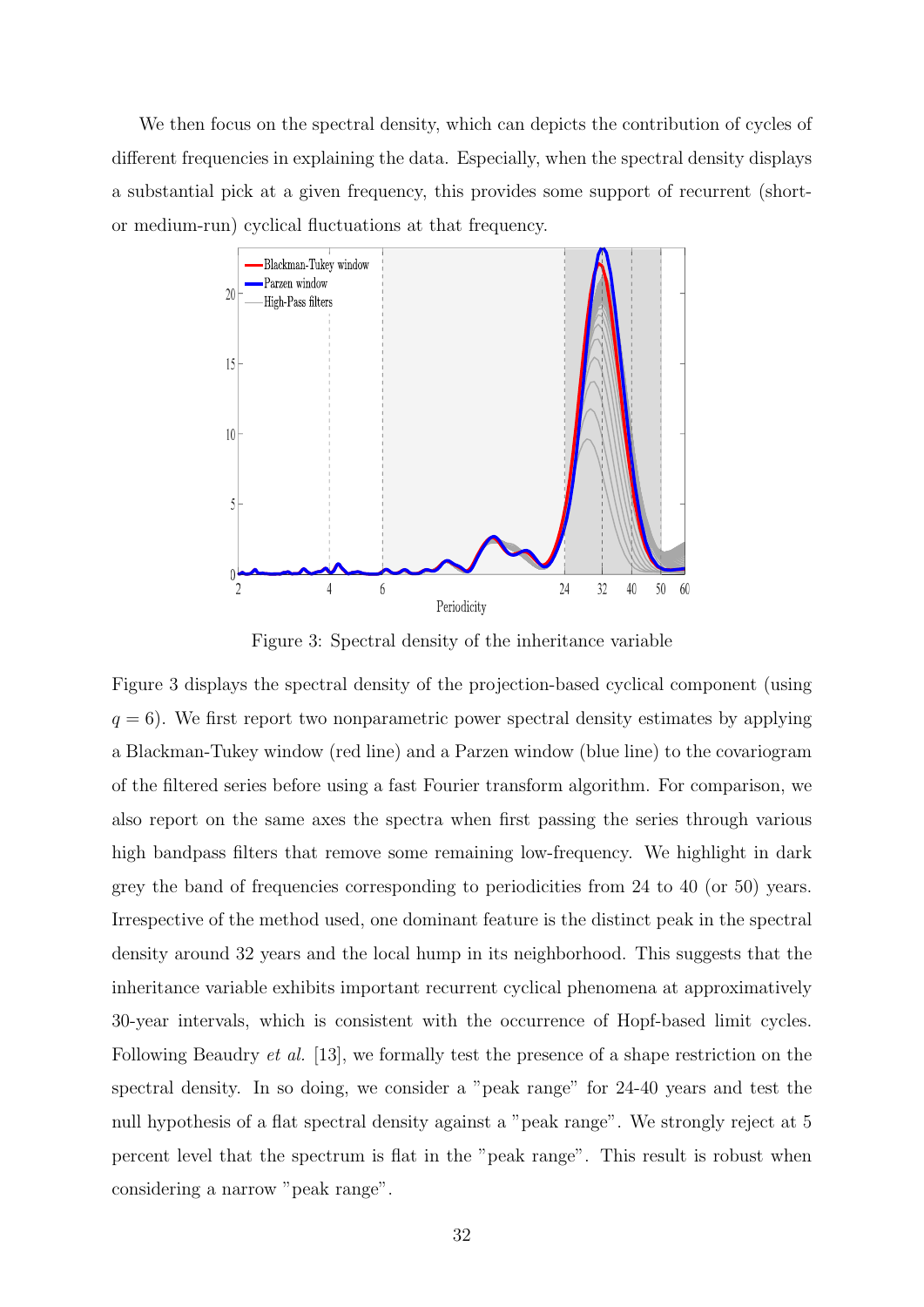To summarize, while the presence of a peak range does not necessarily imply strong endogenous cyclical forces and the empirical relevance of a Hopf bifurcation, it says again that data can not, at least, contradict the existence of endogenous (stochastic) limit cycles.

## 7 Concluding comments

This paper explores the existence of limit cycles to explain the behavior of the annual flow of inheritance (in level or a as share of national income) as a complementary interpretation of the results of Piketty [51].

Using a two-sector Barro-type [9] OLG model with non-separable preferences and bequests, we show that two endogenous mechanisms, which can operate independently or together, can be identified as long as agents are sufficiently patient. The first mechanism relies on the elasticity of intertemporal substitution or equivalently the sign of the crossderivative of the utility function whereas the second rests on sectoral technologies through the sign of the capital intensity difference across the two sectors. Accordingly, mild and plausible perturbations of these parameters can lead to endogenous fluctuations through period-2 cycles or Hopf bifurcations.

From a methodological point of view, we exploit the quasi-palindromic nature of the characteristic equation associated to the optimal growth solution without bequest to derive some meaningful sufficient conditions associated to the occurrence of complex roots in a two-sector OLG model. We then show that the decentralized problem in the presence of altruistic parents is equivalent to the central planner problem (without bequest). Finally, our theoretical results are consistent with some empirical evidence for medium- and long-run swings in the inheritance flows as a fraction of national income in France over the period 1896-2008. Notably, the contribution of the medium term component does not run counter the existence of Hopf bifurcations.

A first avenue of future research would be to consider a stochastic version of our model and thus to characterize the existence of stochastic limit cycles. Another research perspective would be to study more deeply the econometrics of long-run/endogenous cycles.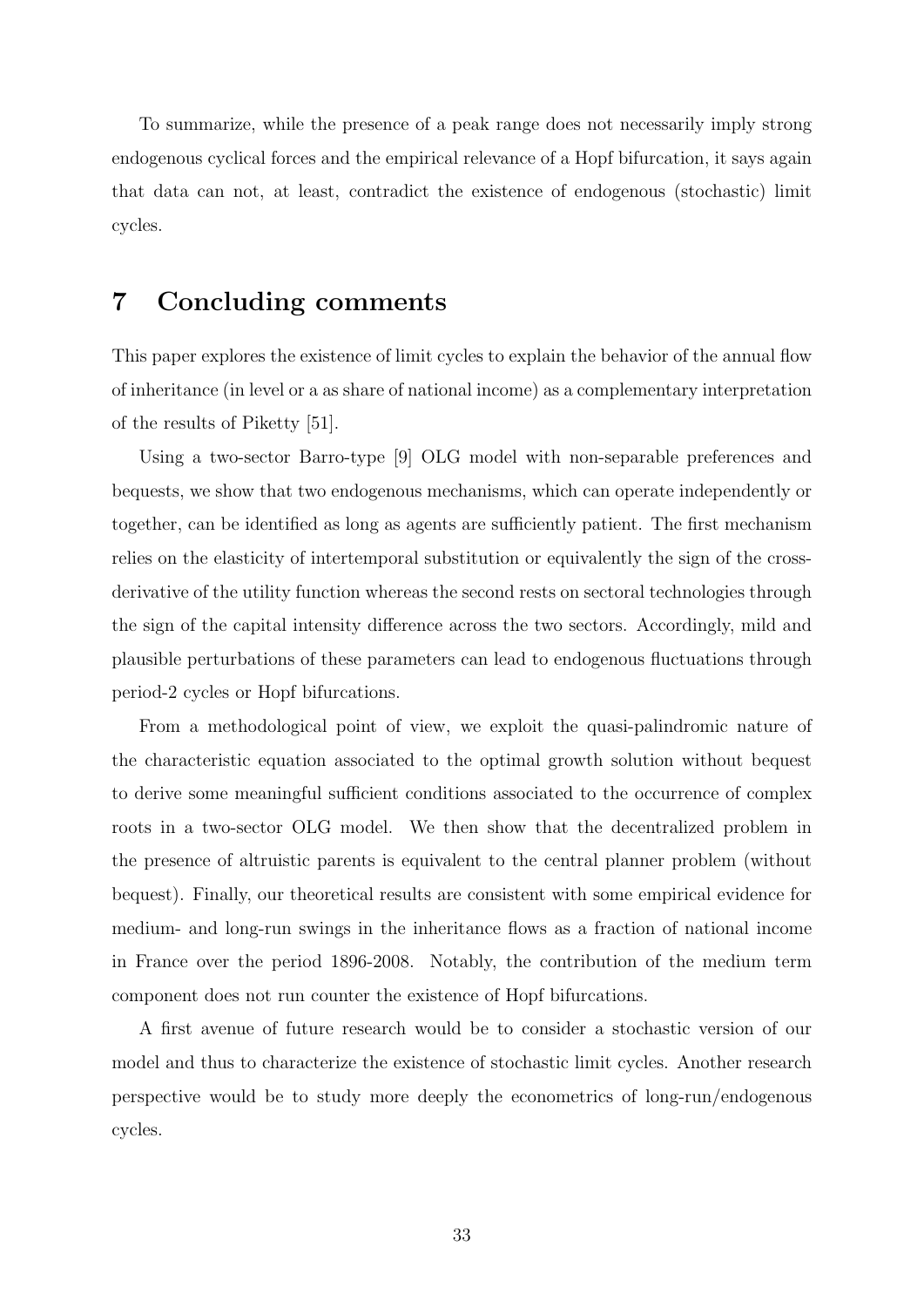## 8 Appendix

#### 8.1 Proof of Proposition 1

Consider in a first step the second equation in (12). Notice that the steady state value for k only depends on the characteristics of the technologies and is independent from the utility function. Moreover, this equation is equivalent to the equation which defines the stationary capital stock of a standard two-sector optimal growth model. The proof of Theorem 3.1 in Becker and Tsyganov [14] restricted to the case of one homogeneous agent applies so that there exists one unique  $k^*$  solution of this equation.

Consider now the first equation in  $(12)$  evaluated at  $k^*$ . We get:

$$
\frac{u_d(T(k^*,k^*)-d, Bd)B}{u_c(T(k^*,k^*)-d, Bd)} \equiv h(d) = \beta \tag{37}
$$

The function  $h(d)$  is defined over  $(0, T(k^*, k^*))$  and satisfies

$$
h'(d) = \frac{\frac{B u_{dd} - u_{cd}}{u_d} + \frac{u_{cc}}{u_c} - \frac{B u_{cd}}{u_d}}{u_c u_d} = -\beta \left[ \frac{1}{d} \left( \frac{1}{\epsilon_{dd}} - \frac{1}{\epsilon_{cd}} \right) + \frac{1}{c} \left( \frac{1}{\epsilon_{cc}} - \frac{1}{\epsilon_{dc}} \right) \right]
$$

Assumption 3 implies that  $h'(d) < 0$ . This monotonicity property together with the boundary conditions in Assumption 2 finally ensure the existence and uniqueness of a solution  $d^* \in (0, T(k^*, k^*))$  of equation (37).

For a given  $k^*$ , consider a particular value  $d^* = \bar{d} \in (0, T(k^*, k^*))$ .  $\bar{d}$  is a steady state if

$$
\frac{u_d(T(k^*,k^*) - \bar{d}, B\bar{d})B}{u_c(T(k^*,k^*) - \bar{d}, B\bar{d})} \equiv g(B) = \beta \tag{38}
$$

We easily get

$$
g'(B) = -\frac{u_d}{u_c} \left[ \frac{1}{\epsilon_{dd}} - \frac{1}{\epsilon_{cd}} - 1 \right]
$$

which is generically different from zero. Therefore, under the boundary conditions in Assumption 2, there generically exists a unique value  $B^*$  such that when  $B = B^*$ ,  $d^* = d$ is a normalized steady state.

 $\Box$ 

#### 8.2 Proof of Proposition 2

Using (4)-(5) and the fact that at the steady state  $-T_y^* = \beta T_k^*$ , total differentiation of the first order equations (10) gives after tedious but straightforward computations: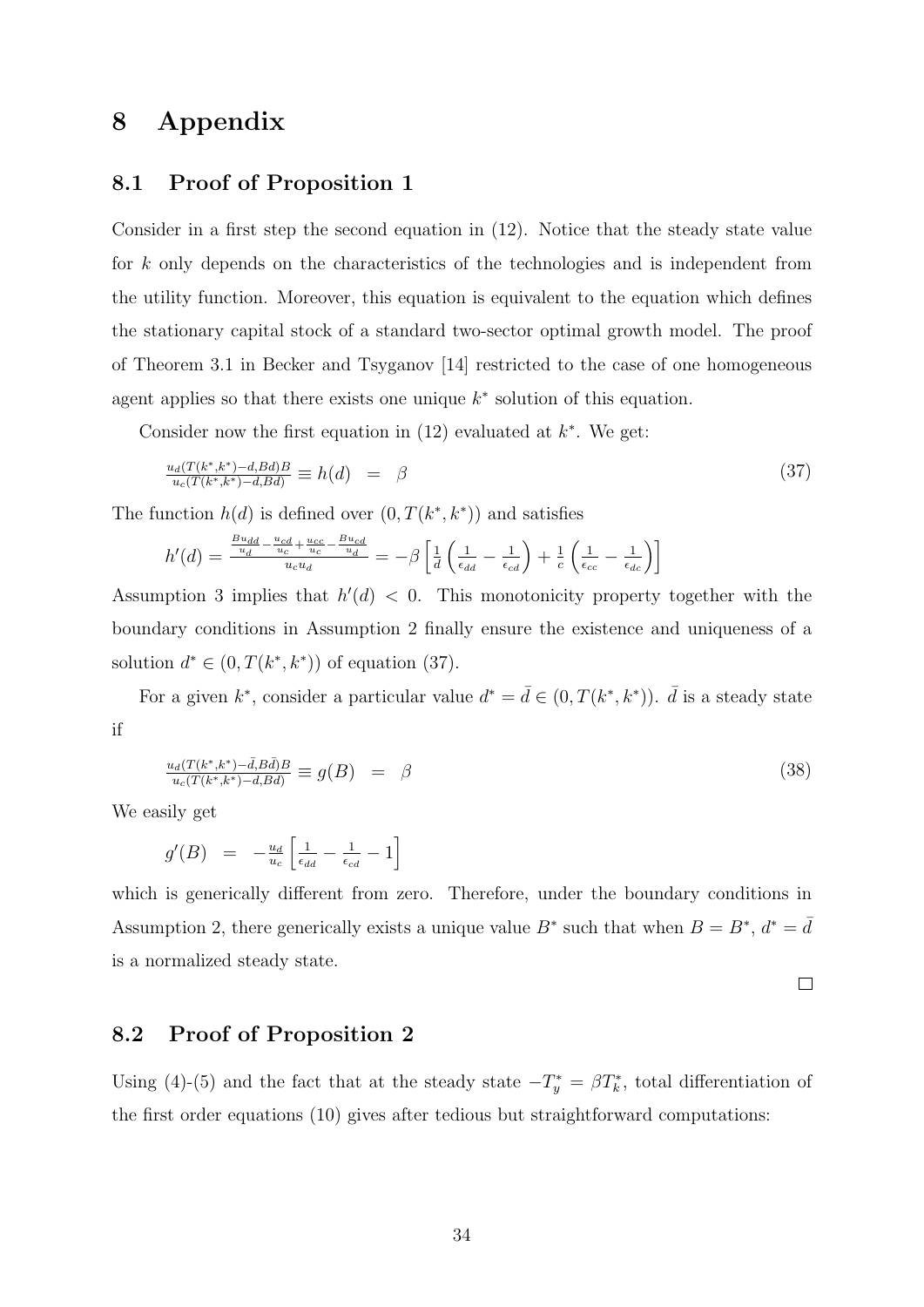$$
-\Delta k_t \frac{\beta T_k^* \epsilon_{cc}}{\epsilon_{dc}} + \Delta k_{t+1} \beta T_k^* \left( 1 + \frac{\beta \epsilon_{cc}}{\epsilon_{dc}} \right) + \Delta d_t \frac{\beta \epsilon_{cc}}{\epsilon_{dc}} - \Delta d_{t+1} \beta \left( 1 + \frac{\beta \epsilon_{cc} \epsilon_{cd}}{\epsilon_{dc} \epsilon_{dd}} \right)
$$
  
\n
$$
= \Delta k_{t+2} \beta^2 T_k^* - \Delta d_{t+2} \frac{\beta^2 \epsilon_{cc}}{\epsilon_{dc}}
$$
  
\n
$$
\Delta k_t \left( \frac{\beta T_k^{*2}}{\epsilon_{cc} \epsilon^* T_{kk}^*} - b \right) - \Delta k_{t+1} \left( \frac{\beta (1+\beta) T_k^{*2}}{\epsilon_{cc} \epsilon^* T_{kk}^*} - \Delta - b^2 \right) - \Delta d_t \frac{\beta T_k^*}{\epsilon_{cc} \epsilon^* T_{kk}^*}
$$
  
\n+  $\Delta d_{t+1} \frac{\beta T_k^*}{\epsilon_{cc} \epsilon^* T_{kk}^*} \left( 1 + \frac{\beta \epsilon_{cc}}{\epsilon_{dc}} \right) = -\Delta k_{t+2} \beta \left( \frac{\beta T_k^{*2}}{\epsilon_{cc} \epsilon^* T_{kk}^*} - b \right) + \Delta d_{t+2} \frac{\beta^2 T_k^*}{\epsilon_{cc} \epsilon^* T_{kk}^*}$ 

Denoting  $\Delta \kappa_t = \Delta k_{t+1}$  and  $\Delta \delta_t = \Delta d_{t+1}$ , we get the following matrix expression of the previous linear system:

$$
\begin{pmatrix}\n1 & 0 & 0 & 0 \\
0 & 1 & 0 & 0 \\
0 & 0 & \beta^2 T_k^* & -\frac{\beta^2 \epsilon_{cc}}{\epsilon_{cc}} \\
0 & 0 & -\left(\frac{\beta T_k^{*2}}{\epsilon_{ccc}c^*T_{kk}^*} - b\right) \frac{\beta^2 T_k^*}{\epsilon_{ccc}c^*T_{kk}^*}\right)\n\begin{pmatrix}\n\Delta k_{t+1} \\
\Delta d_{t+1} \\
\Delta \delta_{t+1}\n\end{pmatrix}
$$
\n=\n
$$
\begin{pmatrix}\n0 & 0 & 1 & 0 \\
0 & 0 & 0 & 1 \\
-\frac{\beta T_k^* \epsilon_{cc}}{\epsilon_{dc}} & \frac{\beta \epsilon_{cc}}{\epsilon_{dc}} & \beta T_k^* \left(1 + \frac{\beta \epsilon_{cc}}{\epsilon_{dc}}\right) & -\beta \left(1 + \frac{\beta \epsilon_{cc} \epsilon_{cd}}{\epsilon_{dc} \epsilon_{dd}}\right) \\
\frac{\beta T_k^{*2}}{\epsilon_{ccc}c^*T_{kk}^*} - b & \frac{\beta T_k^*}{\epsilon_{ccc}c^*T_{kk}^*} & -\frac{\beta (1 + \beta) T_k^{*2}}{\epsilon_{ccc}c^*T_{kk}^*} + \beta + b^2 & \frac{\beta T_k^*}{\epsilon_{ccc}c^*T_{kk}^*} \left(1 + \frac{\beta \epsilon_{cc}}{\epsilon_{dc}}\right)\n\end{pmatrix}\n\begin{pmatrix}\n\Delta k_t \\
\Delta d_t \\
\Delta \delta_t\n\end{pmatrix}
$$
\n
$$
\Leftrightarrow A \begin{pmatrix}\n\Delta k_{t+1} \\
\Delta d_{t+1} \\
\Delta d_{t+1} \\
\Delta \delta_{t+1}\n\end{pmatrix} = B \begin{pmatrix}\n\Delta k_t \\
\Delta d_t \\
\Delta \delta_t\n\end{pmatrix}
$$

with

$$
A = \begin{pmatrix} I & 0 \\ 0 & A_{22} \end{pmatrix} \text{ and } B = \begin{pmatrix} 0 & I \\ B_{21} & B_{22} \end{pmatrix}
$$

Matrix A is invertible as det  $A = \det A_{22} = \delta^3 b \epsilon_{cc} / \epsilon_{dc}$ , and we get

$$
A^{-1} = \begin{pmatrix} I & 0 \\ 0 & A_{22}^{-1} \end{pmatrix} \text{ with } A_{22}^{-1} = \begin{pmatrix} \frac{T_k^*}{\beta b \epsilon_{cc} c^* T_{kk}^*} & \frac{1}{\beta b} \\ \frac{\epsilon_{dc}}{\beta^2 \epsilon_{cc}} \left( \frac{\beta T_k^{*2}}{b \epsilon_{cc} c^* T_{kk}^*} - 1 \right) & \frac{\epsilon_{dc} T_k^*}{\beta b \epsilon_{cc}} \end{pmatrix}
$$

The linearized dynamical system can then be expressed as follows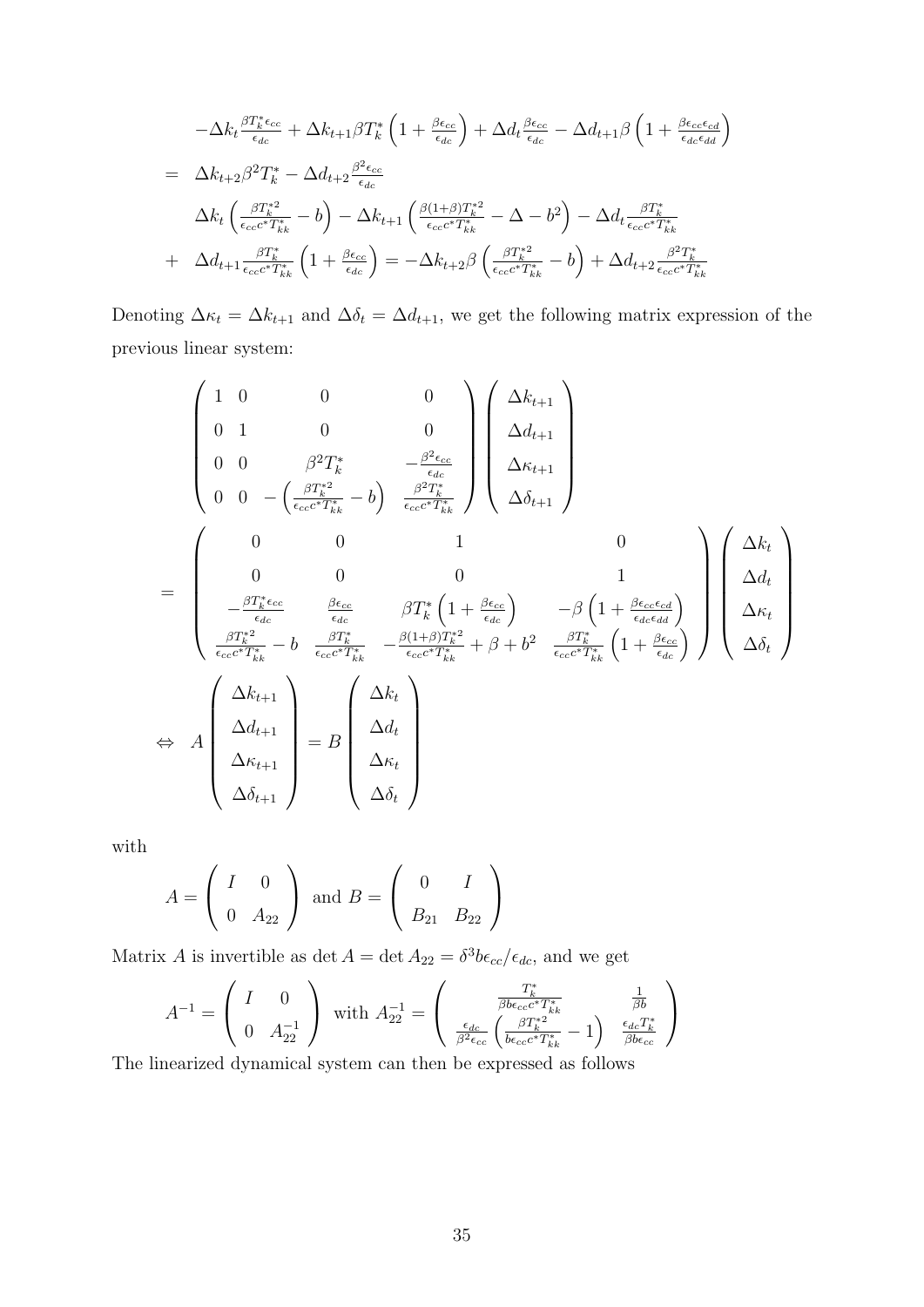$$
\begin{pmatrix}\n\Delta k_{t+1} \\
\Delta d_{t+1} \\
\Delta \xi_{t+1} \\
\Delta \zeta_{t+1}\n\end{pmatrix} = A^{-1}B \begin{pmatrix}\n\Delta k_t \\
\Delta d_t \\
\Delta \xi_t \\
\Delta \zeta_t\n\end{pmatrix} = \begin{pmatrix}\n0 & I \\
A_{22}^{-1}B_{21} & A_{22}^{-1}B_{22}\n\end{pmatrix} \begin{pmatrix}\n\Delta k_t \\
\Delta d_t \\
\Delta \xi_t \\
\Delta \zeta_t\n\end{pmatrix} \equiv J \begin{pmatrix}\n\Delta k_t \\
\Delta d_t \\
\Delta \xi_t \\
\Delta \zeta_t\n\end{pmatrix}
$$

Using (13), tedious but straightforward computations give the characteristic polynomial

$$
\mathcal{P}(\lambda) = \lambda^4 - \lambda^3 B + \lambda^2 C - \lambda \frac{B}{\beta} + \frac{1}{\beta^2}
$$
\n(39)

with

$$
B = -\frac{\beta}{b\epsilon_{cc}} \frac{\varepsilon_{ck}}{\varepsilon_{rk}} \left( \frac{\epsilon_{cc}}{\epsilon_{dc}} - \frac{\epsilon_{cd}}{\epsilon_{dd}} \right) + \frac{\beta + b^2}{\beta b} + \frac{\epsilon_{dc}}{\beta \epsilon_{cc}} + \frac{\epsilon_{cd}}{\epsilon_{dd}}
$$
  
\n
$$
C = -\frac{(1+\beta)}{b\epsilon_{cc}} \frac{\varepsilon_{ck}}{\varepsilon_{rk}} \left( \frac{\epsilon_{cc}}{\epsilon_{dc}} - \frac{\epsilon_{cd}}{\epsilon_{dd}} \right) + \frac{\beta + b^2}{\beta b} \left( \frac{\epsilon_{dc}}{\beta \epsilon_{cc}} + \frac{\epsilon_{cd}}{\epsilon_{dd}} \right) + \frac{2}{\beta}
$$
\n
$$
(40)
$$

After simplifications we get the expression (16).

Consider now that  $\lambda$  is a root of the characteristic polynomial (16), i.e.  $\mathcal{P}(\lambda) = 0$ . It follows obviously that if  $\lambda$  is complex then its conjugate  $\bar{\lambda}$  is also a characteristic root. Let us then consider  $\mathcal{P}((\beta\lambda)^{-1})$ , namely

$$
\mathcal{P}\left(\frac{1}{\beta\lambda}\right) = \left[\frac{1}{\beta^2\lambda^2} - \frac{1}{\beta\lambda}\left(\frac{\epsilon_{dc}}{\beta\epsilon_{cc}} + \frac{\epsilon_{cd}}{\epsilon_{dd}}\right) + \frac{1}{\beta}\right] \frac{\left(\frac{b}{\beta\lambda} - 1\right)\left(\frac{1}{\lambda} - b\right)}{\beta b}
$$

$$
+ \frac{1}{\beta\lambda}\left(\frac{1}{\beta\lambda} - 1\right)\left(\frac{1}{\beta\lambda} - \frac{1}{\beta}\right)\frac{\beta}{b\epsilon_{cc}\epsilon_{rk}}\left(\frac{\epsilon_{cc}}{\epsilon_{dc}} - \frac{\epsilon_{cd}}{\epsilon_{dd}}\right)
$$

$$
= \frac{1}{\beta^4\lambda^4}\left\{\left[\lambda^2 - \lambda\left(\frac{\epsilon_{dc}}{\beta\epsilon_{cc}} + \frac{\epsilon_{cd}}{\epsilon_{dd}}\right) + \frac{1}{\beta}\right]\frac{(\lambda b - 1)(\lambda\beta - b)}{\beta b}
$$

$$
+ \lambda(\lambda - 1)\left(\lambda - \frac{1}{\beta}\right)\frac{\beta}{b\epsilon_{cc}\epsilon_{rk}}\left(\frac{\epsilon_{cc}}{\epsilon_{dc}} - \frac{\epsilon_{cd}}{\epsilon_{dd}}\right)\right\} = 0
$$

If follows that  $(\beta \lambda)^{-1}$  is also a characteristic root. The same argument applies for  $(\beta \bar{\lambda})^{-1}$ . It follows that the four characteristic roots are either all real, or given by two pairs of complex conjugates. Moreover, at least two roots or a pair of complex conjugate roots have a modulus larger than one.

The nature of the characteristic roots can be derived considering the following expressions:

$$
\Delta = \frac{256}{\beta^6} - \frac{192B^2}{\beta^5} - \frac{128C^2}{\beta^4} + \frac{288B^2C}{\beta^4} - \frac{60B^4}{\beta^4} - \frac{80B^2C^2}{\beta^3} + \frac{36B^4C}{\beta^3}
$$
  
\n
$$
- \frac{4B^6}{\beta^3} + \frac{16C^4}{\beta^2} - \frac{8B^2C^3}{\beta^2} + \frac{B^4C^2}{\beta^2}
$$
  
\n
$$
D = \frac{64}{\beta^2} - 16C^2 + 16B^2C - \frac{16B^2}{\beta} - 3B^4
$$
  
\n
$$
P = 8C - 3B^2
$$
  
\n
$$
R = B\left[B^2 + \frac{8}{\beta} - 4C\right]
$$
\n(41)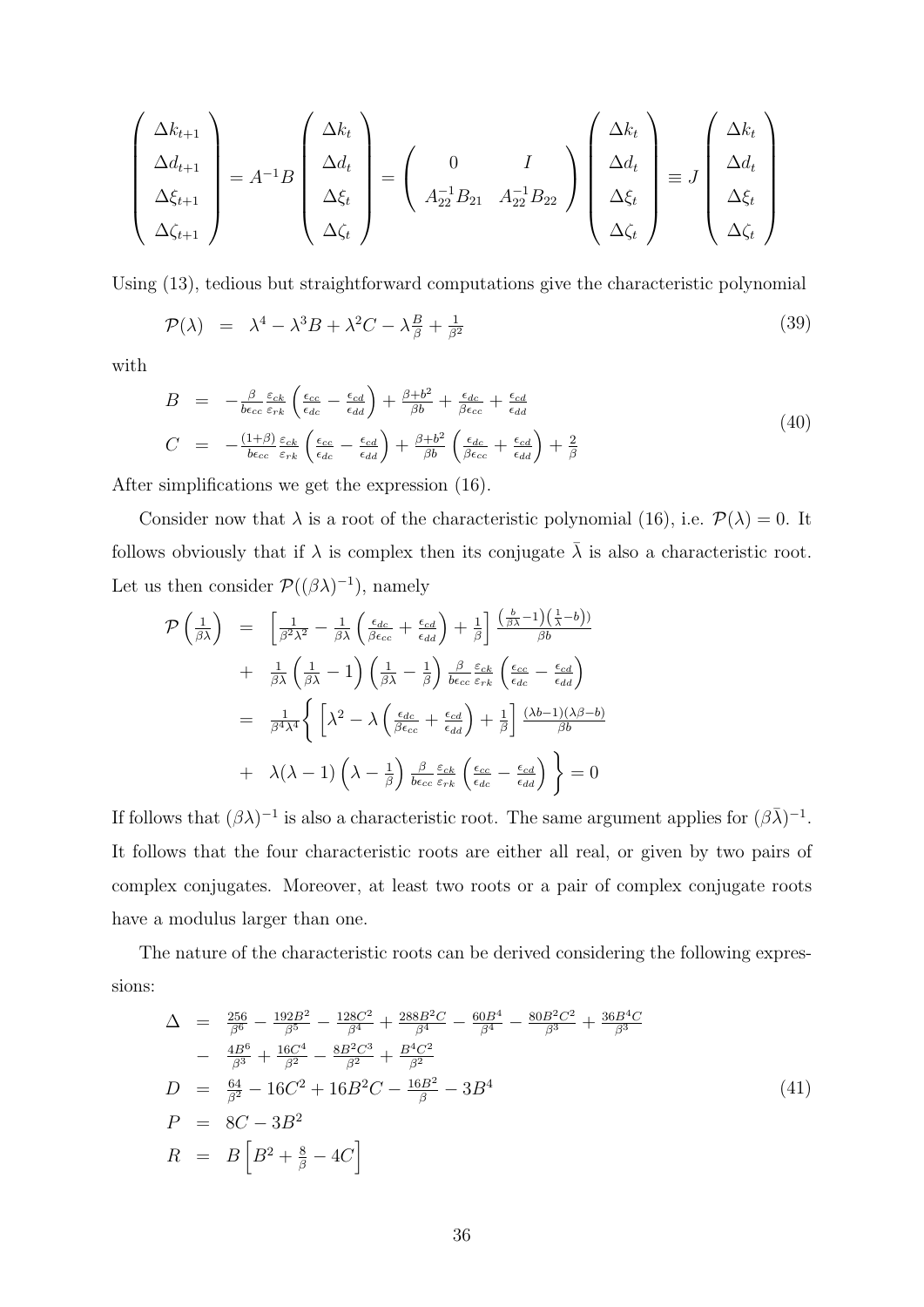Since we already know that the characteristic roots are either all real, or all complex, we immediately derive that  $\Delta \geq 0$ . Tedious but straightforward computations also show that

$$
D = \frac{R}{B} \left[ \frac{8}{\beta} - 3B^2 + 4C \right]
$$
  
\n
$$
\Delta = \frac{(\beta^2 C^2 - 4\beta B^2 + 4\beta C + 4)R^2}{\beta^4 B^2}
$$
\n(42)

It follows that if  $R = 0$  then  $D = 0$  and  $\Delta = 0$ . This implies the following characterization of the roots:

i) when  $\Delta > 0$  the characteristic roots are real and distincts if  $P < 0$  and  $D < 0$ , and given by two pairs of non-real complex conjugates if  $P > 0$  or  $D > 0$ ;

ii) when  $\Delta = R = D = 0$ , there are two complex conjugates double roots or two real double roots depending on whether  $P > 0$  or  $P < 0$ .

 $\Box$ 

### 8.3 Proof of Lemma 1

Under Assumption 4, let us denote the two degree-2 polynomials as follows

$$
\mathcal{P}_1(\lambda) = \lambda^2 - \lambda \left( \frac{\epsilon_{dc}}{\beta \epsilon_{cc}} + \frac{\epsilon_{cd}}{\epsilon_{dd}} \right) + \frac{1}{\beta}, \quad \mathcal{P}_2(\lambda) = \frac{(\lambda b - 1)(\lambda \beta - b)}{\beta b}
$$
(43)

The discriminant of  $\mathcal{P}_1(\lambda)$  is equal to:

$$
\Delta_1 = \left( \frac{\epsilon_{dc}}{\beta \epsilon_{cc}} + \frac{\epsilon_{cd}}{\epsilon_{dd}} + \frac{2}{\sqrt{\beta}} \right) \left( \frac{\epsilon_{dc}}{\beta \epsilon_{cc}} + \frac{\epsilon_{cd}}{\epsilon_{dd}} - \frac{2}{\sqrt{\beta}} \right)
$$

Using  $(4)-(5)$  we get

$$
\Delta_1 = \left(\frac{1}{u_{cd}}\right)^2 \left(u_{cc} + \frac{2u_{cd}}{\sqrt{\beta}} + \frac{u_{dd}}{\beta}\right) \left(u_{cc} - \frac{2u_{cd}}{\sqrt{\beta}} + \frac{u_{dd}}{\beta}\right)
$$

$$
= \left(\frac{1}{u_{cd}}\right)^2 \left(1 \frac{1}{\sqrt{\beta}}\right) \left(\begin{array}{c} u_{cc} & u_{cd} \\ u_{dc} & u_{dd} \end{array}\right) \left(\begin{array}{c} 1 \\ \frac{1}{\sqrt{\beta}} \end{array}\right)
$$

$$
\times \left(1 - \frac{1}{\sqrt{\beta}}\right) \left(\begin{array}{c} u_{cc} & u_{cd} \\ u_{dc} & u_{dd} \end{array}\right) \left(\begin{array}{c} 1 \\ -\frac{1}{\sqrt{\beta}} \end{array}\right)
$$

Under the concavity property in Assumption 2, the Hessian matrix of the utility function  $u(c, d)$  is quasi-negative definite which implies  $\Delta_1 \geq 0$  and the associated characteristic roots are necessarily real. From  $\mathcal{P}_2(\lambda)$  we obviously conclude that for any sign of the capital intensity difference b the associated characteristic roots are also necessarily real.

 $\Box$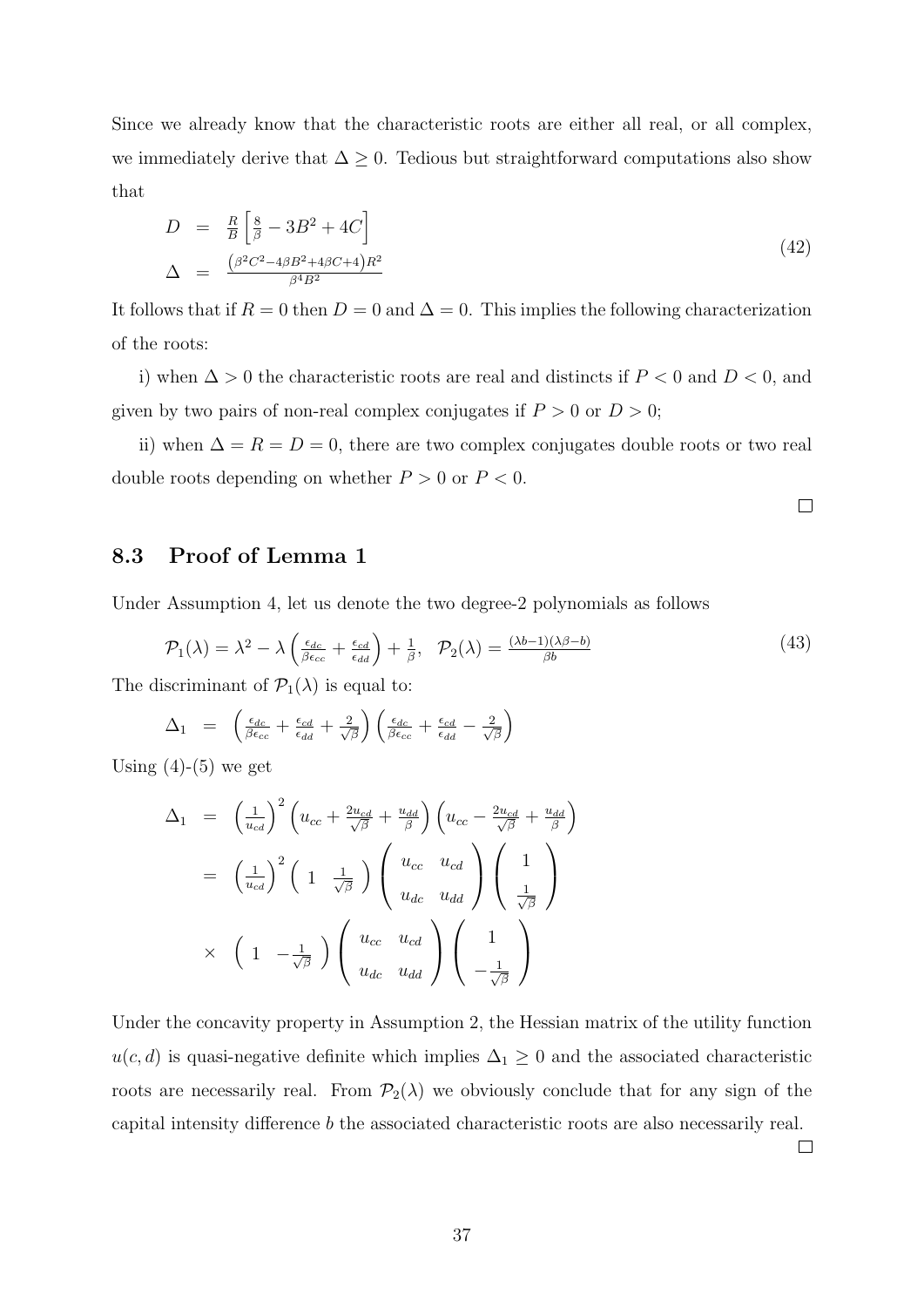#### 8.4 Proof of Proposition 3

Under Assumptions 1-4, let  $b \geq 0$  and  $\epsilon_{cd}, \epsilon_{dc} \geq 0$ , i.e.  $u_{cd} \leq 0$ . Using the fact that  $\epsilon_{cc}$  $\frac{\epsilon_{cc}}{\epsilon_{dc}} = \frac{\epsilon_{cd}}{\epsilon_{dd}}$  $\frac{\epsilon_{cd}}{\epsilon_{dd}}$ , we derive the following expression

$$
\mathcal{P}_1(\lambda) = \left(\lambda - \frac{\epsilon_{cc}}{\epsilon_{dc}}\right) \left(\lambda - \frac{\epsilon_{dc}}{\beta \epsilon_{cc}}\right) \tag{44}
$$

The associated characteristic roots  $\lambda_1$  and  $\lambda_2$  are therefore both positive. Moreover we get:

$$
\mathcal{P}_1(0) = \frac{1}{\beta} \ge 1
$$
\n
$$
\mathcal{P}_1(1) = -\epsilon_{cc}\epsilon_{dc} \left(\frac{1}{\epsilon_{cc}} - \frac{1}{\epsilon_{dc}}\right) \left(\frac{1}{\beta\epsilon_{cc}} - \frac{1}{\epsilon_{dc}}\right)
$$

The normality Assumption 3 implies  $\mathcal{P}_1(1) < 0$  and we conclude that the associated characteristic roots  $\lambda_1$  and  $\lambda_2$  are such that  $\lambda_1 < 1$  and  $\lambda_2 > 1$ .

From  $\mathcal{P}_2(\lambda)$ , the associated characteristic roots  $\lambda_1$  and  $\lambda_2$  are both positive. Moreover we derive:

$$
\mathcal{P}_2(0) = \frac{1}{\beta} \ge 1, \quad \mathcal{P}_2(1) = -\frac{(\beta - b)(1 - b)}{\beta b}
$$

From constant returns to scale, we get  $wa_{01} + ra_{11} = p$  with  $a_{01} = l_1/y$  and  $a_{11} = k_1/y$ . The second equation in (12) rewrites as  $p = \beta r$ . We then obtain after substitution in the previous equation  $r(\beta - a_{11}) = wa_{01} > 0$  and thus

$$
\beta - b = \frac{a_{00}(\beta - a_{11}) + a_{10}a_{01}}{a_{00}} > 0
$$

When  $b \geq 0$  we then necessarily have  $b < \beta \leq 1$ . It follows that  $\mathcal{P}_2(0) < 0$  and we conclude that the associated characteristic roots  $\lambda_1$  and  $\lambda_2$  are such that  $\lambda_1$  < 1 and  $\lambda_2 > 1$ . The steady state is therefore a saddle-point.

 $\Box$ 

#### 8.5 Proof of Proposition 4

i) Under Assumptions 1-4, let  $b \ge 0$  and  $\epsilon_{cd}$ ,  $\epsilon_{dc} < 0$ , i.e.  $u_{cd} > 0$ . As shown previously, we derive from  $P_2(\lambda) = 0$  that there exist two positive characteristic roots, one being lower than 1 and the other larger. From  $\mathcal{P}_1(\lambda)$  as given by (44), the associated characteristic roots  $\lambda_1$  and  $\lambda_2$  are both negative. Moreover, we get:

$$
\mathcal{P}_1(-1) = \left(1 + \frac{\epsilon_{cc}}{\epsilon_{dc}}\right) \left(1 + \frac{\epsilon_{dc}}{\beta \epsilon_{cc}}\right) = \frac{(\epsilon_{cc} + \epsilon_{dc})(\beta \epsilon_{cc} + \epsilon_{dc})}{\beta \epsilon_{cc} \epsilon_{dc}}
$$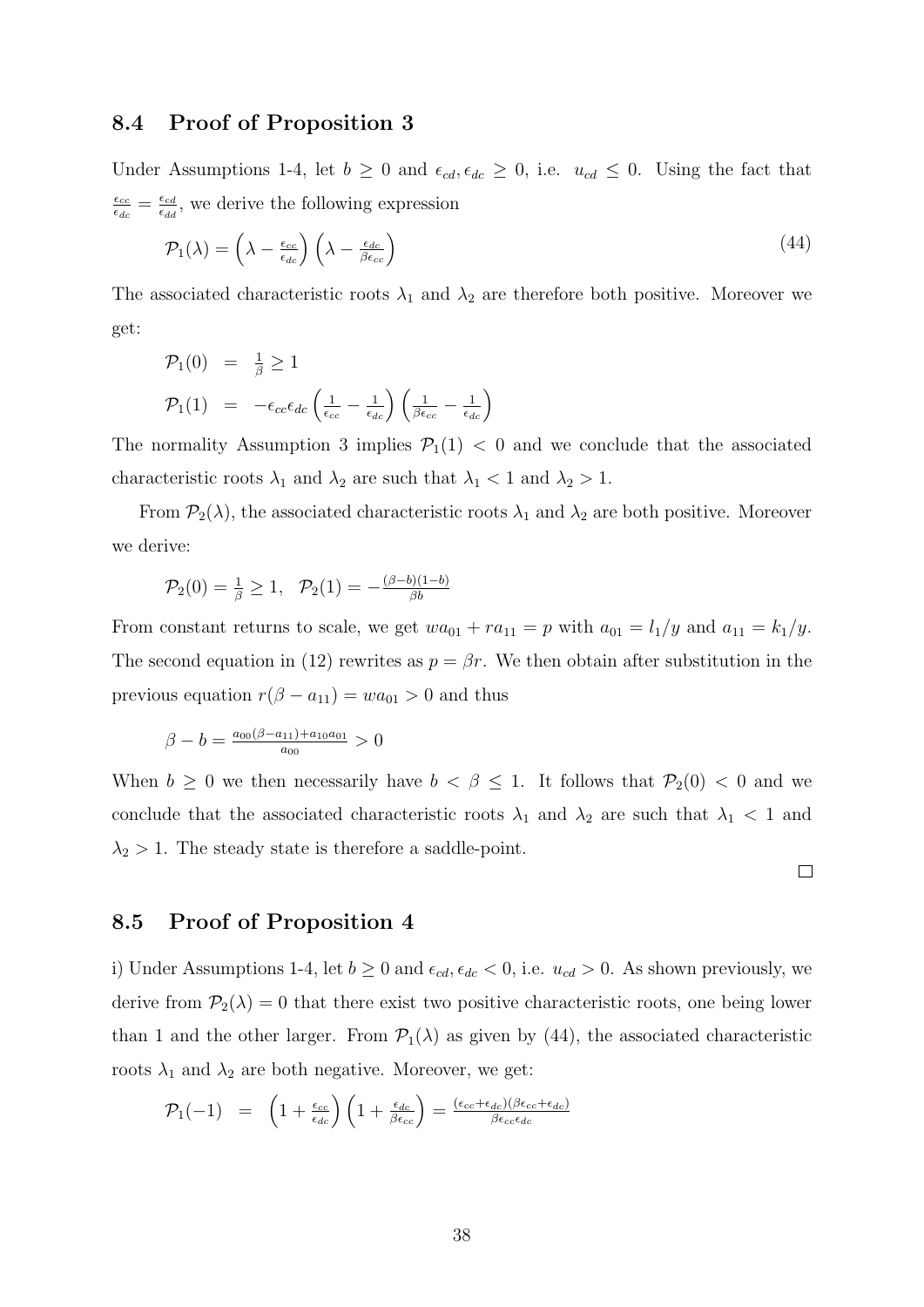We conclude easily that

$$
\mathcal{P}_1(-1) < 0 \quad \Leftrightarrow \quad \epsilon_{cc} \in (0, -\epsilon_{dc}) \cup (-\epsilon_{dc}/\beta, +\infty)
$$
\n
$$
\mathcal{P}_1(-1) > 0 \quad \Leftrightarrow \quad \epsilon_{cc} \in (-\epsilon_{dc}, -\epsilon_{dc}/\beta)
$$

It follows that the steady state is a saddle-point with damped oscillations when  $\epsilon_{cc} \in$  $(0, -\epsilon_{dc})\cup(-\epsilon_{dc}/\beta, +\infty)$  and there exists a flip bifurcation with persistent period-2 cycles when  $\epsilon_{cc}$  crosses the bifurcation values  $-\epsilon_{dc}$  or  $-\epsilon_{dc}/\beta$ . Considering the expression of the elasticity of intertemporal substitution in consumption (6), these conditions can be equivalently stated in terms of  $\varepsilon$ . Namely, the steady state is a saddle-point with damped oscillations when  $\varsigma \in (0, \underline{\varsigma}) \cup (\overline{\varsigma}, +\infty)$  with  $\underline{\varsigma} = (\epsilon_{cc}\beta)/(1+\beta)$  and  $\overline{\varsigma} = \epsilon_{cc}/2$ , and there exists a flip bifurcation with persistent period-2 cycles when  $\varsigma$  crosses the bifurcation values  $\zeta$  or  $\bar{\zeta}$ .

ii) Under Assumptions 1-4, let  $\epsilon_{cd}$ ,  $\epsilon_{dc} \geq 0$ , i.e.  $u_{cd} \leq 0$ , and  $b < 0$ . As shown previously, we derive from  $\mathcal{P}_1(\lambda) = 0$  that there exist two positive characteristic roots, one being lower than 1 and the other larger. From  $\mathcal{P}_2(\lambda)$ , the associated characteristic roots  $\lambda_1$  and  $\lambda_2$  are both negative. Moreover we get:

$$
\mathcal{P}_2(-1) = \frac{(1+b)(b+\beta)}{\beta b}
$$

We conclude easily that

 $\mathcal{P}_1(-1) < 0 \Leftrightarrow b \in (-\infty, -1) \cup (-\beta, 0)$ 

 $\mathcal{P}_1(-1) > 0 \Leftrightarrow b \in (-1, -\beta)$ 

It follows that the steady state is a saddle-point with damped oscillations when  $b \in$  $(-\infty, -1) \cup (-\beta, 0)$ . Moreover, if there is some  $\beta^* \in (0, 1)$  such that  $b \in (-1, -\beta^*)$ , then there exists  $\bar{\beta} \in (0,1)$  such that, when  $\beta$  crosses  $\bar{\beta}$  from above,  $(k^*, d^*)$  undergoes a flip bifurcation leading to persistent period-2 cycles.

iii) The case where the consumption good is capital intensive, i.e.  $b < 0$ , and  $\epsilon_{cd}$ ,  $\epsilon_{dc} <$ 0, i.e.  $u_{cd} > 0$ , is obviously derived from the two previous cases.

#### $\Box$

### 8.6 Proof of Corollary 1

Under a linear homogeneous utility function, standard Euler equalities based on the homogeneity of degree 1, namely  $u = u_c c + u_d B d$ ,  $0 = u_{cc} c + u_{cd} B d$  and  $0 = u_{dc} c + u_{dd} B d$ , lead to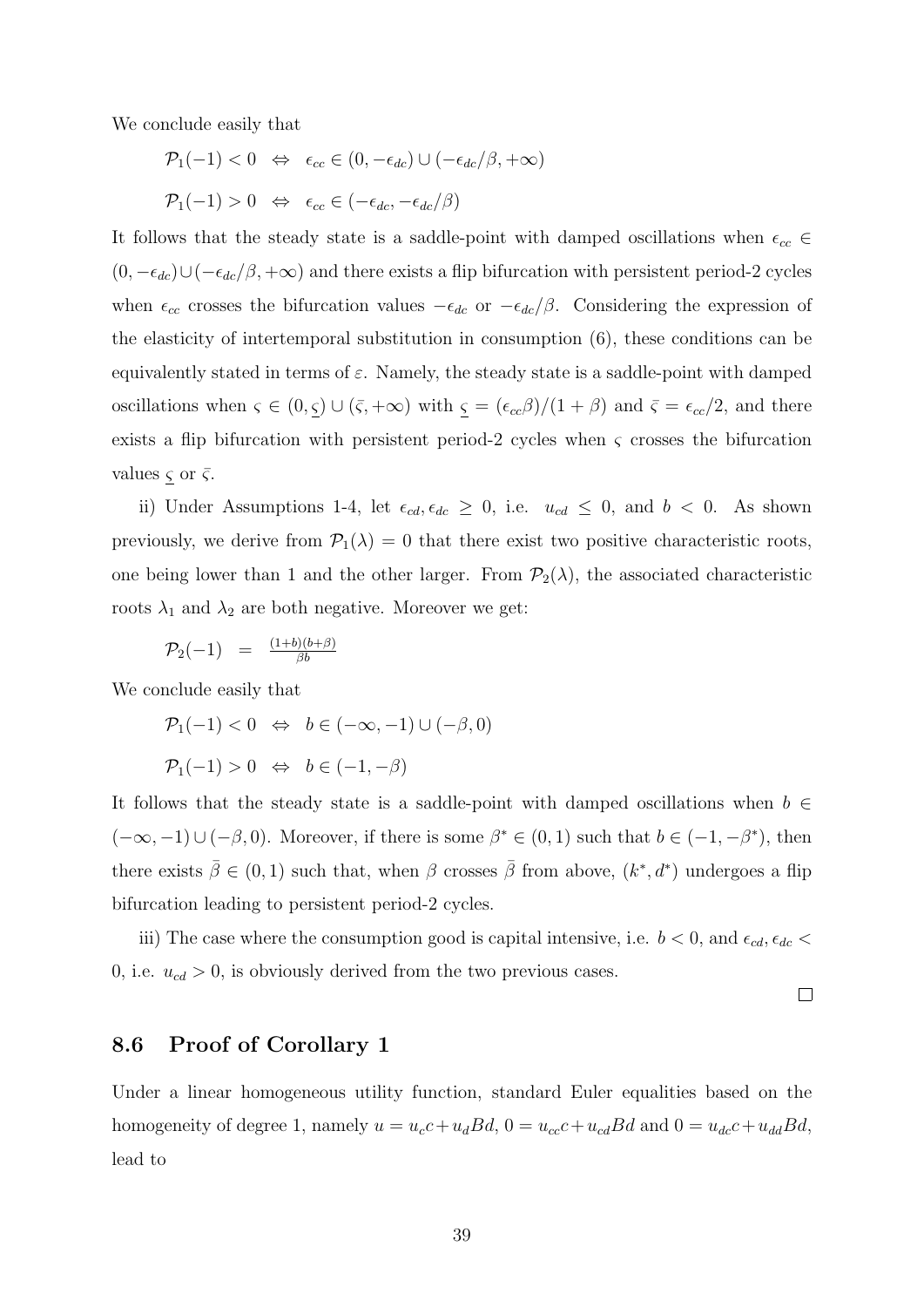$$
u_{cd} = -\frac{u_{cc}}{Bd}
$$
,  $u_{dc} = -\frac{u_{dd}Bd}{c}$  and thus  $u_{dd} = u_{cc} \left(\frac{c}{Bd}\right)^2$ 

Moreover, we get from the first order condition  $u_dB = \beta u_c$  and (17)

$$
\tfrac{c}{Bd}=\tfrac{\beta\phi}{1-\phi}
$$

Substituting all this into (4)-(5) implies

$$
\epsilon_{cd} = -\epsilon_{cc}, \quad \epsilon_{dc} = -\epsilon_{cc} \frac{1-\phi}{\phi}, \quad \epsilon_{dd} = \epsilon_{cc} \frac{1-\phi}{\phi}
$$

We consider now Cobb-Douglas technologies as given by (20). We follow the same methodology as in Baierl et al. [8]. The Lagrangian associated with the optimization program (1) is:

$$
\mathcal{L} = k_0^{\alpha_0} l_0^{1-\alpha_0} + w(1 - l_0 - l_1) + r(k - k_0 - k_1) + p[k_1^{\alpha_1} l_1^{1-\alpha_1} - y] \tag{45}
$$

The first order conditions are:

$$
r = \alpha_0 k_0^{\alpha_0 - 1} l_0^{1 - \alpha_0} = p \alpha_1 k_1^{\alpha_1 - 1} l_1^{1 - \alpha_1}
$$
\n(46)

$$
w = (1 - \alpha_0)k_0^{\alpha_0} l_0^{-\alpha_0} = p(1 - \alpha_1)k_1^{\alpha_1} l_1^{-\alpha_1}
$$
\n(47)

Using  $k_0 = k - k_1$ ,  $l_0 = 1 - l_1$ , and merging the above equations gives:

$$
l_0^* = \frac{(1 - \alpha_0)\alpha_1(k - k_1^*)}{(\alpha_0 - \alpha_1)k_1^* + (1 - \alpha_0)\alpha_1k}
$$
\n(48)

$$
l_1^* = \frac{\alpha_0 (1 - \alpha_1) k_1^*}{(\alpha_0 - \alpha_1) k_1^* + (1 - \alpha_0) \alpha_1 k} \tag{49}
$$

$$
K_c^* = k - k_1^* \tag{50}
$$

$$
k_1^* = g(k, y) \equiv g \tag{51}
$$

where

$$
g(k,y) = \left\{ k_1 \in [0, k^{\alpha_1}] / y = \frac{[\alpha_0(1-\alpha_1)]^{1-\alpha_1} k_1}{[(1-\alpha_0)\alpha_1 k + (\alpha_0-\alpha_1)k_1]^{1-\alpha_1}} \right\}
$$
(52)

From  $(46)$ ,  $(48)$  and  $(50)$  we obtain:

$$
T_k = r^* = \alpha_0 \left[ \frac{(1 - \alpha_0)\alpha_1}{(1 - \alpha_0)\alpha_1 k + (\alpha_0 - \alpha_1)g} \right]^{1 - \alpha_0}
$$
\n(53)

and from (46), (49), (51) and (53):

$$
T_y = p^* = \frac{\alpha_0 [(1-\alpha_0)\alpha_1]^{1-\alpha_0} [\alpha_0(1-\alpha_1)]^{-(1-\alpha_1)} [(1-\alpha_0)\alpha_1 k + (\alpha_0-\alpha_1)g]^{\alpha_0-\alpha_1}}{\alpha_1} \tag{54}
$$

By the derivation of g, we have, for any equilibrium path, the identity  $(1 - \alpha_0)\alpha_1 k$  +  $(\alpha_0 - \alpha_1)g = \alpha_0(1 - \alpha_1)(g/y)^{1/(1-\alpha_1)}$ . Substituting this into (53) and (54) gives after simplifications: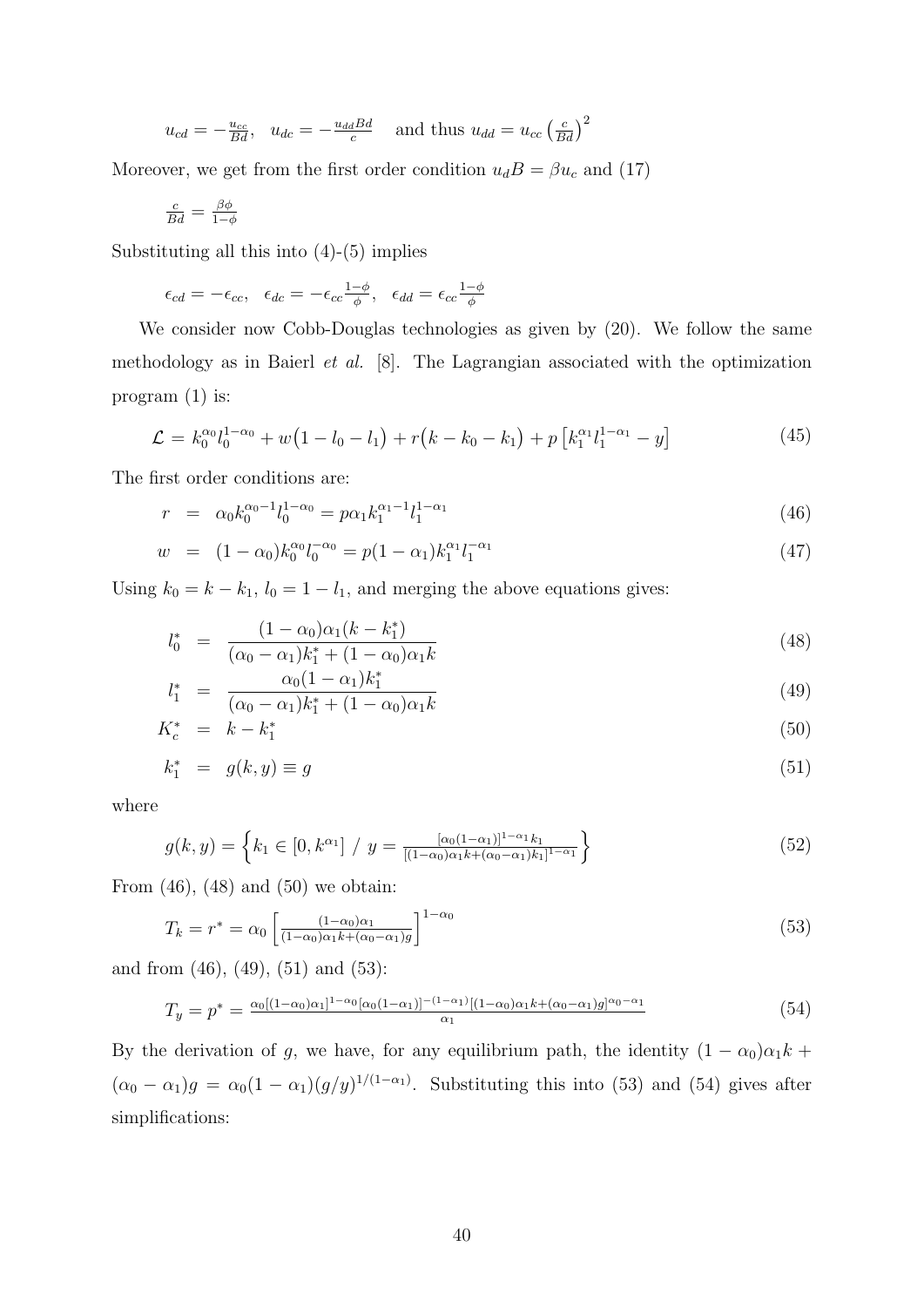$$
T_k(k, y) = \alpha_0 \left( \frac{(1-\alpha_0)\alpha_1}{\alpha_0(1-\alpha_1)} \right)^{1-\alpha_0} \left( \frac{y}{g} \right)^{\frac{1-\alpha_0}{1-\alpha_1}}
$$
  

$$
T_y(k, y) = -\frac{\alpha_1}{\beta_1} \left( \frac{(1-\alpha_0)\alpha_1}{\alpha_0(1-\alpha_1)} \right)^{1-\alpha_0} \left( \frac{y}{g} \right)^{\frac{\alpha_1-\alpha_0}{1-\alpha_1}}
$$
  

$$
T_{kk}(k, y) = -T_k(k, y) \frac{g_1}{g}
$$

with  $g_1 = \partial g(k, y)/\partial k$ . A steady state  $k^*$  is then defined as  $T_k(k^*, k^*) + \beta T_y(k^*, k^*)$ . Denote  $g^* = g(k^*, k^*)$  and  $y^* = k^*$ . Using the derivatives of T in the definition of  $k^*$ gives:

$$
g^* = \beta \alpha_1 k^* \tag{55}
$$

Substituting  $(55)$  into the definition of g, we find

$$
k^* = \frac{\alpha_0 (1 - \alpha_1)(\beta \alpha_1)^{\frac{1}{1 - \alpha_1}}}{\alpha_1 [1 - \alpha_0 + \beta(\alpha_0 - \alpha_1)]} \tag{56}
$$

Considering (52), we easily derive

$$
g_1 = \frac{\beta \alpha_1 (1 - \alpha_0)(1 - \alpha_1)}{1 - \alpha_0 + \beta(\alpha_0 - \alpha_1)} \tag{57}
$$

From all these results and (3), we get

$$
c^* = T(k^*, k^*) = \left(\frac{\alpha_0(1-\alpha_1)}{(1-\alpha_0)\alpha_1}\right)^{\alpha_0} \frac{(1-\alpha_0)(1-\beta\alpha_1)(\beta\alpha_1)^{\frac{\alpha_0}{1-\alpha_1}}}{1-\alpha_0+\beta(\alpha_0-\alpha_1)}
$$
  

$$
r^* = T_k(k^*, k^*) = \alpha_0 \left(\frac{(1-\alpha_0)\alpha_1}{\alpha_0(1-\alpha_1)}\right)^{1-\alpha_0} (\beta\alpha_1)^{-\frac{1-\alpha_0}{1-\alpha_1}}
$$
  

$$
T_{kk}(k^*, k^*) = -\frac{T_k(k^*, k^*)}{k^*} \frac{(1-\alpha_0)^2}{1-\alpha_0+\beta\alpha_1(\alpha_0-\alpha_1)}
$$
  

$$
b = \frac{\beta(\alpha_1-\alpha_0)}{1-\alpha_0}
$$

We then easily derive

$$
\varepsilon_{ck} = \frac{\alpha_0}{1 - \beta \alpha_1}
$$
 and  $\varepsilon_{rk} = \frac{(1 - \alpha_0)^2}{1 - \alpha_0 + \beta \alpha_1 (\alpha_0 - \alpha_1)}$ 

Considering (19) with  $\gamma = 1$ , the characteristic polynomial (16) becomes here

$$
\mathcal{P}(\lambda) = \left(\lambda + \frac{\epsilon_{cc} - \varsigma}{\varsigma}\right) \left(\lambda + \frac{\varsigma}{\beta(\epsilon_{cc} - \varsigma)}\right) \frac{(\lambda b - 1)(\lambda \beta - b)}{\beta b} \tag{58}
$$

The characteristic roots are

$$
\lambda_1 = -\frac{\epsilon_{cc} - s}{s}, \ \lambda_2 = -\frac{s}{\beta(\epsilon_{cc} - s)}, \ \lambda_3 = \frac{1}{b} \text{ and } \lambda_4 = \frac{b}{\beta} \tag{59}
$$

The critical values  $\zeta$  and  $\bar{\zeta}$  are given in Proposition 4. Assume that  $\alpha_0 > (1 + \alpha_1)/2$ . We immediately derive from the expression of b that  $\lambda_3 > -1$  if and only if  $\beta > (1 \alpha_0/(\alpha_0 - \alpha_1) \equiv \underline{\beta}$  while  $\lambda_4 < -1$ . The result follows from the fact that if  $\beta = \underline{\beta}$  and  $\varsigma=\bar{\varsigma}$  or  $\underline{\varsigma}$  then two characteristic roots are simultaneously equal to  $-1.$ 

 $\Box$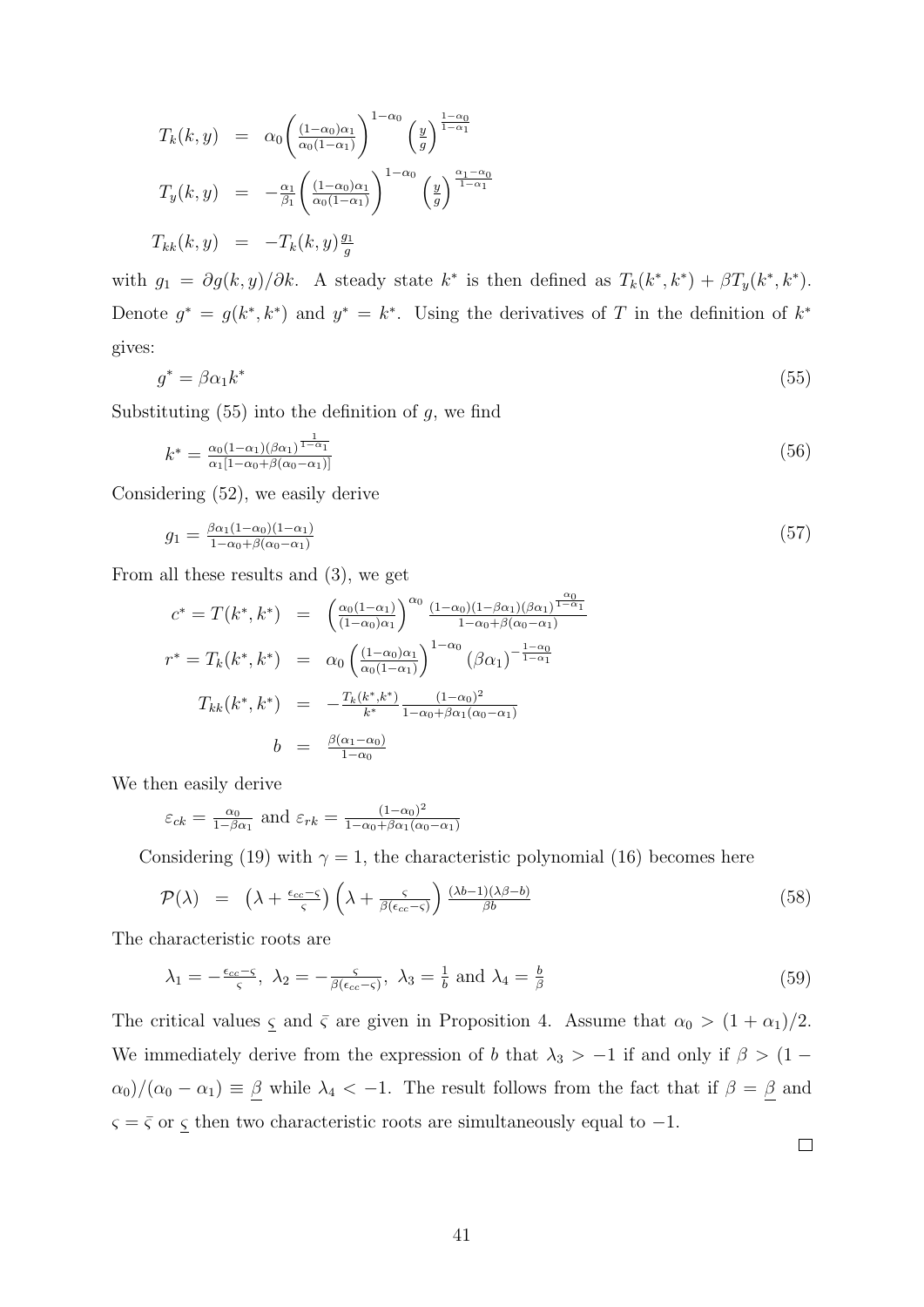#### 8.7 Proof of Proposition 5

The characteristic polynomial (16) can be expressed as follows

$$
\left[\lambda^2 - \lambda \left(\frac{\epsilon_{dc}}{\beta \epsilon_{cc}} + \frac{\epsilon_{cd}}{\epsilon_{dd}}\right) + \frac{1}{\beta}\right] \frac{(\lambda b - 1)(\lambda \beta - b)}{\beta b} = -\lambda(\lambda - 1)\left(\lambda - \frac{1}{\beta}\right) \frac{\beta}{b \epsilon_{cc}} \frac{\epsilon_{ck}}{\epsilon_{rk}} \left(\frac{\epsilon_{cc}}{\epsilon_{dc}} - \frac{\epsilon_{cd}}{\epsilon_{dd}}\right)
$$

or equivalently, using the notations of Lemma 1,

$$
P_1(\lambda)P_2(\lambda) = P_3(\lambda)
$$

with  $P_3(\lambda)$  a degree-3 polynomial while  $P_1(\lambda)P_2(\lambda)$  is a degree-4 polynomial. If these two polynomials intersect four times, then the four characteristic roots are real. To determine the number of intersections of these polynomials, we can use informations derived from the location of their respective roots. The roots of  $P_3(\lambda) = 0$  are quite obvious, namely  $\lambda_{31} = 0$ ,  $\lambda_{32} = 1$  and  $\lambda_{33} = 1/\beta$ . Moreover, depending of the sign of  $\epsilon_{cd}$ ,  $\epsilon_{dc}$  we get

- if  $\epsilon_{cd}$ ,  $\epsilon_{dc}$  < 0, then  $\frac{\epsilon_{cc}}{\epsilon_{dc}} - \frac{\epsilon_{cd}}{\epsilon_{dd}}$  $\frac{\epsilon_{cd}}{\epsilon_{dd}} > 0$  and  $\lim_{\lambda \to +\infty} P_3(\lambda) = -\infty$  while  $\lim_{\lambda \to -\infty} P_3(\lambda) =$  $+\infty;$ 

- if  $\epsilon_{cd}$ ,  $\epsilon_{dc} > 0$ , then  $\frac{\epsilon_{cc}}{\epsilon_{dc}} - \frac{\epsilon_{cd}}{\epsilon_{dd}}$  $\frac{\epsilon_{cd}}{\epsilon_{dd}}$  < 0 and  $\lim_{\lambda \to +\infty} P_3(\lambda) = +\infty$  while  $\lim_{\lambda \to -\infty} P_3(\lambda) =$ −∞;

The roots of  $P_1(\lambda)P_2(\lambda) = 0$  are obviously given by the respective roots of  $P_1(\lambda) = 0$ and  $P_2(\lambda) = 0$ .

i) Assume first that  $b > 0$ . We have shown in the proof of Proposition 3 that  $b < \beta \leq 1$ . The roots of  $P_2(\lambda) = 0$  are then quite obvious, namely  $\lambda_{21} = 1/b > 1$  and  $\lambda_{22} = b/\beta < 1$ . Finally, the roots of  $P_1(\lambda) = 0$  are necessarily real and negative if  $\epsilon_{cd}$ ,  $\epsilon_{dc} < 0$ , or positive if  $\epsilon_{cd}$ ,  $\epsilon_{dc} > 0$ . Moreover, we have  $\lim_{\lambda \to \pm \infty} P_1(\lambda) P_2(\lambda) = +\infty$  and  $P_1(0) P_2(0) > 0$ .

If  $\epsilon_{cd}$ ,  $\epsilon_{dc}$  < 0, we derive from the above informations that  $P_1(b/\beta)P_2(b/\beta) = 0$  $P_3(b/\beta)$  while  $P_1(1)P_2(1 < P_3(b/\beta) = 0$  implying a first intersection between  $P_1(\lambda)P_2(\lambda)$ and  $P_3(\lambda)$  in the positive orthant. Moreover, since  $P_1(1/\beta)P_2(1/\beta) < P_3(1/\beta) = 0$  while  $P_1(1/b)P_2(1/b) = 0 > P_3(b/\beta)$ , we get a second intersection  $P_1(\lambda)P_2(\lambda)$  and  $P_3(\lambda)$  in the positive orthant. Since  $P_1(0)P_2(0) > 0$ ,  $P_1(\lambda)P_2(\lambda) = 0$  admits two roots in the negative horthant,  $P_3(0) = 0$  and  $P_3(\lambda)$  is an increasing function in the negative hortant, we conclude that there necessarily exists a third intersection between  $P_1(\lambda)P_2(\lambda)$  and  $P_3(\lambda)$  in the positive orthant. The last intersection, which also occurs in the negative orthant, is obtained because  $\lim_{\lambda \to -\infty} P_1(\lambda) P_2(\lambda) > \lim_{\lambda \to -\infty} P_3(\lambda)$ . Indeed  $P_3(\lambda)$  a degree-3 polynomial while  $P_1(\lambda)P_2(\lambda)$  is a degree-4 polynomial. We then get the following graphical illustration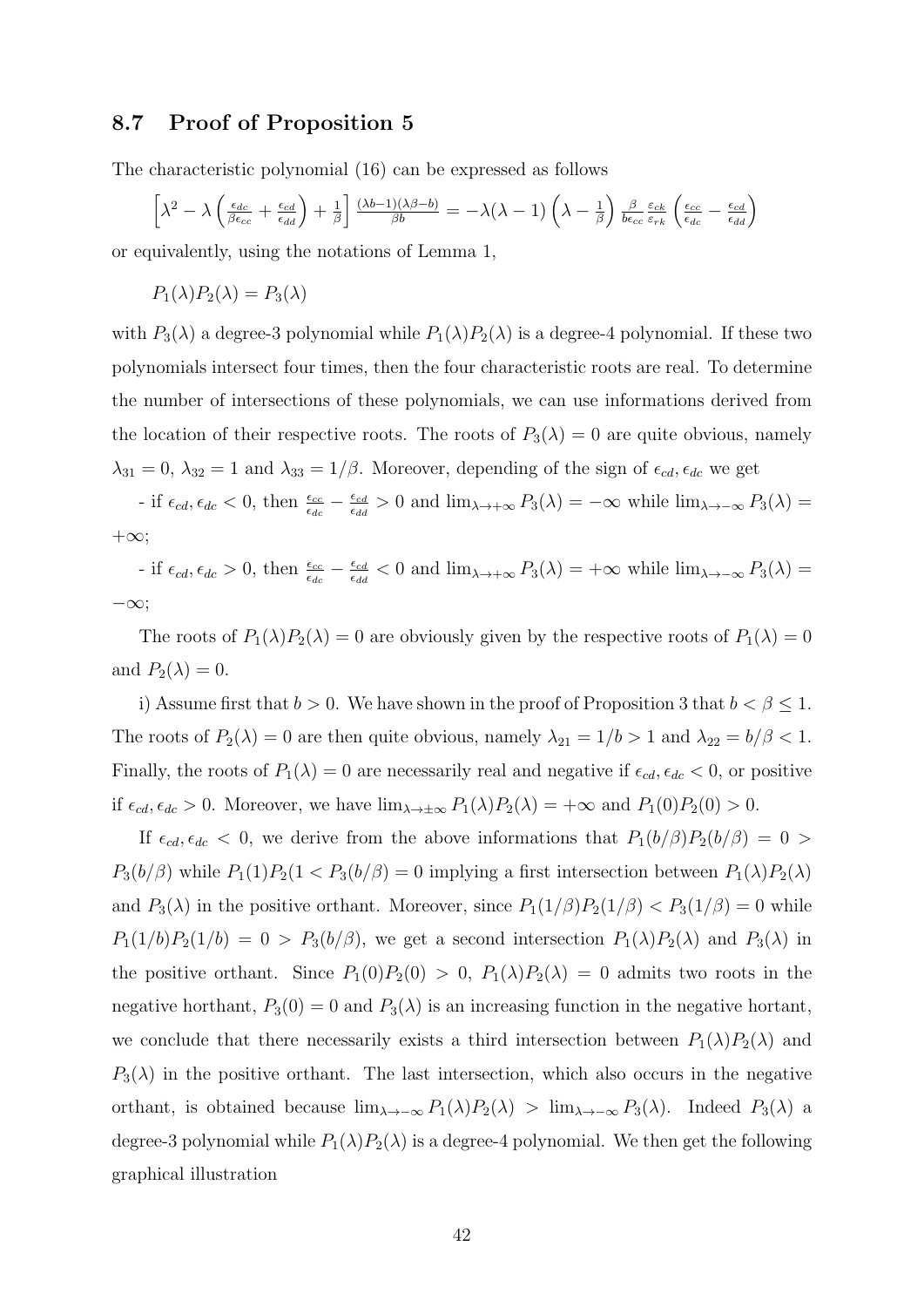

It follows that the four roots of the characteristic polynomial (16) are real.

If  $\epsilon_{cd}$ ,  $\epsilon_{dc} > 0$ , the roots of  $P_3(\lambda) = 0$  and  $P_2(\lambda) = 0$  are the same as before while the roots of  $P_1(\lambda) = 0$  are now real and positive. Since  $P_1(0)P_2(0) > 0$ ,  $P_1(1/b)P_2(1/b) = 0$ and  $P_1(1)P_2(1) > 0$ , there necessarily exists a second root of  $P_1(\lambda)P_2(\lambda) = 0$  between 0 and  $1/b$  implying two intersections between  $P_1(\lambda)P_2(\lambda)$  and  $P_3(\lambda)$ . The two others are obtained since  $P_1(1/\beta)P_2(1/\beta) > P_3(1/\beta) = 0$ ,  $P_1(b/\beta)P_2(b/\beta) = 0 < P_3(b/\beta)$  and  $\lim_{\lambda\to+\infty}P_1(\lambda)P_2(\lambda) > \lim_{\lambda\to+\infty}P_3(\lambda)$ . We then get the following graphical illustration



Here again, it follows that the four roots of the characteristic polynomial (16) are real. ii) Assume now that  $b < 0$  and  $\epsilon_{cd}$ ,  $\epsilon_{dc} > 0$ . The roots of  $P_2(\lambda) = 0$  become negative, namely  $\lambda_{21} = 1/b < \lambda_{22} = b/\beta < 0$ . We easily get  $P_1(0)P_2(0) > 0$ ,  $P_1(1)P_2(1) < P_3(1)$  $0, P_1(1/\beta)P_2(1/\beta)$  <  $P_3(1/\beta) = 0$ ,  $\lim_{\lambda \to +\infty} P_1(\lambda)P_2(\lambda) = +\infty$  and  $\lim_{\lambda \to +\infty} P_3(\lambda) =$  $-\infty$ . It follows that there are three intersections between  $P_1(\lambda)P_2(\lambda)$  and  $P_3(\lambda)$  in the positive orthant. Moreover, we have  $\lim_{\lambda \to -\infty} P_1(\lambda)P_2(\lambda) > \lim_{\lambda \to -\infty} P_3(\lambda)$  implying the existence of two additional intersections between  $P_1(\lambda)P_2(\lambda)$  and  $P_3(\lambda)$  in the negative orthant. We then get the following graphical illustration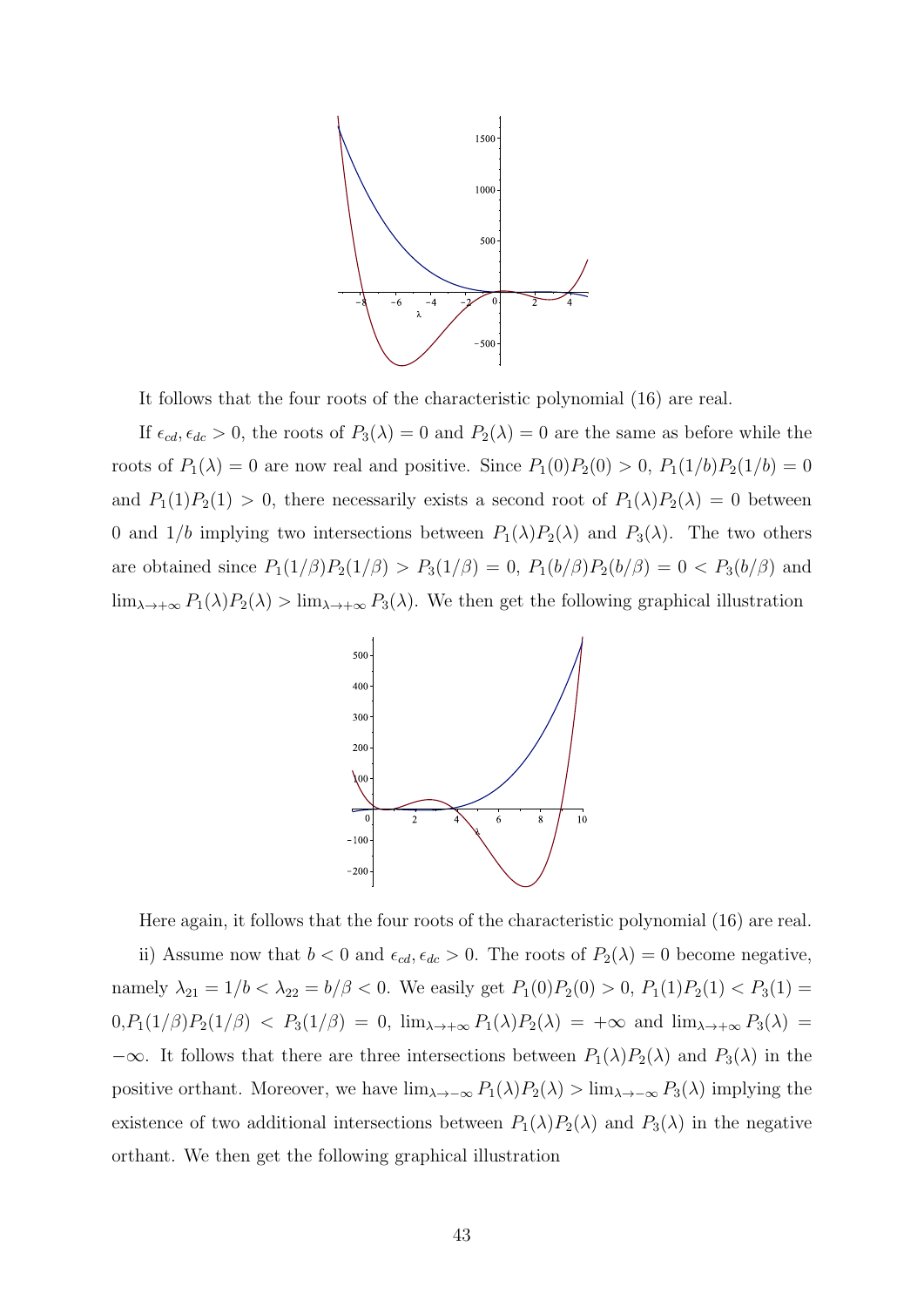

and it follows that the four roots of the characteristic polynomial (16) are real.

 $\Box$ 

## 8.8 Proof of Proposition 6

Using a homogeneous of degree  $\gamma$  < 1 utility function, the degree-4 characteristic polynomial as given by Proposition 2 becomes

$$
\mathcal{P}(\lambda) = \left[ \lambda^2 + \lambda \left( \frac{(\gamma - \phi)^2 + \beta \phi^2 - \beta \phi \epsilon_{cc} (1 - \gamma)(2\phi - \gamma)}{\beta \phi (\gamma - \phi)[1 - \epsilon_{cc} (1 - \gamma)]} \right) + \frac{1}{\beta} \right] \frac{(\lambda b - 1)(\lambda \beta - b)}{\beta b} \n+ \lambda(\lambda - 1) \left( \lambda - \frac{1}{\beta} \right) \frac{\beta}{b} \frac{\epsilon_{ck}}{\epsilon_{rk}} \frac{(1 - \gamma)[\gamma - \epsilon_{cc} \phi (1 - \gamma)]}{(\gamma - \phi)[1 - \epsilon_{cc} (1 - \gamma)]}
$$
\n(60)

and can be expressed as  $\mathcal{Q}_1(\lambda)=\mathcal{Q}_2(\lambda)$  with

$$
Q_1(\lambda) \equiv \frac{1}{\gamma - \phi} \left[ \lambda^2 (\gamma - \phi) + \lambda \left( \frac{(\gamma - \phi)^2 + \beta \phi^2 - \beta \phi \epsilon_{cc} (1 - \gamma)(2\phi - \gamma)}{\beta \phi [1 - \epsilon_{cc} (1 - \gamma)]} \right) + \frac{(\gamma - \phi)}{\beta} \right] \frac{(\lambda b - 1)(\lambda \beta - b)}{\beta b}
$$
  

$$
Q_2(\lambda) \equiv -\frac{1}{\gamma - \phi} \lambda (\lambda - 1) \left( \lambda - \frac{1}{\beta} \right) \frac{\beta}{b} \frac{\epsilon_{ck}}{\epsilon_{rk}} \frac{(1 - \gamma)[\gamma - \epsilon_{cc} \phi (1 - \gamma)]}{[1 - \epsilon_{cc} (1 - \gamma)]}
$$

Considering the limit  $\phi \to \gamma$  we immediately conclude that one root  $\lambda_1$  is necessarily real and equal to  $\pm\infty$  and we get

$$
Q_1(\lambda) = \lambda \gamma \frac{(\lambda b - 1)(\lambda \beta - b)}{\beta b}
$$
  

$$
Q_2(\lambda) = -\lambda \gamma (\lambda - 1) \left(\lambda - \frac{1}{\beta}\right) \frac{\beta \varepsilon_{ck}}{b} (1 - \gamma)
$$

It follows that a second root  $\lambda_2$  is real and equal to 0. Computing now the derivatives  $\mathcal{Q}'_1(\lambda)$  and  $\mathcal{Q}'_2(\lambda)$ , and evaluating them at 0 gives

$$
\begin{array}{rcl}\n\mathcal{Q}'_1(0) & = & \frac{\gamma}{\beta} \\
\mathcal{Q}'_2(0) & = & -\frac{\gamma}{b} \frac{\varepsilon_{ck}}{\varepsilon_{rk}} (1 - \gamma)\n\end{array}
$$

It follows that  $Q'_1(0) \geq Q'_2(0)$  if and only if  $\epsilon_{cc} \leq \hat{\epsilon}_{cc}$  with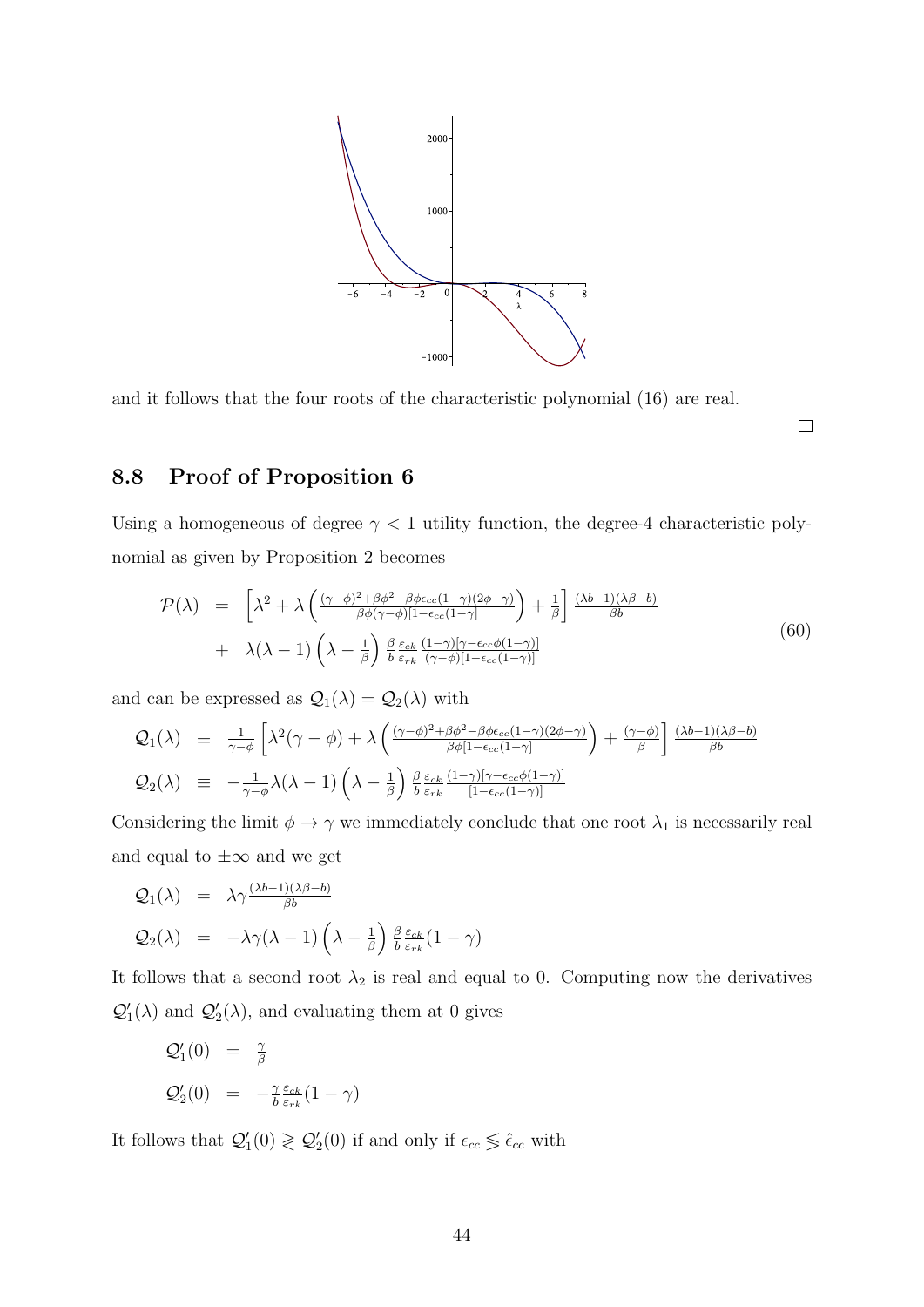$$
\hat{\epsilon}_{cc} \equiv -\tfrac{b}{(1-\gamma)} \tfrac{\varepsilon_{rk}}{\varepsilon_{ck}} \in (0,\tilde{\epsilon}_{cc})
$$

Note that  $\hat{\epsilon}_{cc} \in (0, \tilde{\epsilon}_{cc})$  if and only if

$$
-\frac{\varepsilon_{ck}}{b\varepsilon_{rk}} > 1\tag{61}
$$

We conclude therefore that under condition  $(61)$  there exist two additional intersections between  $\mathcal{Q}_1(\lambda)$  and  $\mathcal{Q}_2(\lambda)$  implying that the two last characteristic roots  $\lambda_3, \lambda_4$  are also real. Let us then assume that  $b \in (-\infty, -1) \cup (-\beta, 0)$ . We derive that

i) if  $\epsilon_{cc} < \hat{\epsilon}_{cc}$  then  $\mathcal{Q}'_1(0) > \mathcal{Q}'_2(0)$  with  $\mathcal{Q}_1(1/b) = \mathcal{Q}_1(b/\beta) = 0$  which implies that one intersection must occur between  $-1$  and 0, say  $\lambda_3 \in (-1,0)$ . Moreover we derive also that  $\lambda_1 = -\infty$  and  $\lambda_4 < -1$ ;

ii) if  $\epsilon_{cc} \in (\hat{\epsilon}_{cc}, \tilde{\epsilon}_{cc})$  then  $\mathcal{Q}'_1(0) < \mathcal{Q}'_2(0)$  with  $\mathcal{Q}_2(1) = 0$  which implies that one intersection must occur between 0 and 1, say  $\lambda_3 \in (0,1)$ . Moreover we derive  $\lambda_1 = +\infty$ and  $\lambda_4 > 1$ .

We then conclude by continuity that there exists  $0 < \bar{\phi} < \gamma$  such that when  $\phi \in (\bar{\phi}, \gamma)$ , the above results hold with  $\lambda_1 \in (-\infty, -1)$  and  $\lambda_2 \in (-1, 0)$  when  $\epsilon_{cc} < \hat{\epsilon}_{cc}$  or  $\lambda_1 \in (1, \infty)$ and  $\lambda_2 \in (0, 1)$  when  $\epsilon_{cc} \in (\hat{\epsilon}_{cc}, \tilde{\epsilon}_{cc})$ . Considering the expression of  $\varsigma$  as given by (19) which is a decreasing function of  $\phi$ , we derive that there exists a corresponding value  $\underline{\varsigma} = \varsigma(\overline{\phi})$ , and it follows that the above results hold for  $\varsigma \in (0, \varsigma)$ .

Note now that the characteristic polynomial (60) can be also expressed as  $\mathcal{Q}_1(\lambda) =$  $\mathcal{Q}_2(\lambda)$  with

$$
Q_1(\lambda) \equiv \frac{1}{\phi} \left[ \lambda^2 \phi + \lambda \left( \frac{(\gamma - \phi)^2 + \beta \phi^2 - \beta (\gamma - \phi) \epsilon_{cc} (1 - \gamma)(2\phi - \gamma)}{\beta (\gamma - \phi) [1 - \epsilon_{cc} (1 - \gamma)} \right) + \frac{\phi}{\beta} \right] \frac{(\lambda b - 1)(\lambda \beta - b)}{\beta b}
$$
  

$$
Q_2(\lambda) \equiv -\frac{1}{\phi} \lambda (\lambda - 1) \left( \lambda - \frac{1}{\beta} \right) \frac{\beta}{b} \frac{\epsilon_{ck}}{\epsilon_{rk}} \frac{\phi(1 - \gamma) [\gamma - \epsilon_{cc} \phi(1 - \gamma)]}{(\gamma - \phi) [1 - \epsilon_{cc} (1 - \gamma)]}
$$

Considering the limit  $\phi \to 0$  we immediately conclude that one root  $\lambda_1$  is necessarily real and equal to  $-\infty$  as  $b < 0$ , and we get

$$
Q_1(\lambda) = \frac{\lambda \gamma^2}{\beta [1 - \epsilon_{cc}(1 - \gamma)]} \frac{(\lambda b - 1)(\lambda \beta - b)}{\beta b}
$$
  

$$
Q_2(\lambda) = 0
$$

It follows that  $\lambda_2 = 0$ ,  $\lambda_3 = 1/b$  and  $\lambda_4 = b/\beta$  with one larger than -1 and the other lower than  $-1$  as  $b \in (-\infty, -1) \cup (-\beta, 0)$ . We then conclude by continuity that there exists  $0 < \underline{\phi} \le \overline{\phi}$  such that when  $\phi \in (0, \underline{\phi})$ , the above results hold with  $\lambda_1 \in (-\infty, -1)$ and  $\lambda_2 \in (-1,0)$ . Considering again the expression of  $\varsigma$  as given by (19) which is a decreasing function of  $\phi$ , we derive that there exists a corresponding value  $\bar{\varsigma} = \varsigma(\underline{\phi}) \geq \underline{\varsigma}$ ,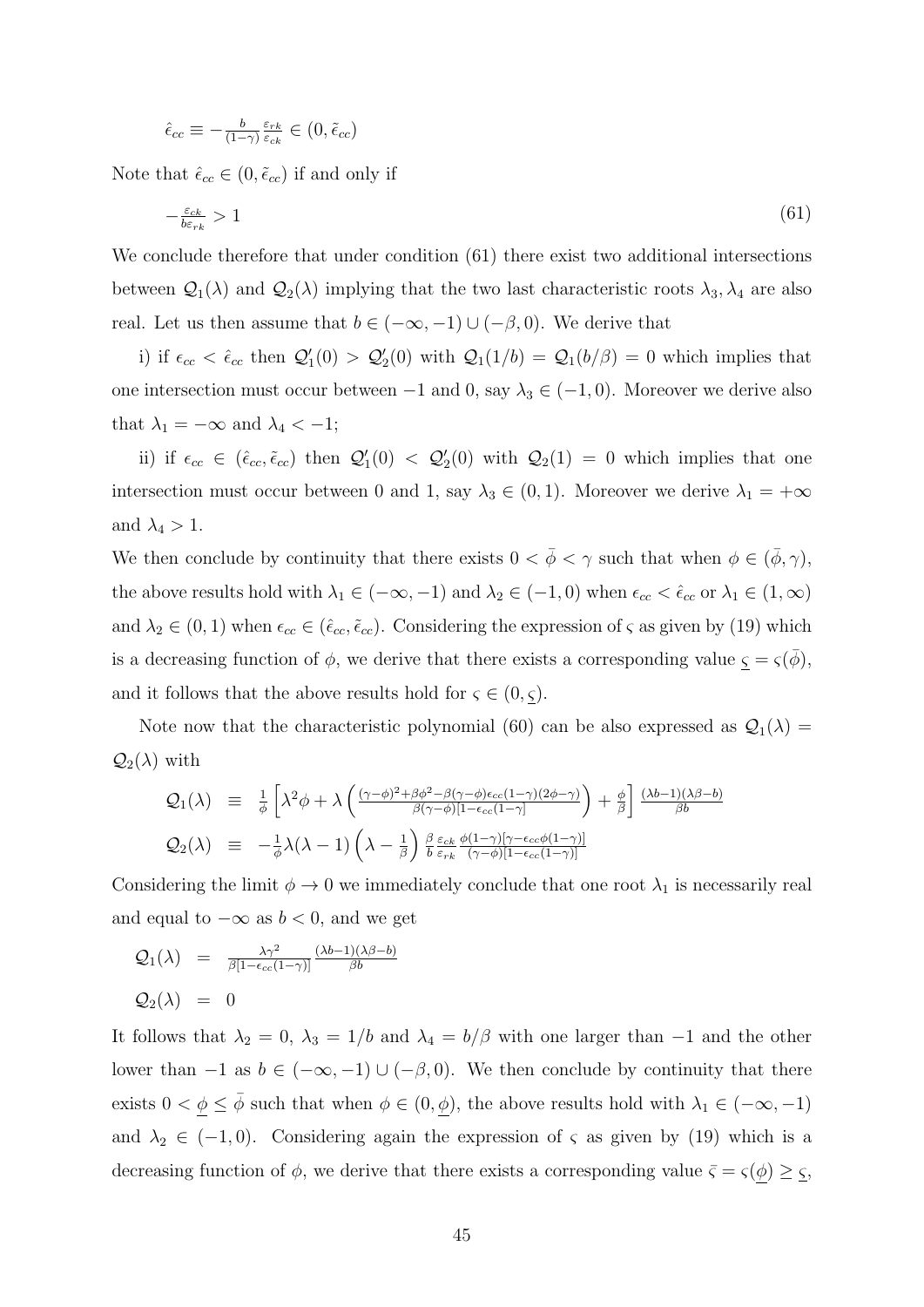and it follows that the above results hold for  $\varsigma \in (\bar{\varsigma}, \epsilon_{cc})$ .

## 8.9 Proof of Proposition 7

The expressions in (40) become here

$$
B = -\frac{\beta \epsilon_{ck}}{b} \frac{(1-\gamma)[\gamma - \epsilon_{cc}\phi(1-\gamma)]}{(\gamma - \phi)[1 - \epsilon_{cc}(1-\gamma)]} + \frac{\beta + b^2}{\beta b} - \left(\frac{(\gamma - \phi)^2 + \beta\phi^2 - \beta\phi\epsilon_{cc}(1-\gamma)(2\phi-\gamma)}{\beta\phi(\gamma - \phi)[1 - \epsilon_{cc}(1-\gamma)]}\right)
$$
  
\n
$$
C = -\frac{(1+\beta) \epsilon_{ck}}{b} \frac{(1-\gamma)[\gamma - \epsilon_{cc}\phi(1-\gamma)]}{(\gamma - \phi)[1 - \epsilon_{cc}(1-\gamma)]} - \frac{\beta + b^2}{\beta b} \left(\frac{(\gamma - \phi)^2 + \beta\phi^2 - \beta\phi\epsilon_{cc}(1-\gamma)(2\phi-\gamma)}{\beta\phi(\gamma - \phi)[1 - \epsilon_{cc}(1-\gamma)]}\right) + \frac{2}{\beta}
$$
\n(62)

 $\Box$ 

As  $\epsilon_{cc} < \tilde{\epsilon}_{cc}$  and  $b \in (-\infty, -1) \cup (-\beta, 0)$ , we immediately get  $C > 0$  for any  $\phi \in (0, \gamma)$ . Moreover, when  $\epsilon_{cc} = 0$ , we get

$$
B = \frac{\beta + b^2}{\beta b} - \frac{\beta}{b} \frac{\varepsilon_{ck}}{\varepsilon_{rk}} \frac{\gamma(1-\gamma)}{\gamma - \phi} - \left(\frac{(\gamma - \phi)^2 + \beta \phi^2}{\beta \phi(\gamma - \phi)}\right) < 0
$$

for any  $\phi \in (0, \gamma)$  if and only if

$$
-\frac{\varepsilon_{ck}}{b\varepsilon_{rk}} < \frac{\gamma - \phi}{\beta\gamma(1-\gamma)} \left[ \frac{(\gamma - \phi)^2 + \beta\phi^2}{\beta\phi(\gamma - \phi)} - \frac{\beta + b^2}{\beta b} \right] \tag{63}
$$

As the right-hand-side of (63) is a decreasing function of  $\phi$ , we conclude that it is always satisfied if

$$
-\frac{\varepsilon_{ck}}{b\varepsilon_{rk}} < \frac{1}{\beta(1-\gamma)} \equiv \varepsilon^1 \tag{64}
$$

with  $\varepsilon^1 > 1$ . Therefore, under condition (64) there exists  $\bar{\epsilon}_{cc}^1 \in (0, \tilde{\epsilon}_{cc})$  such that  $B < 0$ for any  $\phi \in (0, \gamma)$  if  $\epsilon_{cc} \in (0, \bar{\epsilon}_{cc}^1)$ .

Let us consider now the expression  $P = 8C - 3B^2$ . We derive from (62) that P is a hump-shaped function of  $\phi$  over  $(0, \gamma)$ . When  $\epsilon_{cc} = 0$ , we get

$$
C = -\frac{1+\beta}{b} \frac{\varepsilon_{ck}}{\varepsilon_{rk}} \frac{\gamma(1-\gamma)}{\gamma-\phi} - \frac{\beta+b^2}{\beta b} \left( \frac{(\gamma-\phi)^2 + \beta\phi^2}{\beta\phi(\gamma-\phi)} \right) + \frac{2}{\beta}
$$
  

$$
\equiv -\frac{1+\beta}{b}x - \frac{\beta+b^2}{\beta b}z + \frac{2}{\beta}
$$
  

$$
B = \frac{\beta+b^2}{\beta b} - z - \frac{\beta}{b}x
$$
 (65)

and

$$
P \quad < \quad -\frac{8(1+\beta)}{b}x - \left(\frac{\beta+b^2}{\beta b} + z\right)^2 - 2\left[\left(\frac{\beta+b^2}{\beta b}\right)^2 - \frac{8}{\beta} + z^2\right]
$$

Straightforward computations yield  $z \geq 2/$  $\beta$  and thus

$$
\left(\frac{\beta+b^2}{\beta b}\right)^2 - \frac{8}{\beta} + z^2 > \left(\frac{\beta+b^2}{\beta b}\right)^2 - \frac{4}{\beta} = \left(\frac{\beta+b^2}{\beta b} - \frac{2}{\sqrt{\beta}}\right) \left(\frac{\beta+b^2}{\beta b} + \frac{2}{\sqrt{\beta}}\right)
$$

$$
= \frac{(b-\sqrt{\beta})^2}{\beta b} \frac{(b+\sqrt{\beta})^2}{\beta b} > 0
$$

for any  $\phi \in (0, \gamma)$ . Therefore,  $P < 0$  for any  $\phi \in (0, \gamma)$  when  $\epsilon_{cc} = 0$  if and only if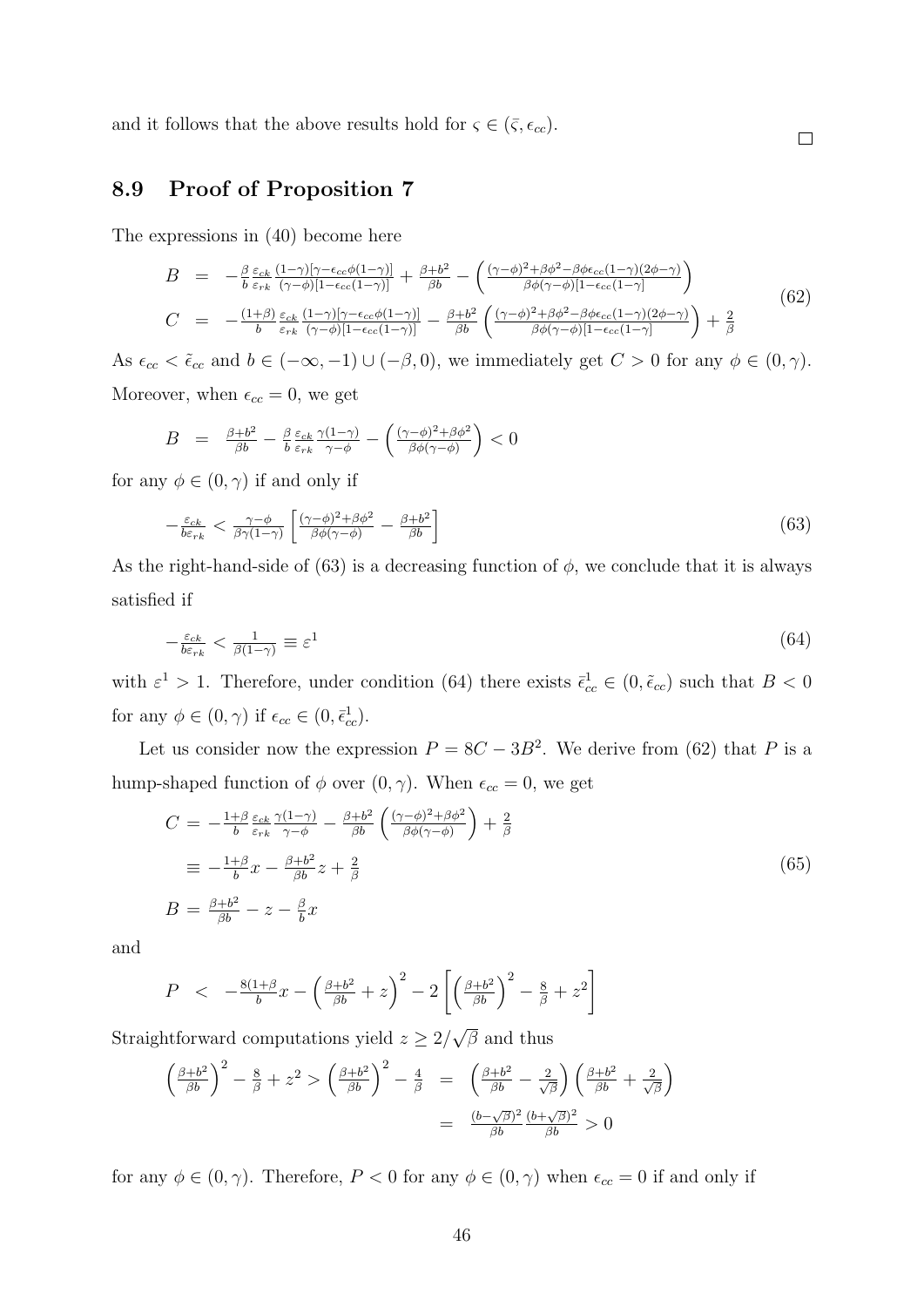$$
-\frac{\varepsilon_{ck}}{b\varepsilon_{rk}} < \frac{\gamma - \phi}{8(1+\beta)\gamma(1-\gamma)} \left\{ \left(\frac{\beta + b^2}{\beta b} + z\right)^2 + 2\left[ \left(\frac{\beta + b^2}{\beta b}\right)^2 - \frac{8}{\beta} + z^2 \right] \right\} \tag{66}
$$

We can show that the right-hand-side of (66) is a U-shaped function of  $\phi$  over  $(0, \gamma)$  and there exists a unique minimum value  $\varepsilon^2 > 1$  such that condition (66) holds if

$$
-\frac{\varepsilon_{ck}}{b\varepsilon_{rk}} < \varepsilon^2 \tag{67}
$$

It follows that under condition (67) there exists  $\bar{\epsilon}_{cc}^2 \in (1, \bar{\epsilon}_{cc}^1)$  such that  $P < 0$  for any  $\phi \in (0, \gamma)$  if  $\epsilon_{cc} \in (0, \bar{\epsilon}_{cc}^2)$ .

Let us consider finally R and D as given by  $(41)$  and  $(42)$ . Straightforward computations yield:

$$
\lim_{\phi \to 0} B = -\infty \text{ and } \lim_{\phi \to 0} C = -\infty \text{ so that } \lim_{\phi \to 0} R = -\infty \text{ and } \lim_{\phi \to 0} D = -\infty
$$
  
and there exists  $\gamma^1 \in (0, 1)$  such that when  $\gamma \in (\gamma^1, 1)$ 

 $\lim_{\phi \to \gamma} B = -\infty$  and  $\lim_{\phi \to \gamma} C = -\infty$  so that  $\lim_{\phi \to \gamma} R = -\infty$  and  $\lim_{\phi \to \gamma} D = -\infty$ 

We need now to show that there exists a subset of values of  $\phi$  for which R and D can be positive. Let us consider the particular values  $\epsilon_{cc} = 0$ , and  $b = -\beta$ . It follows from (65) that

$$
B^{2} + \frac{8}{\beta} - 4C = \left(z(\phi) - x - \frac{1+\beta}{\beta}\right)^{2} - \frac{8(1+\beta)x}{\beta} \equiv F(\phi)
$$

with

$$
z(\phi) = \frac{(\gamma - \phi)^2 + \beta \phi^2}{\beta \phi(\gamma - \phi)}
$$
 and  $x = \frac{\varepsilon_{ck}}{\varepsilon_{rk}} \frac{\gamma(1 - \gamma)}{\gamma - \phi}$ 

Obviously,  $F(\phi) = 0$  can be solved through the degree two polynomial

$$
z(\phi) - x - \frac{1+\beta}{\beta} = 2\sqrt{\frac{2(1+\beta)x}{\beta}}
$$

It follows therefore that there exists  $\gamma^2 \in (0,1)$  such that when  $\gamma \in (\gamma^2,1)$  the two roots for which  $F(\phi) = 0$  satisfy  $\phi_1, \phi_2 \in (0, 1)$ . In the particular case  $\gamma = 1$ , these roots are indeed such that

$$
\phi_1 = \frac{1}{2}
$$
 and  $\phi_2 = \frac{1}{1+\beta}$ 

Moreover, there exists  $\gamma^3 \in (0,1)$  such that when  $\gamma \in (\gamma^3,1)$  there is a value  $\phi_3 \in (\phi_1, \phi_2)$ such that  $F'(z) = 0$  when  $\phi = \phi_1, \phi_2, \phi_3$ . Notice indeed that in the particular case  $\gamma = 1$ , we have

$$
\phi_3 = \frac{1}{1+\sqrt{\beta}}
$$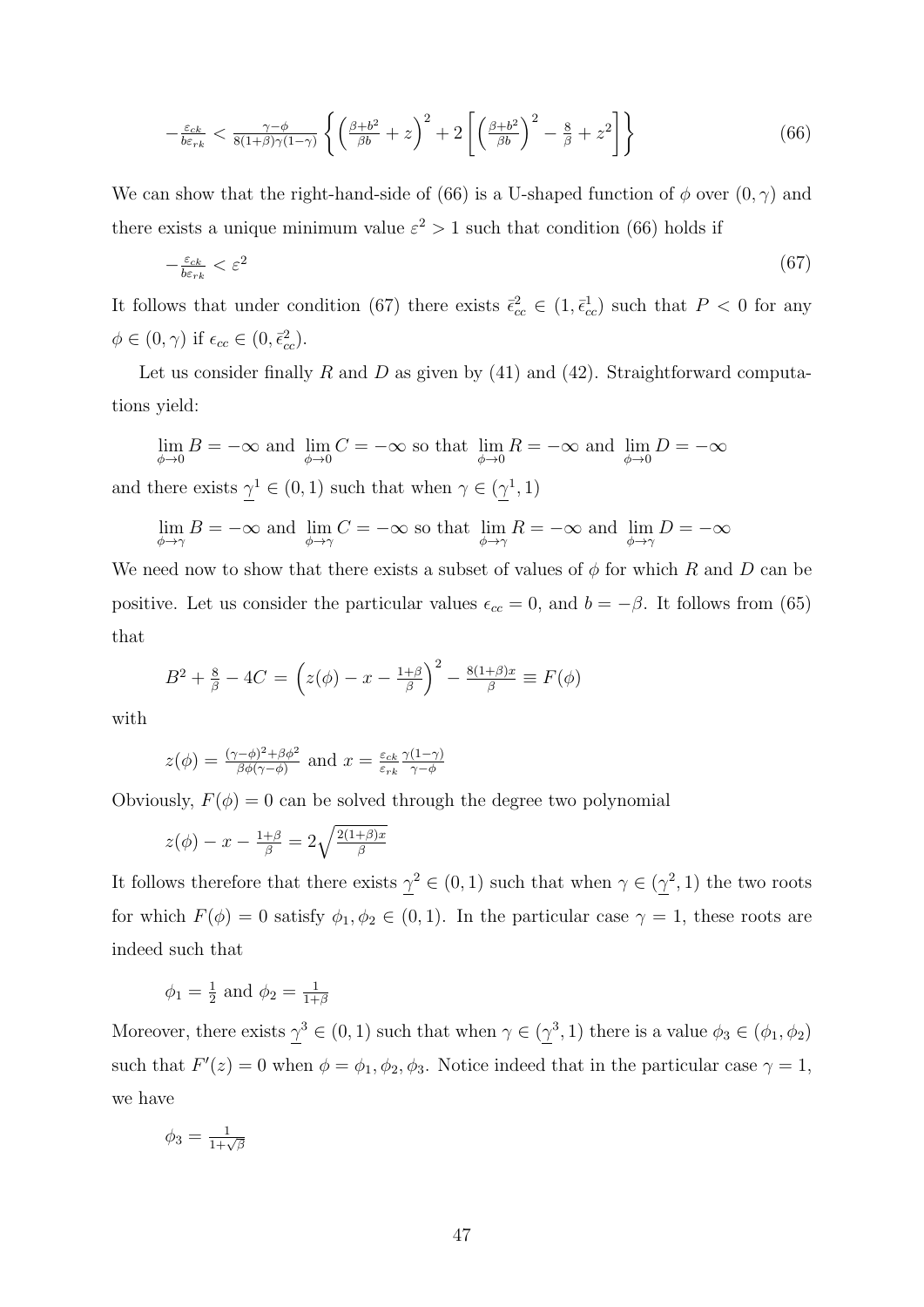Obviously,  $F(\phi) > 0$  when  $\phi = \phi_3$ . Note also that  $\lim_{\phi \to 0} F(\phi) = \lim_{\phi \to 1} F(\phi) = +\infty$ . As a result, we conclude that  $F(\phi) \geq 0$  for any  $\phi \in (0,1)$  with the following shape



Consider now  $\gamma < 1$ ,  $\epsilon_{cc} > 0$  and the expressions of B and C as given by (62), and let us define

$$
B^2 + \frac{8}{\beta} - 4C \equiv G(\epsilon_{cc}, \gamma, \phi) \tag{68}
$$

By continuity, there exists  $\gamma^4 \in (0,1)$  close to 1 and  $\tilde{\phi}_3$  close to  $\phi_3$  such that for any given  $\gamma \in (\gamma^4, 1), \ \partial G(\epsilon_{cc}, \gamma, \tilde{\phi}_3)/\partial \phi = 0$ . Moreover, since  $G(\epsilon_{cc}, \gamma, \phi)$  is a decreasing function of  $\epsilon_{cc}$  with  $\lim_{\epsilon_{cc}\to\bar{\epsilon}_{cc}^2} G(\epsilon_{cc}, \gamma, \tilde{\phi}_3) < 0$ , we conclude that there exists  $\underline{\epsilon}_{cc} \in (0, \bar{\epsilon}_{cc}^2)$ such that for any given  $\gamma \in (\gamma^4, 1)$ , when  $\epsilon_{cc} = \epsilon_{cc}$  and  $\phi = \tilde{\phi}_3$  we have  $G(\epsilon_{cc}, \gamma, \tilde{\phi}_3)$  $\partial G(\underline{\epsilon}_{cc}, \gamma, \tilde{\phi}_3)/\partial \phi = 0$  such that



We conclude therefore that there exist  $\bar{b} \in (-\beta, 0), \ \phi^c \in (0, \phi_1)$  and  $\bar{\phi}^c \in (\phi_2, \gamma)$ such that if  $\gamma \in (\max{\{\gamma^1, \gamma^2, \gamma^3, \gamma^4\}}, 1)$ ,  $b \in (-\beta, \bar{b})$  and  $\epsilon_{cc} \in (\underline{\epsilon_{cc}}, \bar{\epsilon}_{cc}^2)$ , then  $R > 0$  when  $\phi \in (\phi^c, \bar{\phi}^c)$  and  $R < 0$  when  $\phi \in (0, \phi^c) \cup (\bar{\phi}^c, \gamma)$ . Considering the expression of  $\varsigma$  as given by (19) which is a decreasing function of  $\phi$ , we derive that there exist a corresponding values  $\bar{\zeta}^c = \zeta(\phi^c)$  and  $\zeta^c = \zeta(\bar{\phi}^c)$ , and it follows that  $R > 0$  when  $\zeta \in (\zeta^c, \bar{\zeta}^c)$  and  $R < 0$ when  $\varsigma \in (0, \varsigma^c) \cup (\bar{\varsigma}^c, +\infty)$ .

Let us consider now D. We have proved that for any given  $\gamma \in (\gamma^4, 1)$ , if  $\epsilon_{cc} \in (0, \bar{\epsilon}_{cc}^2)$ then P < 0 for any  $\phi \in (0, \gamma)$ . This implies that  $-3B^2 < -8C$  and thus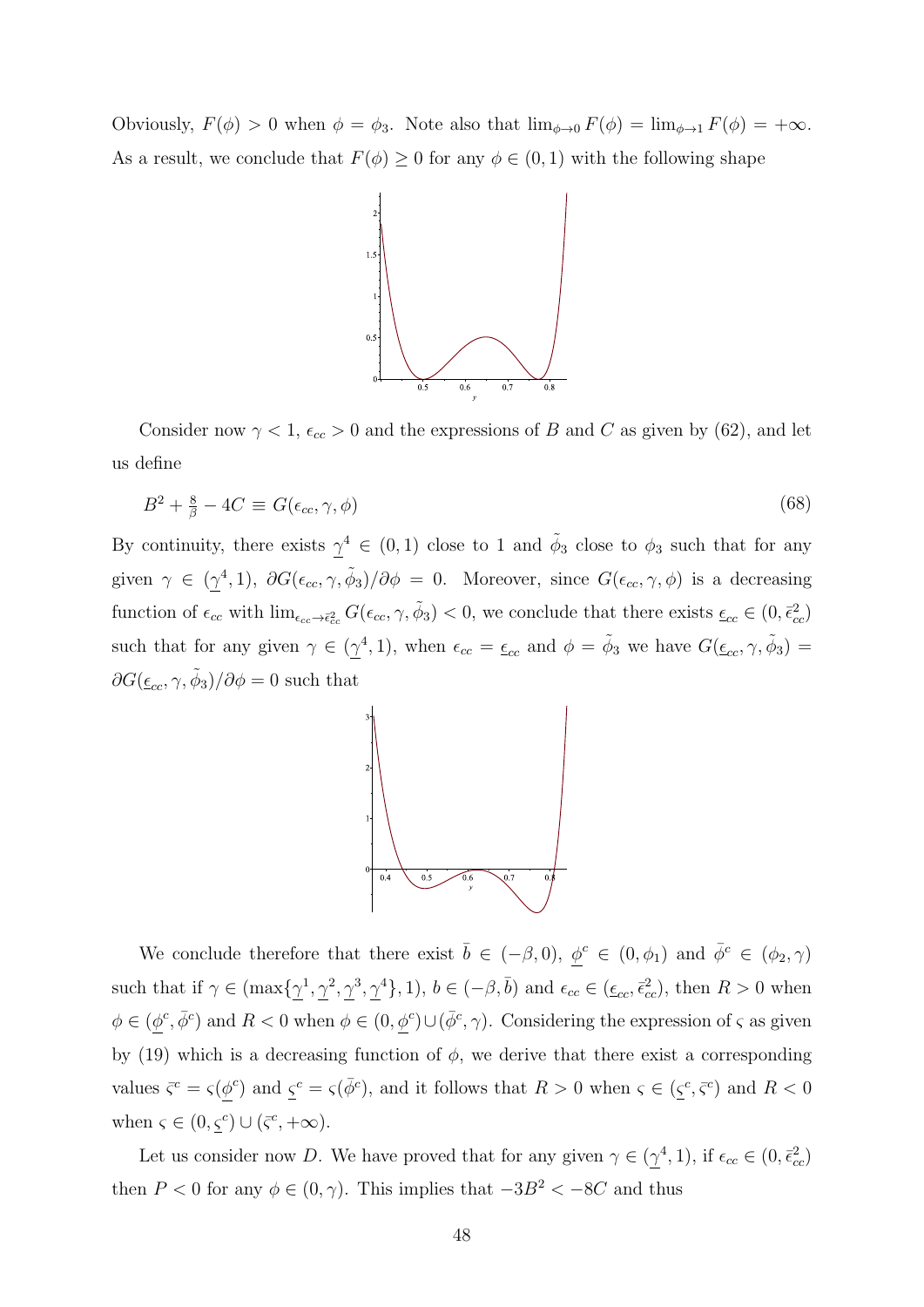$$
\frac{8}{\beta} - 3B^2 + 4C < \frac{8}{\beta} - 4C = -4 \left\{ -\frac{(1+\beta)\epsilon_{ck}}{b} \frac{\epsilon_{ck}}{\epsilon_{rk}} \frac{(1-\gamma)[\gamma - \epsilon_{cc}\phi(1-\gamma)]}{(\gamma - \phi)[1 - \epsilon_{cc}(1-\gamma)]} - \frac{\beta + b^2}{\beta b} \left( \frac{(\gamma - \phi)^2 + \beta\phi^2 - \beta\phi\epsilon_{cc}(1-\gamma)(2\phi - \gamma)}{\beta\phi(\gamma - \phi)[1 - \epsilon_{cc}(1-\gamma)]} \right) \right\} < 0
$$

It follows that if  $\gamma \in (\max{\{\gamma^1, \gamma^2, \gamma^3, \gamma^4\}}, 1)$ ,  $b \in (-\beta, \bar{b})$  and  $\epsilon_{cc} \in (\epsilon_{cc}, \bar{\epsilon}_{cc}^2)$ , then D has the same sign as R for any  $\phi \in (0, \gamma)$ , and the characteristic roots are complex when  $\phi \in (\phi^c, \bar{\phi}^c)$  and real when  $\phi \in (0, \phi^c) \cup (\bar{\phi}^c, \gamma)$ . Moreover, when  $\phi = \phi^c$  or  $\bar{\phi}^c$ ,  $R = D = 0$ . It follows therefore that the characteristic roots are complex when  $\zeta \in (\zeta^c, \overline{\zeta}^c)$  and real when  $\varsigma \in (0, \underline{\varsigma}^c) \cup (\overline{\varsigma}^c, \epsilon_{cc})$ . Moreover, when  $\varsigma = \underline{\varsigma}^c$  or  $\overline{\varsigma}^c$ ,  $R = D = 0$ .

As explained in Remark 1, the polynomial (39) belongs to the class of quasi-palindromic equation and the exact solutions can be computed. Dividing  $\mathcal{P}(\lambda)$  by  $\lambda^2$  gives

$$
\mathcal{P}(\lambda) = \lambda^2 + \left(\frac{1}{\lambda \beta}\right)^2 - B\left(\lambda + \frac{1}{\lambda \beta}\right) + C = 0
$$

and denoting  $z = \lambda + 1/(\lambda \beta)$  yields to the following degree-2 polynomial in z

$$
\mathcal{P}(z) = z^2 - zB + C - \frac{2}{\beta}
$$

The corresponding discriminant is then

$$
\Delta_z = B^2 + \frac{8}{\beta} - 4C = \frac{R}{B}
$$

and under the previous conditions we have  $\Delta_z < 0$ . The roots are then

$$
z_1 = \frac{B + i\sqrt{-\frac{R}{B}}}{2}
$$
 and  $z_2 = \frac{B - i\sqrt{-\frac{R}{B}}}{2}$ 

Plugging this into the definition of z gives the following two degree-2 polynomials in  $\lambda$ :

$$
\lambda^2 \beta - \lambda z_1 \beta + 1 = 0
$$
 and 
$$
\lambda^2 \beta - \lambda z_2 \beta + 1 = 0
$$

Denoting  $\Delta_1 = (z_1\beta)^2 - 4\beta$  and  $\Delta_2 = (z_2\beta)^2 - 4\beta$ , straightforward computations give

$$
\sqrt{\Delta_1} = \frac{\beta \left( \sqrt{\frac{B^2 + \frac{R}{B} - \frac{16}{\beta} + \sqrt{\left(B^2 + \frac{R}{B} - \frac{16}{\beta}\right)^2 - 4BR}}{2}} + i \frac{B \sqrt{\frac{-R}{B}}}{\sqrt{\frac{B^2 + \frac{R}{B} - \frac{16}{\beta} + \sqrt{\left(B^2 + \frac{R}{B} - \frac{16}{\beta}\right)^2 - 4BR}{2}}{2}}}\right)}{\frac{\beta \left( \sqrt{\frac{B^2 + \frac{R}{B} - \frac{16}{\beta} + \sqrt{\left(B^2 + \frac{R}{B} - \frac{16}{\beta}\right)^2 - 4BR}}{2}} - i \frac{B \sqrt{\frac{-R}{B}}}{\sqrt{\frac{B^2 + \frac{R}{B} - \frac{16}{\beta} + \sqrt{\left(B^2 + \frac{R}{B} - \frac{16}{\beta}\right)^2 - 4BR}{2}}}}{2}}\right)}}{\frac{\beta \left( \sqrt{\frac{B^2 + \frac{R}{B} - \frac{16}{\beta} + \sqrt{\left(B^2 + \frac{R}{B} - \frac{16}{\beta}\right)^2 - 4BR}}{2}}\right)}{\frac{\beta \left( \sqrt{\frac{B^2 + \frac{R}{B} - \frac{16}{\beta} + \sqrt{\left(B^2 + \frac{R}{B} - \frac{16}{\beta}\right)^2 - 4BR}}{2}}\right)}}{\frac{\beta \left( \sqrt{\frac{B^2 + \frac{R}{B} - \frac{16}{\beta} + \sqrt{\left(B^2 + \frac{R}{B} - \frac{16}{\beta}\right)^2 - 4BR}}{2}}\right)}}{\frac{\beta \left( \sqrt{\frac{B^2 + \frac{R}{B} - \frac{16}{\beta} + \sqrt{\left(B^2 + \frac{R}{B} - \frac{16}{\beta}\right)^2 - 4BR}}{2}}\right)}}{\frac{\beta \left( \sqrt{\frac{B^2 + \frac{R}{B} - \frac{16}{\beta} + \sqrt{\left(B^2 + \frac{R}{B} - \frac{16}{\beta}\right)^2 - 4BR}}{2}}\right)}}{\frac{\beta \left( \sqrt{\frac{B^2 + \frac{R}{B} - \frac{16}{\beta} + \sqrt{\left(B^2 + \frac{R}{B} - \frac{16}{\beta}\right)^2 - 4BR}}{2}}\right)}}{\frac{\beta \
$$

and we finally derive the characteristic roots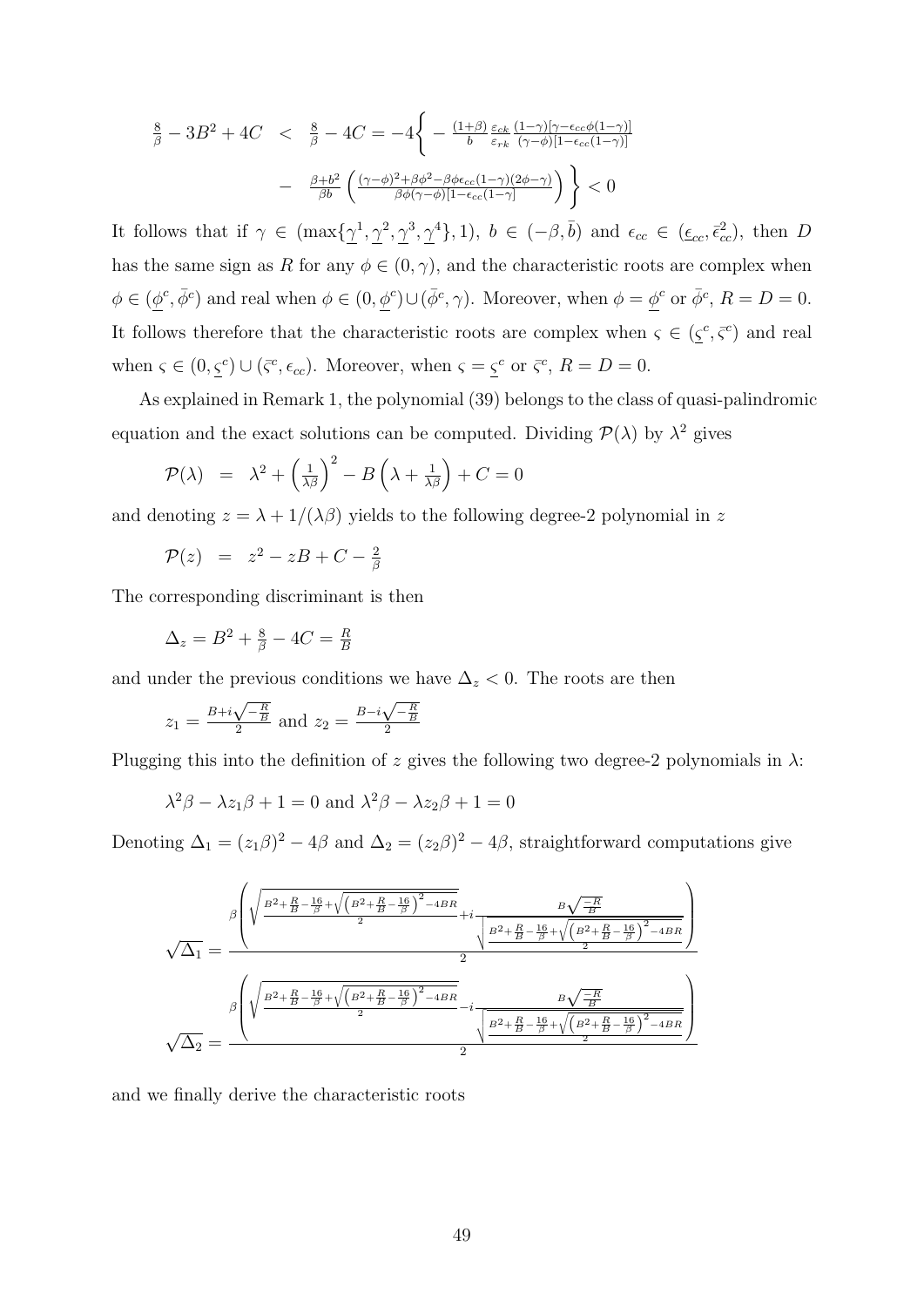$$
\lambda_{1} = \frac{B + \sqrt{\frac{B^{2} + \frac{R}{B} - \frac{16}{\beta} + \sqrt{\left(B^{2} + \frac{R}{B} - \frac{16}{\beta}\right)^{2} - 4BR}{2}}} + i\sqrt{\frac{-R}{B}} \left[1 + \frac{B}{\sqrt{\frac{B^{2} + \frac{R}{B} - \frac{16}{\beta} + \sqrt{\left(B^{2} + \frac{R}{B} - \frac{16}{\beta}\right)^{2} - 4BR}{2}}}}{4}\right]
$$
\n
$$
\lambda_{2} = \frac{B + \sqrt{\frac{B^{2} + \frac{R}{B} - \frac{16}{\beta} + \sqrt{\left(B^{2} + \frac{R}{B} - \frac{16}{\beta}\right)^{2} - 4BR}{2}}} - i\sqrt{\frac{-R}{B}} \left[1 + \frac{B}{\sqrt{\frac{B^{2} + \frac{R}{B} - \frac{16}{\beta} + \sqrt{\left(B^{2} + \frac{R}{B} - \frac{16}{\beta}\right)^{2} - 4BR}{2}}}}{4}\right]
$$
\n
$$
\lambda_{3} = \frac{B - \sqrt{\frac{B^{2} + \frac{R}{B} - \frac{16}{\beta} + \sqrt{\left(B^{2} + \frac{R}{B} - \frac{16}{\beta}\right)^{2} - 4BR}{2}}} + i\sqrt{\frac{-R}{B}} \left[1 - \frac{B}{\sqrt{\frac{B^{2} + \frac{R}{B} - \frac{16}{\beta} + \sqrt{\left(B^{2} + \frac{R}{B} - \frac{16}{\beta}\right)^{2} - 4BR}{2}}}}{4}\right]
$$
\n
$$
\lambda_{4} = \frac{B - \sqrt{\frac{B^{2} + \frac{R}{B} - \frac{16}{\beta} + \sqrt{\left(B^{2} + \frac{R}{B} - \frac{16}{\beta}\right)^{2} - 4BR}{2}}} - i\sqrt{\frac{-R}{B}} \left[1 - \frac{B}{\sqrt{\frac{B^{2} + \frac{R}{B} - \frac{16}{\beta} + \sqrt{\left(B^{2} + \frac{R}{B} - \frac{16}{\beta}\right)^{2} - 4BR}{2}}}}{4}\right]
$$

with  $\lambda_3 = 1/(\beta \lambda_1)$  and  $\lambda_4 = 1/(\beta \lambda_2)$ . The existence of a Hopf bifurcation amounts to show that the product  $\lambda_1 \lambda_2$  can cross the value 1 when the parameter  $\phi$  is varied over the interval  $(\phi^c, \bar{\phi}^c)$ . Obviously we get

$$
\lambda_1 \lambda_2 = \left(\frac{B + \sqrt{\frac{B^2 + \frac{R}{B} - \frac{16}{\beta} + \sqrt{\left(B^2 + \frac{R}{B} - \frac{16}{\beta}\right)^2 - 4BR}{2}}}{4}\right)^2 \frac{B^2 - \frac{R}{B} - \frac{16}{\beta} + \sqrt{\left(B^2 + \frac{R}{B} - \frac{16}{\beta}\right)^2 - 4BR}{B^2 + \frac{R}{B} - \frac{16}{\beta} + \sqrt{\left(B^2 + \frac{R}{B} - \frac{16}{\beta}\right)^2 - 4BR}}
$$

By definition we know that if  $\phi = \phi^c$  or  $\bar{\phi}^c$ , we get  $R = 0$  and thus

$$
\lambda_1 \lambda_2 = \left(\frac{B + \sqrt{B^2 - \frac{16}{\beta}}}{4}\right)^2
$$

Considering that  $B < 0$ , we then derive that  $\lambda_1 \lambda_2 < 1$  if and only if

$$
B < -\frac{2(1+\beta)}{\beta} \tag{69}
$$

But since  $R = 0$ ,  $B^2 = 4C - 8/\beta$  and, using (62) and assuming  $b = -\beta$ , inequality (72) becomes

$$
\frac{\varepsilon_{ck}}{\varepsilon_{rk}} \frac{(1-\gamma)[\gamma-\varepsilon_{cc}\phi(1-\gamma)]}{(\gamma-\phi)[1-\varepsilon_{cc}(1-\gamma)]} + \frac{(\gamma-\phi)^2 + \beta\phi^2 - \beta\phi\varepsilon_{cc}(1-\gamma)(2\phi-\gamma)}{\beta\phi(\gamma-\phi)[1-\varepsilon_{cc}(1-\gamma)]} > \frac{1+\beta}{\beta}
$$
\n(70)

When  $\epsilon_{cc} = 0$ , this inequality becomes

$$
\frac{\varepsilon_{ck}}{\varepsilon_{rk}} \frac{\gamma(1-\gamma)}{(\gamma-\phi)} + \frac{\gamma-2\phi}{\phi(1-\phi)} \frac{\gamma-\phi(1+\beta)}{\beta} > 0
$$
\n
$$
\tag{71}
$$

There exists  $\gamma^5 \in (0,1)$  such that when  $\gamma \in (\gamma^5,1)$ , (71) is obviously satisfied when  $\phi = \phi^c$  or  $\bar{\phi}^c$ . Since the left-hand-side of inequality (70) is an increasing function of  $\epsilon_{cc}$ , we conclude that  $\lambda_1 \lambda_2 < 1$  when  $\gamma \in (\max{\{\gamma^1, \gamma^2, \gamma^3, \gamma^4, \gamma^5\}}, 1)$ ,  $b \in (-\beta, \bar{b})$ ,  $\epsilon_{cc} \in (\underline{\epsilon}_{cc}, \bar{\epsilon}_{cc}^2)$ and  $\phi = \phi^c$  or  $\bar{\phi}^c$ .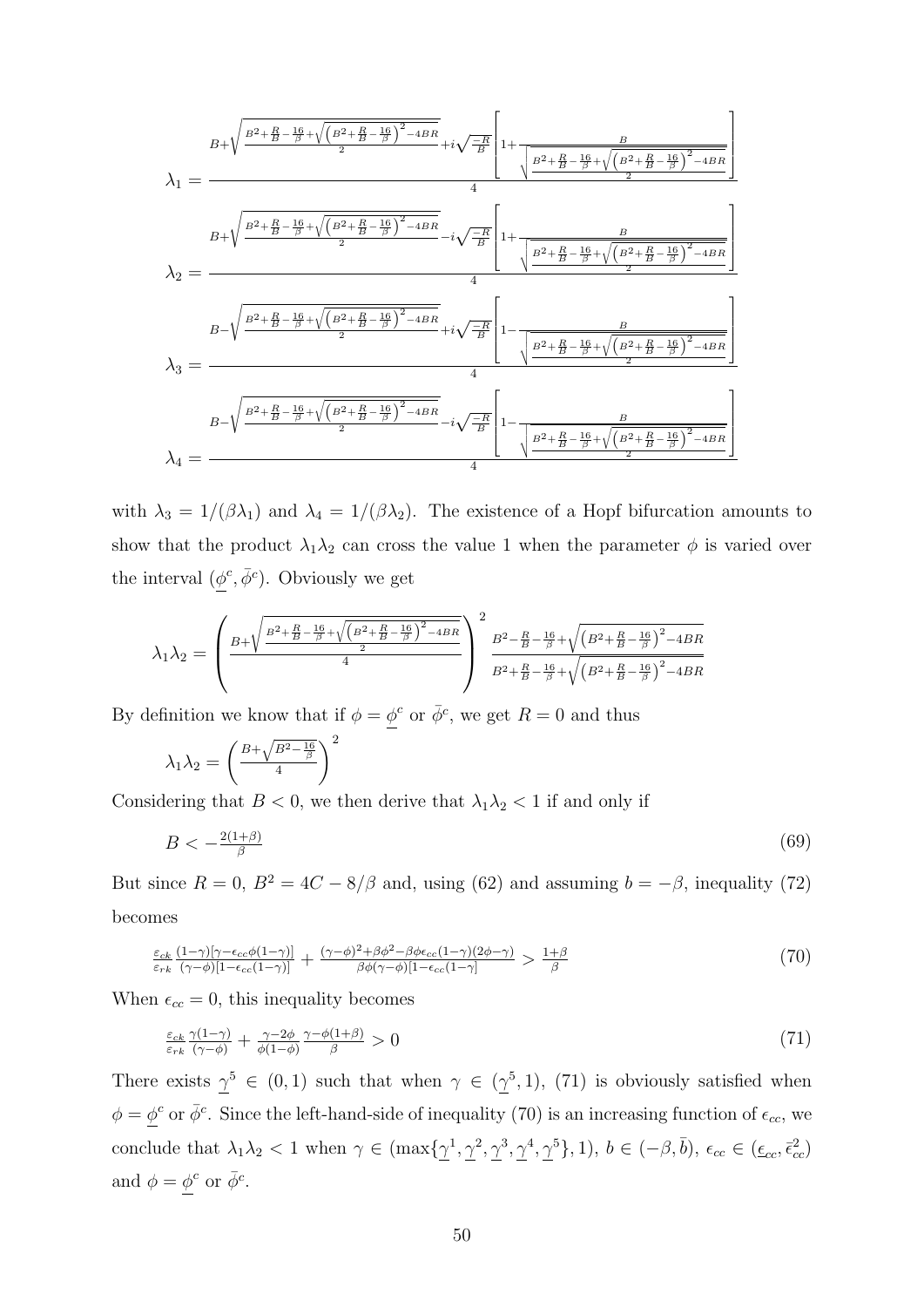Tedious but straightforward computations also show that  $\lambda_1 \lambda_2$  is a hump-shaped function of  $\phi$  over  $(\underline{\phi}^c, \overline{\phi}^c)$ . Consider the critical values  $\underline{\epsilon}_c$  and  $\tilde{\phi}_3$  previously defined such that when  $\epsilon_{cc} = \epsilon_{cc}$  and  $\phi = \tilde{\phi}_3$  we have  $G(\epsilon_{cc}, \gamma, \tilde{\phi}_3) = \partial G(\epsilon_{cc}, \gamma, \tilde{\phi}_3)/\partial \phi = 0$  with  $G(.)$ as defined by (68). We know that  $\tilde{\phi}_3$  is in a neighborhood of  $\phi_3 = 1/(1+\sqrt{\beta})$ . It follows that when  $\epsilon_{cc} = \epsilon_{cc}$  and  $\phi = \tilde{\phi}_3$  we get again  $R = 0$  and following the same argument as above we conclude that  $\lambda_1 \lambda_2 > 1$  if and only if

$$
B > -\frac{2(1+\beta)}{\beta} \tag{72}
$$

Assuming  $b = -\beta$  and  $\phi = \phi_3$ , this inequality is approximated by

$$
\frac{\varepsilon_{ck}}{\varepsilon_{rk}} \frac{(1-\gamma)[1+\sqrt{\beta}-\underline{\varepsilon}_{cc}\phi(1-\gamma)]}{1-\underline{\varepsilon}_{cc}(1-\gamma)} + \frac{2-\underline{\varepsilon}_{cc}(1-\gamma)(1-\sqrt{\beta})}{1-\underline{\varepsilon}_{cc}(1-\gamma)} < \frac{1+\beta}{\sqrt{\beta}} \tag{73}
$$

When  $\gamma = 1$ , this inequality is obviously satisfied. Therefore, there exists  $\gamma^6 < 1$  such that  $\lambda_1 \lambda_2 > 1$  when  $\gamma \in (\underline{\gamma}^6, 1)$ ,  $\epsilon_{cc} = \underline{\epsilon}_{cc}$  and  $\phi = \tilde{\phi}_3$ . We conclude that there exists  $\bar{\epsilon}_{cc}^3 \in$  $(\underline{\epsilon}_{cc}, \overline{\epsilon}_{cc}^2], \underline{\phi}^H \in (\underline{\phi}^c, \tilde{\phi}_3)$  and  $\overline{\phi}^H \in (\tilde{\phi}_3, \overline{\phi}^c)$  such that when  $\gamma \in (\max{\{\gamma^1, \gamma^2, \gamma^3, \gamma^4, \gamma^5, \gamma^6\}}, 1)$ ,  $b \in (-\beta, \bar{b}), \epsilon_{cc} \in (\underline{\epsilon}_{cc}, \bar{\epsilon}_{cc}^3)$  then  $\lambda_1 \lambda_2 < 1$  when  $\phi \in (\underline{\phi}^c, \underline{\phi}^H) \cup (\bar{\phi}^H, \bar{\phi}^c)$  and  $\lambda_1 \lambda_2 > 1$  when  $\phi \in (\phi^H, \bar{\phi}^H)$ . The result follows denoting  $\gamma = \max{\{\gamma^1, \gamma^2, \gamma^3, \gamma^4, \gamma^5, \gamma^6\}}$ ,  $\bar{\varepsilon} = \min{\{\varepsilon^1, \varepsilon^2\}}$ and  $\bar{\epsilon}_{cc} = \min\{\bar{\epsilon}_{cc}^1, \bar{\epsilon}_{cc}^2, \bar{\epsilon}_{cc}^3\}$ . Considering one more time the expression of  $\varsigma$  as given by (19) which is a decreasing function of  $\phi$ , we derive that there exist a corresponding values  $\bar{\zeta}^H = \zeta(\phi^H)$  and  $\underline{\zeta}^H = \zeta(\bar{\phi}^H)$ , and it follows that  $\lambda_1 \lambda_2 < 1$  when  $\zeta \in (\underline{\zeta}^c, \underline{\zeta}^H) \cup (\bar{\zeta}^H, \bar{\zeta}^c)$  and  $\lambda_1 \lambda_2 > 1$  when  $\varsigma \in (\underline{\varsigma}^H, \overline{\varsigma}^H)$ .  $\Box$ 

#### 8.10 Proof of Proposition 8

As shown in the proof of Proposition 1, there exists a unique steady state  $(k^*, d^*)$  solution of equations  $R^* = r^*/p^* = \beta^{-1}$  and  $u_d(c^*, Bd^*) = \beta u_c(c^*, Bd^*)$ . Moreover,  $k^*$  does not depend on the utility function  $u(c, Bd)$ . Since the stationary bequest  $x^*$  is strictly positive if and only if  $r^*k^* = T_k(k^*, k^*)k^* > d^*$ , let us consider a particular value  $d^* =$  $\bar{d} \in (0, \min\{T_k(k^*, k^*), T_k(k^*, k^*)\}^*)$ . Then, for any  $\beta \in (0, 1)$ , the same argument as in the proof of Proposition 1 holds: there generically exists a unique value  $B^*$  such that when  $B = B^*$ ,  $d^* = \overline{d}$  is a normalized steady state such that  $x^* > 0$ .  $\Box$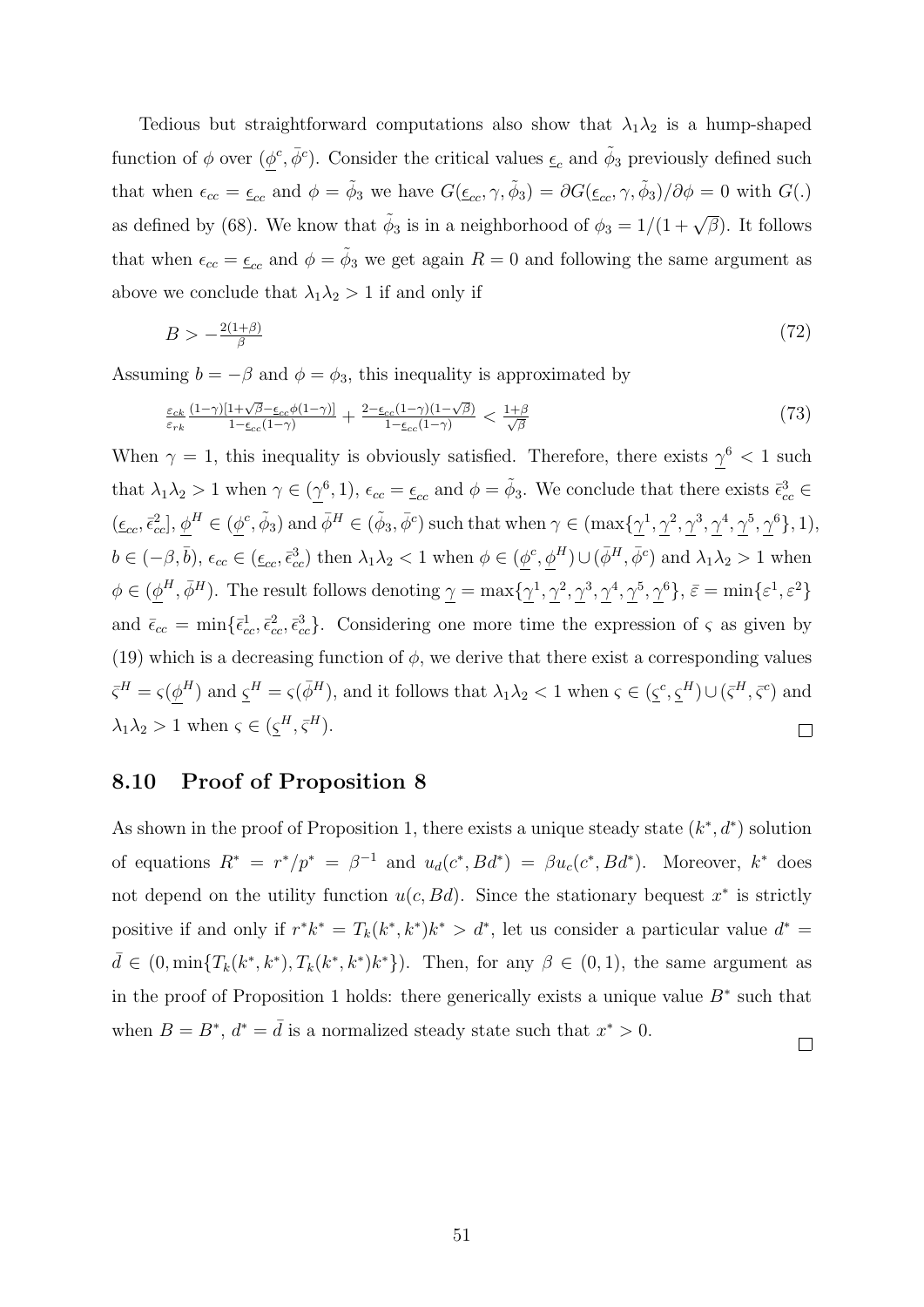#### 8.11 Proof of Proposition 9

Considering that  $p_t = -T_y(k_t, k_{t+1}), r_{t+1} = T_k(k_{t+1}, k_{t+2})$  and  $c_t = T(k_t, k_{t+1}) - d_t$ , since equations (32) and (33) are identical to the two difference equations of order two given by (10), we derive that the local stability properties of the model with altruistic agents and a bequest motive are equivalent to those of the optimal growth model as described in Propositions 3, 4 and 7. From the equilibrium paths for capital  $\{k_t\}_{t\geq 0}$  and second period consumption  $\{d_t\}_{t\geq 0}$ , the budget constraints (25) allow to derive the dynamics of bequests

$$
p_t x_t = r_t k_t - d_t \tag{74}
$$

and the dynamics of bequests as a proportion of GDP

$$
\frac{p_t x_t}{GDP_t} = \frac{p_t x_t}{T(k_t, k_{t+1}) + p_t y_t} = s(k_t, k_{t+1}) - \frac{d_t}{T(k_t, k_{t+1}) - T_y(k_t, k_{t+1})k_{t+1}}.
$$
\n(75)

with

$$
s(k_t, k_{t+1}) = \frac{T_k(k_t, k_{t+1})k_t}{T(k_t, k_{t+1}) - T_y(k_t, k_{t+1})k_{t+1}}
$$

the share of capital income in GDP. If  ${k_t}_{t\geq 0}$  and  ${d_t}_{t\geq 0}$  are characterized by periodic or quasi-periodic dynamics, this is also true for bequests. Indeed, consider first the case of period-2 cycles which are characterized for  $\{k_t, d_t\}_{t\geq 0}$  by the existence of two pairs  $(k_1, d_1)$ and  $(k_2, d_2)$  such that  $(k_t, d_t) = (k_1, d_1)$  and  $(k_{t+1}, d_{t+1}) = (k_2, d_2)$ . It follows that a period-2 cycle also exists for bequests as  $p_t x_t = T_k(k_1, k_2)k_1 - d_1$  and  $p_{t+1}x_{t+1} = T_k(k_2, k_1)k_2 - d_2$ . A similar argument can be applied for quasi-periodic cycles.

Similarly, since the share of capital income in GDP,  $s(k_t, k_{t+1})$ , and the share of consumption of old agents in GDP,  $d_t/GDP_t$ , are generically non-constant and nonequal, if  ${k_t}_{t\geq0}$  and  ${d_t}_{t\geq0}$  are characterized by periodic or quasi-periodic dynamics, this is also true for bequests as a proportion of GDP. Indeed, considering again the case of period-2 cycles for  ${k_t, d_t}_{t\geq 0}$ , it follows that a period-2 cycle also exists for bequests as a proportion of GDP as

$$
\frac{p_tx_t}{GDP_t} = s(k_1, k_2) - \frac{d_1}{T(k_1, k_2) - T_y(k_1, k_2)k_2}
$$
 and 
$$
\frac{p_{t+1}x_{t+1}}{GDP_{t+1}} = s(k_2, k_1) - \frac{d_2}{T(k_2, k_1) - T_y(k_2, k_1)k_1}
$$
ilar argument can be applied for quasi-periodic cycles.

A similar argument can be applied for quasi-periodic cycles.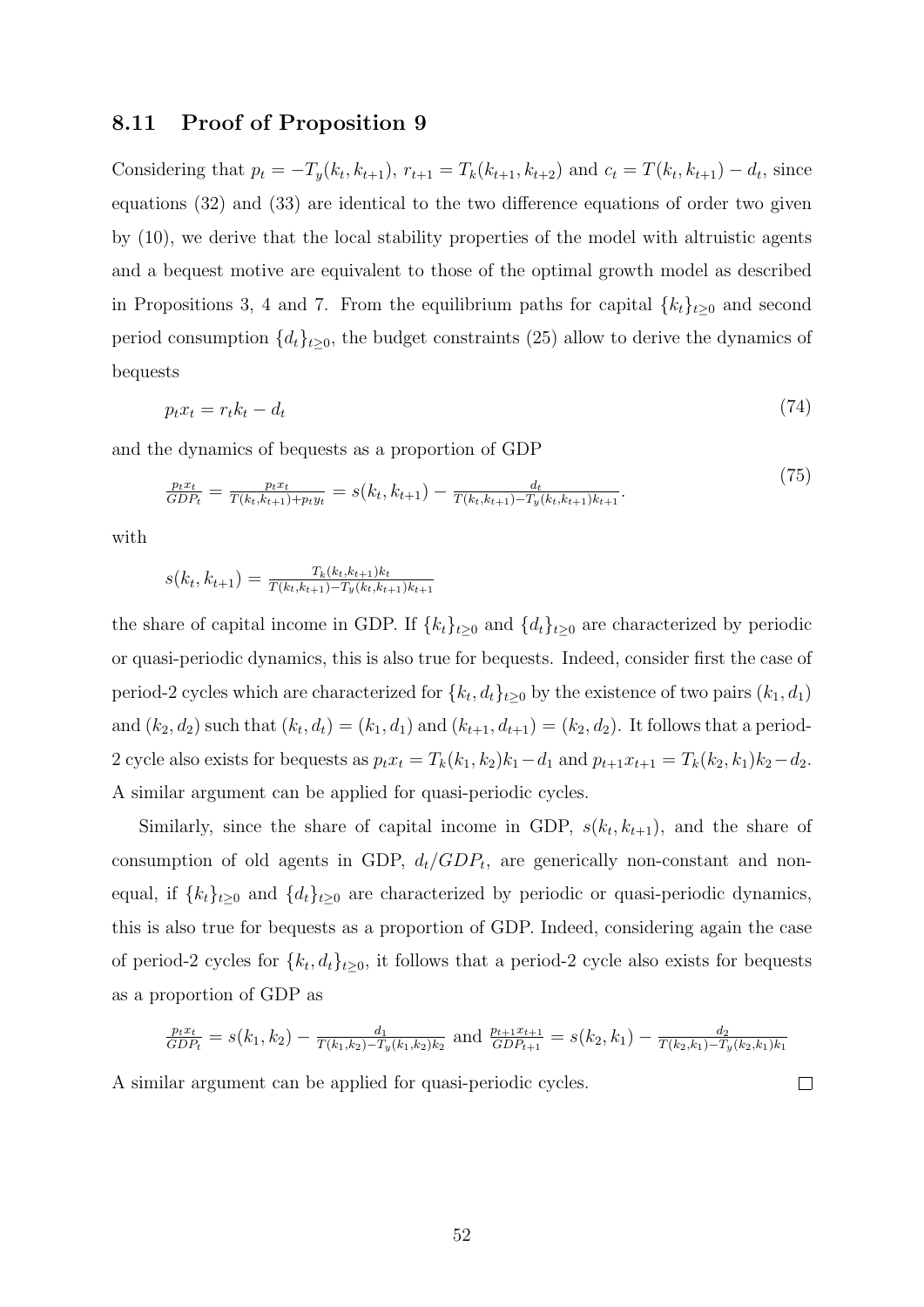# 8.12 Spectral density of the inheritance as a ratio of national income



## References

- [1] Andrews, D.W.K. (1993), "Tests for Parameter Instability and Structural Change with Unknown Change Point", Econometrica, vol. 61, 821– 856.
- [2] Andrews, D.W.K. and W. Ploberger (1994), "Optimal Tests When a Nuisance Parameter is Present Only Under The Alternative", Econometrica, vol. 62, 1383–1414.
- [3] Atkinson, T. (2018), "Wealth and Inheritance in Britain from 1896 to the Present", Journal of Economic Inequality, vol. 16, 137-169.
- [4] Azariadis, C. and B. Smith (1998), "Financial Intermediation and Regime Switching in Business Cycles", American Economic Review, vol. 88(3), 516-536.
- [5] Bai, J. and P. Perron (2003a), "Computation and Analysis of Multiple Structural Change Models", Journal of Applied Econometrics, vol. 18, 1–22.
- [6] Bai, J. and P. Perron (2003b), "Critical Values for Multiple Structural Change Tests", Econometrics Journal, vol. 1, 1–7.
- [7] Bai, J. and P. Perron (2004), "Multiple Structural Change Models: A Simulation Analysis", in Corbea, D., Durlauf, S., Hansen, B.E. (Eds.), Econometric Essays. Cambridge University Press. In press.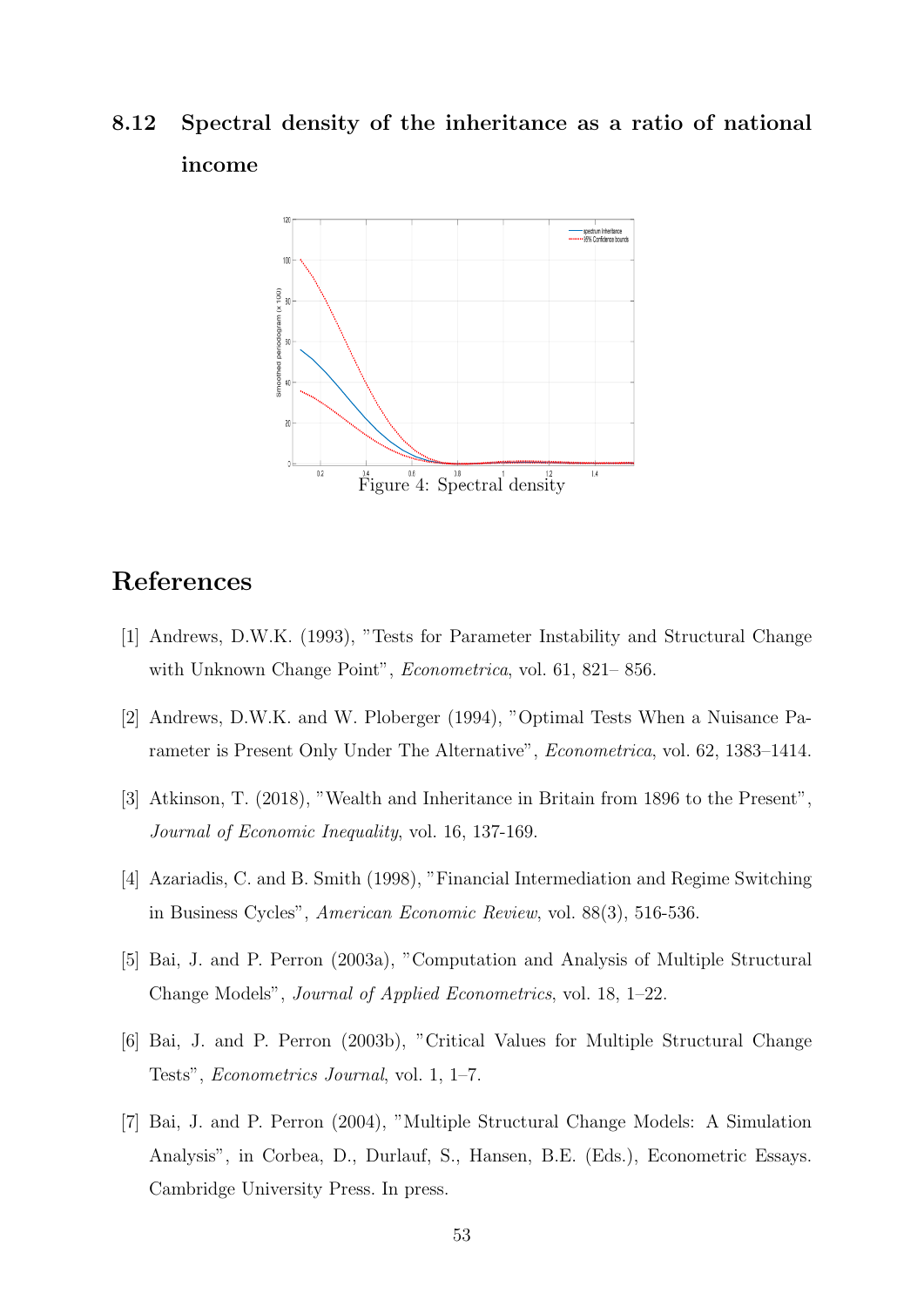- [8] Baierl, G., K. Nishimura and M. Yano (1998), "The Role of Capital Depreciation in Multi-Sectoral Models", Journal of Economic Behavior and Organization, vol. 33, 467-479.
- [9] Barro, R. (1974), "Are Government Bonds Net Wealth?",Journal of Political Economy, vol. 82, 1095-1117.
- [10] Baxter, M., and R.G. King (1999), "Measuring Business Cycles: Approximate Band-Pass Filters for Economic Time Series", The Review of Economics and Statistics, vol. 81, 575-593.
- [11] Beaudry, P., Galizia, D. and F. Portier (2015), "Reviving the Limit Cycle View of Macroeconomic Fluctuations", NBER Working Paper 21241.
- [12] Beaudry, P., Galizia, D. and F. Portier (2017), "Is the Macroeconomy Locally Unstable and Why Should We Care?", In: NBER Macroeconomics Annual, Vol. 31, ed: M. Eichenbaum and J. A. Parker, 479–530. University of Chicago Press.
- [13] Beaudry, P., Galizia, D. and F. Portier (2020), "Putting the Cycle Back into Business Cycle Analysis", American Economic Review, vol. 110(1) 1-47.
- [14] Becker, R. and E. Tsyganov (2002), "Ramsey Equilibrium in a Two-Sector Model with Heterogeneous Households", *Journal of Economic Theory*, vol. 105, 188-225.
- [15] Benhabib, J. and K. Nishimura (1979), "The Hopf Bifurcation and the Existence and Stability of Closed Orbits in Multisector Models of Optimal Economic Growth",Journal of Economic Theory, vol. 21, 421-444.
- [16] Benhabib, J. and K. Nishimura (1985), "Competitive Equilibrium Cycles", Journal of Economic Theory, vol. 35, 284-306.
- [17] Benhabib, J. and K. Nishimura (1989), "Stochastic Equilibrium Oscillations", international Economic Review, vol. 30, 85-102.
- [18] Cartigny, P. and A. Venditti (1995), "Endogenous Cycles in Discrete Symmetric Multisector Optimal Growth Models", Journal of Optimization Theory and Applications, vol. 86, 17-36.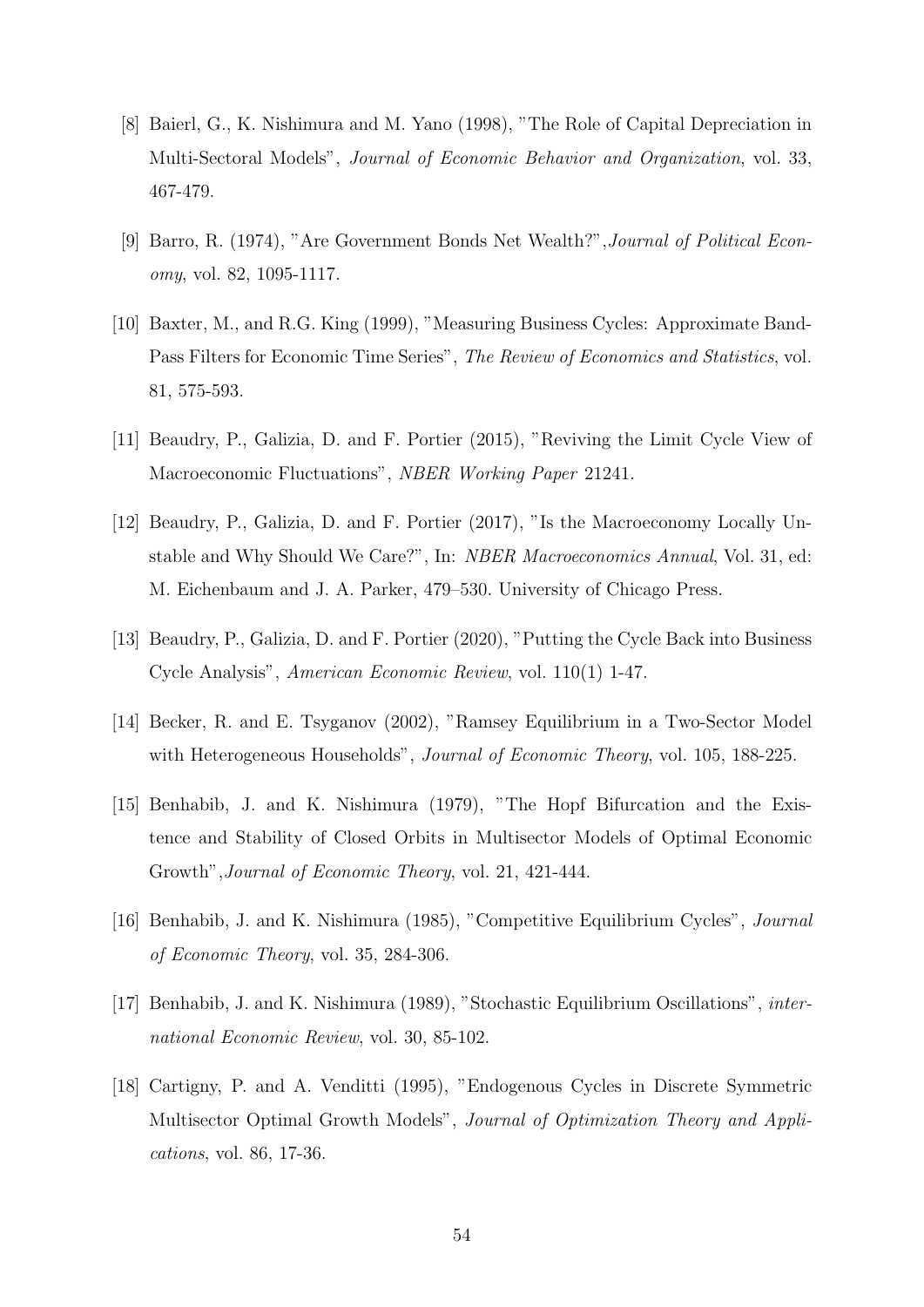- [19] Charpe, M., Bridge S., and P. McAdam (2019), "Labor Share and Growth in the long-run", forthcoming in Macroeconomic Dynamics.
- [20] Christiano, L.J., and T.J. Fitzgerald (1999), "The Band Pass Filter", NBER Working Paper 7257.
- [21] Christiano, L.J., and T.J. Fitzgerald (2003), "The Band Pass Filter", International Economic Review, 44(2), 435-465.
- [22] Comin, D., and M. Gertler (2006), "Medium-term Business Cycles", American Economic Review, vol. 96(3), 523-551.
- [23] Correa-López, M. and B. De Blas (2012), "International Transmission of Mediumterm Technology Cycles: Evidence from Spain as a Recipient Country", The B.E. Journal of Macroeconomics, vol. 12(1), 1-52.
- [24] Diamond, P.A. (1965), "National Debt in a Neoclassical Growth Model", American Economic Review, vol. 55, 1126-1150.
- [25] Drugeon, J.P. (2004), "On Consumptions, Inputs and Outputs Substitutabilities and the Evanescence of Optimal Cycles", Journal of Difference Equations and Applications, vol. 10, 473-487 .
- [26] Dufourt, F., K. Nishimura and A. Venditti (2015), "Indeterminacy and Sunspots in Two-Sector RBC Models with Generalized No-Income Effect Preferences", Journal of Economic Theory, vol. 157, 1056-1080.
- [27] Elliott, G., T.J. Rothenberg and J.H. Stock (1996), "Efficient Tests for an Autoregressive Unit Root", Econometrica, vol. 64, 813-836.
- [28] Galizia, D. (2018), "Saddle Cycles: Solving Rational Expectations Models Featuring Limit Cycles (or Chaos) Using Perturbations Methods", Unpublished.
- [29] Ghiglino, C. (2005), "Wealth Inequality and Dynamic Stability", Journal of Economic Theory, 124 (1), 106-115.
- [30] Ghiglino, C. and M. Tvede (1995), "Endowments, Stability, and Fluctuations in OG Models", Journal of Economic Dynamics and Control, 19 (3), 621-653.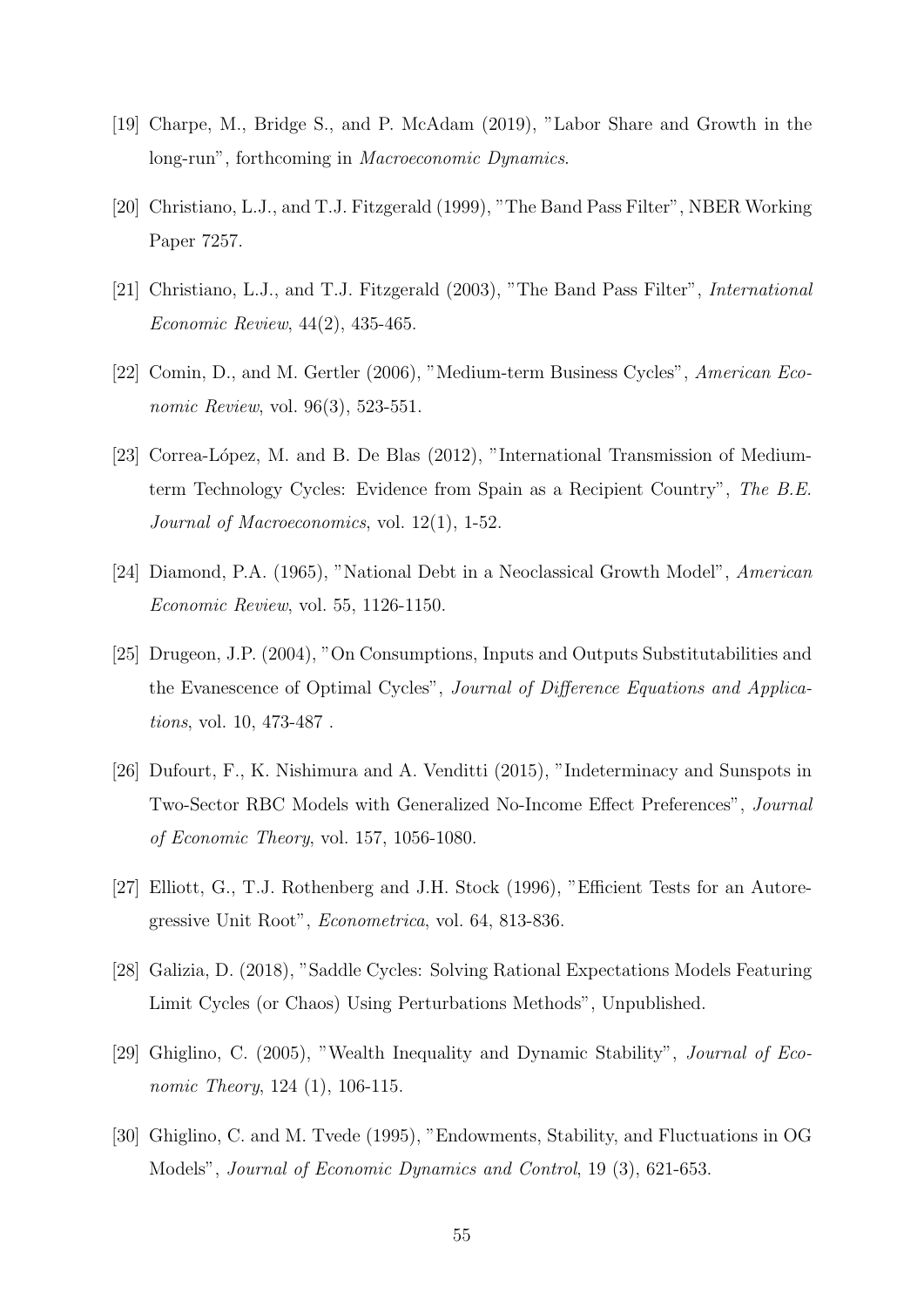- [31] Granger, C.W.J. (1966), "The Typical Shape of an Economic Variable", Econometrica, vol. 34 $(1)$ , 150-161.
- [32] Growiec, J., P. McAdam and J. Mućk (2015), "Endogenous Labor Share Cycles: Theory and Evidence", ECB Working Paper Series, No. 1765.
- [33] Growiec, J., P. McAdam and J. Mućk (2018), "Endogenous Labor Share Cycles: Theory and Evidence", Journal of Economic Dynamics and Control, vol. 87(2), 74- 93.
- [34] Gu, C., Mattesini, F., Monnet, C. and R. Wright (2013), "Endogenous Credit Cycles", Journal of Political Economy, vol. 121(5), 940-965.
- [35] Hommes, C. (2013), Behavior Rationality and Heterogenous Expectations in Complex Economic Systems, New York: Cambridge University Press.
- [36] Kalra, S. (1996), "Cyclical Equilibria in Multi-Sector Productive Economies: the Role of Substitution and Factor Intensity", Journal of Economic Dynamics and Control, vol. 20, 1709-1729.
- [37] Kuznetsov, Y. (1998), *Elements of Applied Bifurcation Theory*, 2nd Edition, Springer, New York.
- [38] Magill, M. (1977), "Some New Results on the Local Stability of the Process of Capital Accumulation", Journal of Economic Theory, vol. 15, 174-210.
- [39] Magill, M. (1979), "On Cyclical Motion in Dynamic Economics," Journal of Economic Dynamics and Control, vol. 1, 199-218.
- [40] Magill, M. (1979), "The Stability of Equilibrium", International Economic Review, vol. 20, 577-597.
- [41] Magill, M. and J. Scheinkman (1979), "Stability of Regular Equilibria and the Correspondence Principle for Symmetric Variational Problems," *International Economic* Review, vol. 20, 297-315.
- [42] Matsuyama, K. (1999), "Growing Through Cycles", Econometrica, vol. 67(2), 335- 347.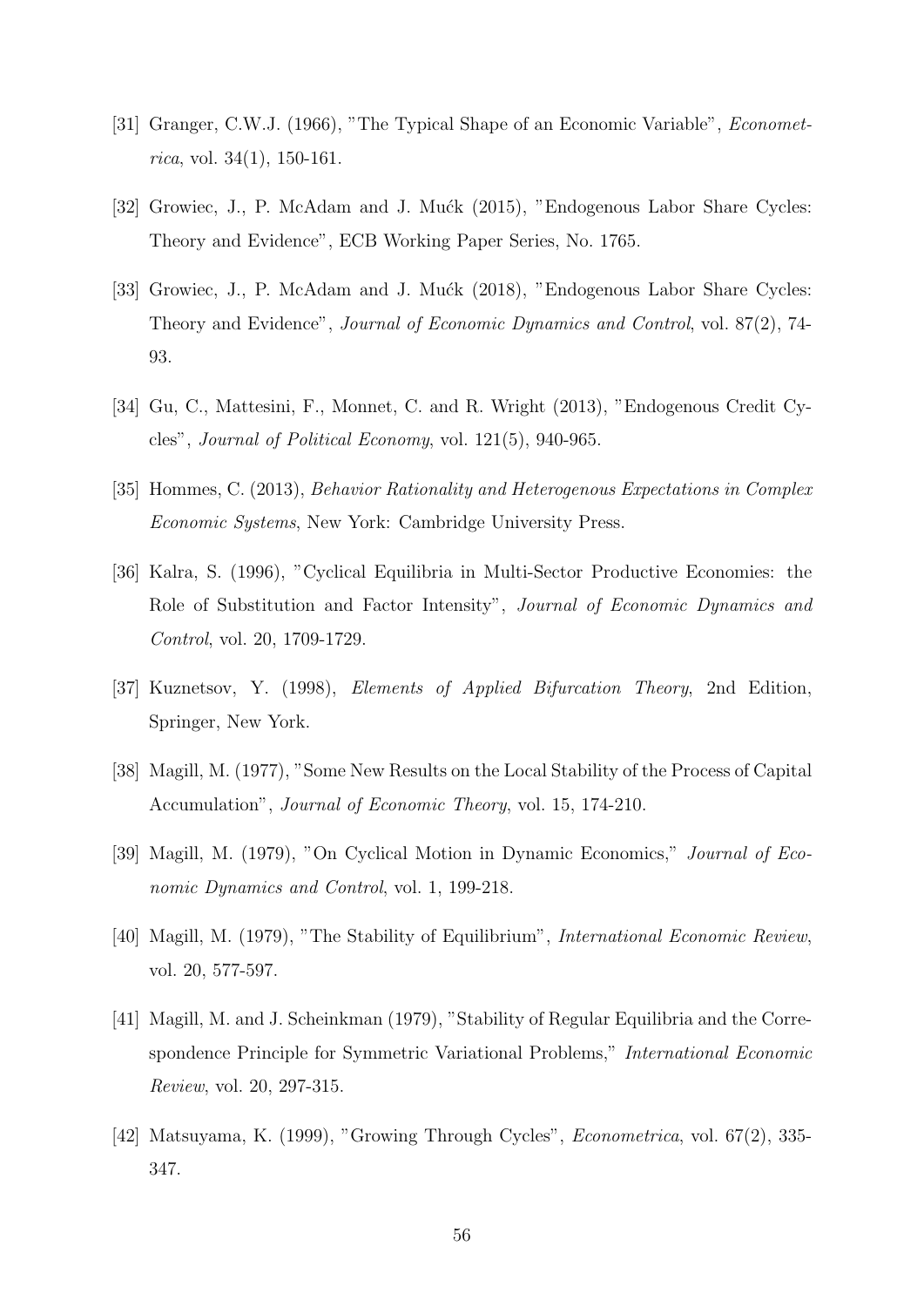- [43] Michel, P. and A. Venditti (1997), "Optimal Growth and Cycles in Overlapping-Generations Models", Economic Theory, vol. 9, 511-528.
- [44] Müller, U. (2014), "HAC Corrections for Strongly Autocorrelated Time Series", Journal of Business and Economic Statistics, vol. 32, 311-322.
- [45] Müller, U. and M.W. Watson (2008), "Testing Models of Low-frequency Variability", Econometrica, vol. 76(5), 979-1016.
- [46] M¨uller, U. and M.W. Watson (2013), "Low-Frequency Robust Cointegration Testing", Journal of Econometrics, vol. 174, 66-81.
- [47] Müller, U. and M.W. Watson (2016), "Measuring Uncertainty about Long-run Predictions", Review of Economic Studies, vol. 83, 1711-1740.
- [48] Müller, U. and M.W. Watson (2017), "Low Frequency Econometrics", in Advances in Economics and Econometrics: Eleventh World Congress of the Econometric Society, vol. II, Cambridge University Press, 53-94.
- [49] Myerson, R.B. (2012), "A Model of Moral-Hazard Credit Cycles", *Journal of Polit*ical Economy, vol. 120(5), 847-878.
- [50] Nourry, C. and A. Venditti (2001), "Determinacy of Equilibria in an Overlapping Generations Model with Heterogeneous Agents", Journal of Economic Theory, vol. 96, 230-255.
- [51] Piketty, T. (2011), "On the Long-Run Evolution of Inheritance France 1820-2050", Quarterly Journal of Economics, vol. 61, 1071-1131
- [52] Phillips, P.C.B. (1987), "Towards a Unified Asymptotic Theory for Autoregression",Biometrika, vol. 74, 535-547.
- [53] Piketty, T. and G. Zucman (2015), "Wealth and Inheritance in the long-run", in Handbook of Income Distribution, vol. 2b, 1303-1388.
- [54] Ramsey, F. (1928), "A Mathematical Theory of Savings", Economic Journal, vol. 38, 543-559.